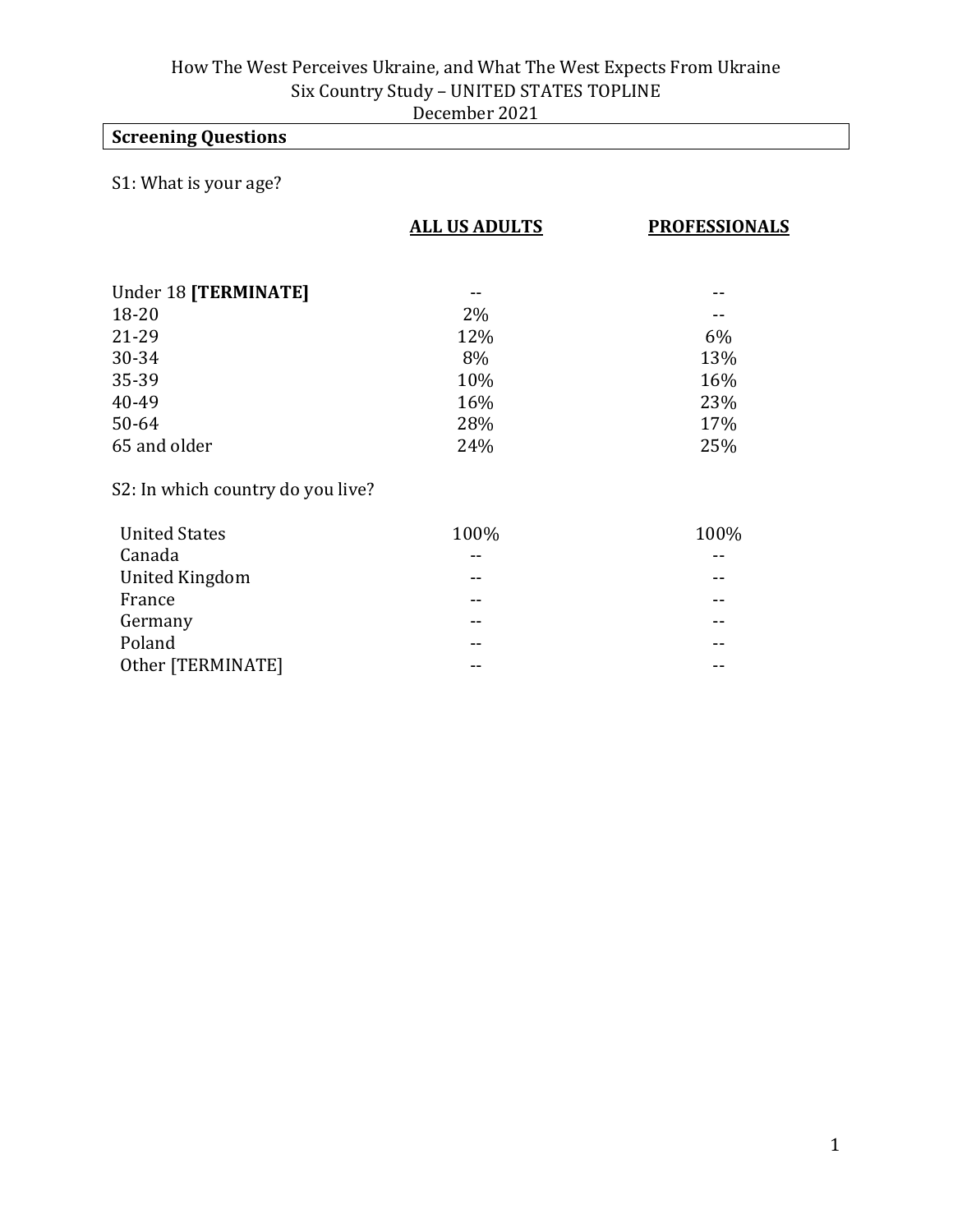#### **Perceptions of the EU and NATO**

**INTRO**: Thank you for participating in this survey. We will begin by asking you a few general questions about the political, social, and economic situation around the world today.

The first set of questions will be about the European Union and NATO.

The European Union (EU) is a political and economic union of 27 member states that are located in Europe. The EU aims to ensure the free movement of people, goods, services, and capital within the internal single market of its member states.

NATO (the North Atlantic Treaty Organization) is a military alliance of 30 countries in Europe and North America. NATO members are committed to a system of collective security, whereby its member agree to defend each other in response to an attack on any one member.

|                                                                                                                       | <b>ALL US ADULTS</b> | <b>PROFESSIONALS</b> |
|-----------------------------------------------------------------------------------------------------------------------|----------------------|----------------------|
| 1) From what you know, do you agree or disagree that the European Union is an overall<br>force for good in the world? |                      |                      |
| <b>TOTAL AGREE</b>                                                                                                    | 64%                  | 84%                  |
| <b>TOTAL DISAGREE</b>                                                                                                 | 14%                  | 8%                   |
| Strongly agree                                                                                                        | 22%                  | 32%                  |
| Somewhat agree                                                                                                        | 42%                  | 52%                  |
| Somewhat disagree                                                                                                     | 10%                  | $5\%$                |
| Strongly disagree                                                                                                     | 4%                   | 3%                   |
| Not sure                                                                                                              | 22%                  | 8%                   |

2) From what you know, do you agree or disagree that NATO is an overall force for good in the world?

| <b>TOTAL AGREE</b><br><b>TOTAL DISAGREE</b> | 68%<br>19% | 89%<br>7% |
|---------------------------------------------|------------|-----------|
| Strongly agree                              | 31%        | 38%       |
| Somewhat agree                              | 37%        | 51%       |
| Somewhat disagree                           | 13%        | 5%        |
| Strongly disagree                           | 6%         | 2%        |
| Not sure                                    | 13%        | 4%        |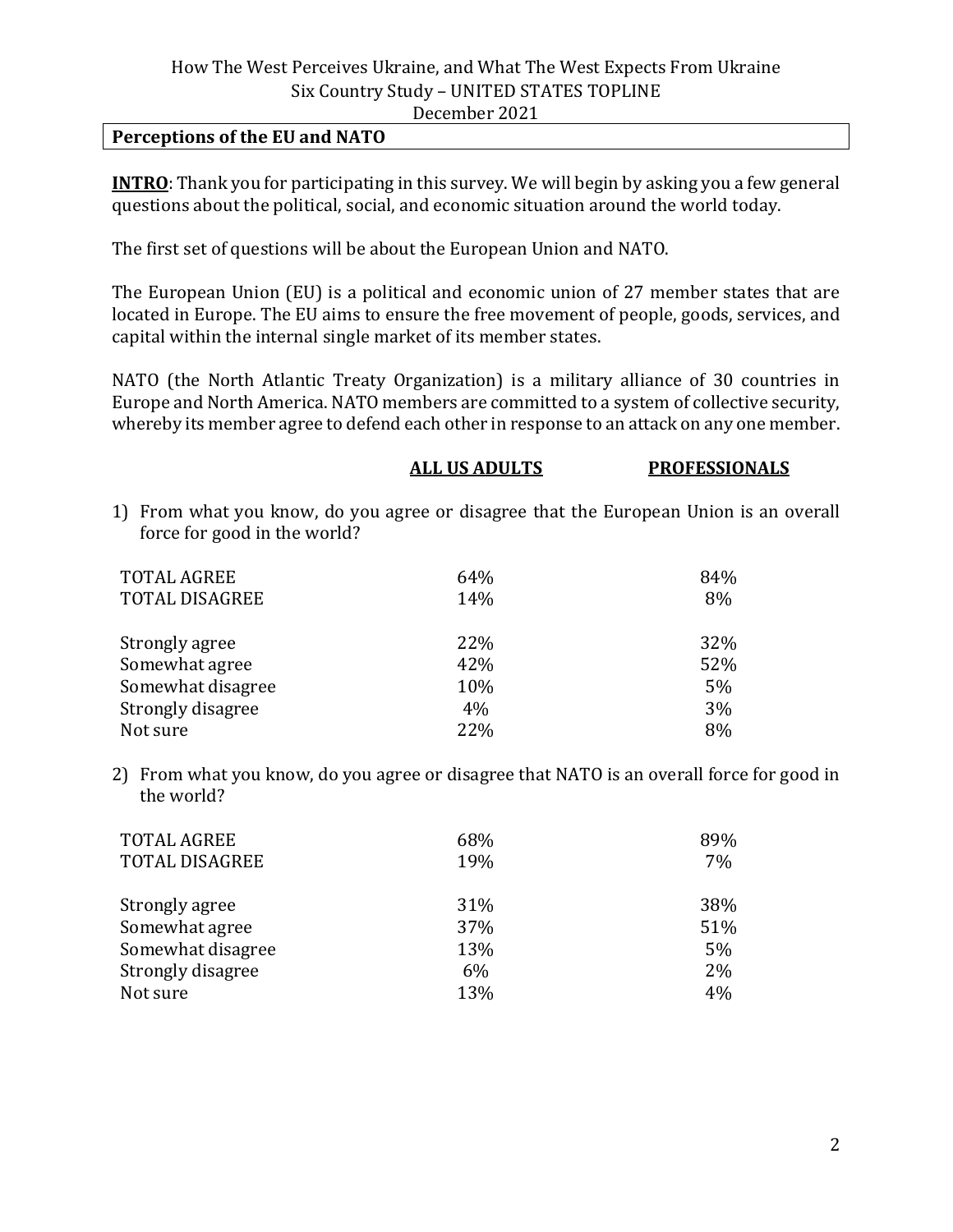## How The West Perceives Ukraine, and What The West Expects From Ukraine Six Country Study – UNITED STATES TOPLINE December 2021 **ALL US ADULTS PROFESSIONALS**

3) Between 2004 and 2013, eight Central and Eastern European countries, two Mediterranean countries, and one country in the Balkans joined the European Union. Generally speaking, do you think that enlarging the EU to its current number of 27 members was a good thing or a bad thing?

| <b>TOTAL GOOD</b>                    | 66%   | 76%   |
|--------------------------------------|-------|-------|
| <b>TOTAL BAD</b>                     | 14%   | 6%    |
| Very good and should be<br>continued | 37%   | 43%   |
| Somewhat good, but now it            | 29%   | 33%   |
| is enough and we need a              |       |       |
| break                                |       |       |
| Somewhat bad                         | 9%    | 5%    |
| Very bad, it was wrong and           | 3%    |       |
| the EU should be smaller             |       |       |
| Very bad, the EU should be           | $2\%$ | $1\%$ |
| dismantled                           |       |       |
| Not sure                             | 20%   | 18%   |

4) Between 1999 and 2020, ten Central and Eastern European countries and four countries in the Balkans joined NATO. Generally speaking, do you think that enlarging NATO to its current number of 30 members was a good thing or a bad thing?

| TOTAL GOOD                             | 75%   | 76% |
|----------------------------------------|-------|-----|
| <b>TOTAL BAD</b>                       | 6%    | 7%  |
| Very good and should be<br>continued   | 26%   | 32% |
| Somewhat good                          | 26%   | 31% |
| Good, but now it is enough             | 23%   | 13% |
| and we need a break                    |       |     |
| Somewhat bad                           | $2\%$ | 2%  |
| Very bad                               | $1\%$ |     |
| Very bad, NATO should be<br>dismantled | 3%    | 5%  |
| Not sure                               | 19%   | 17% |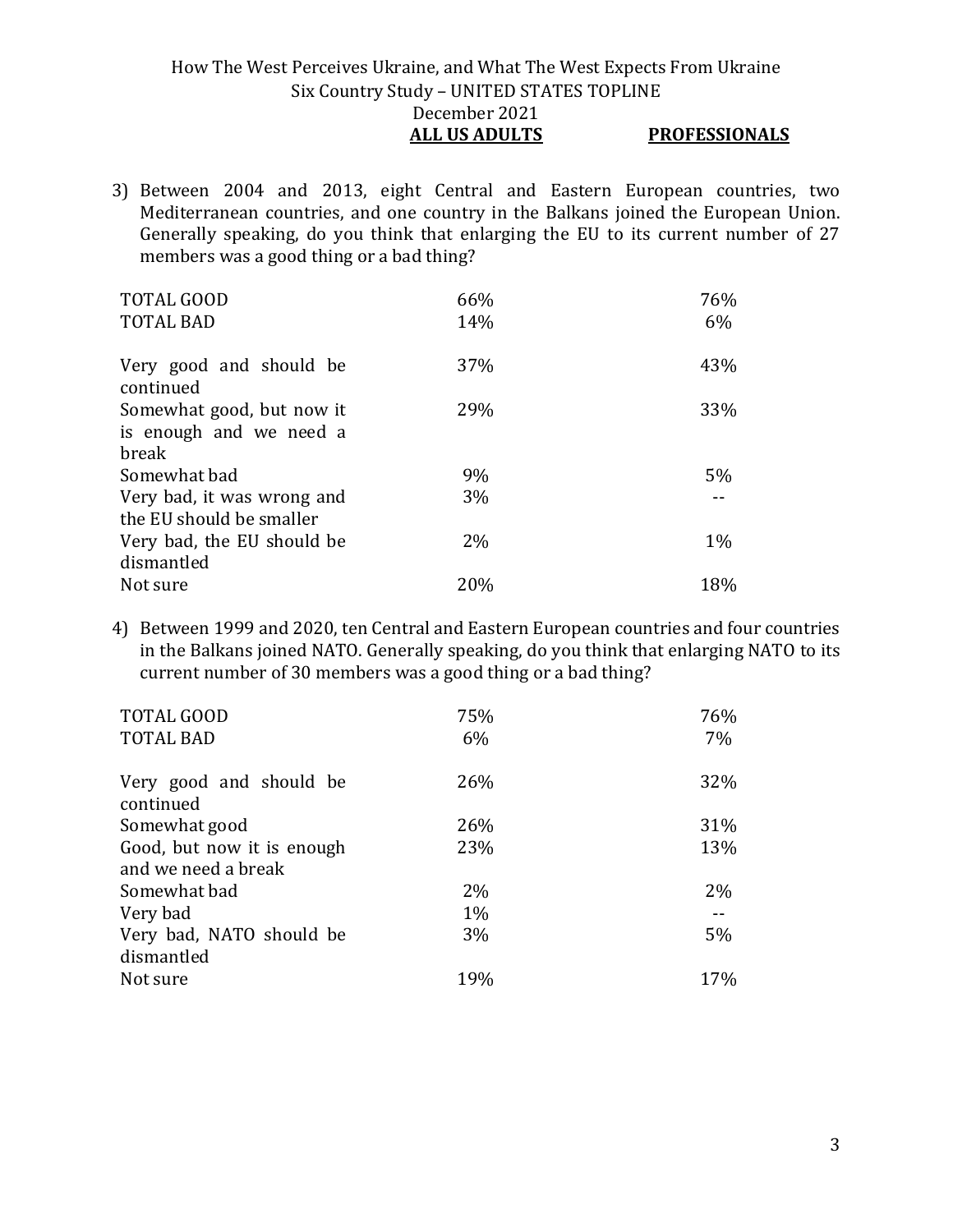## **ALL US ADULTS PROFESSIONALS**

5) Some say that when Western leaders expanded the European Union and NATO in the early 2000s, they broke promises to Russia and violated legitimate Russian interests.

Others say that it was appropriate for Western leaders to expand the European Union and NATO to promote peace, democracy, and security.

Which is closer to your view?

| When Western leaders expanded the European Union and | <b>26%</b>      | 21\% |
|------------------------------------------------------|-----------------|------|
| NATO, they broke promises to Russia and violated     |                 |      |
| legitimate Russian interests                         |                 |      |
| It was appropriate for Western leaders to expand the | 48%             | 64%  |
| European Union and NATO to promote peace, democracy, |                 |      |
| and security                                         |                 |      |
| Not sure                                             | 26 <sub>%</sub> | 15%  |

6) Generally speaking, do you believe that the European Union should accept new members in the future?

| <b>TOTAL YES</b>                                                                       | $61\%$                | 81%       |
|----------------------------------------------------------------------------------------|-----------------------|-----------|
| Yes, the EU should accept new members in the near future<br>$(in the next 5-10 years)$ | 35%                   | 64%       |
| Yes, but only in the later future (possibly after 2030),<br>when conditions are right  | 26%                   | 17%       |
| No, the EU should not accept new members<br>Not sure                                   | 7%<br>32 <sub>%</sub> | 6%<br>13% |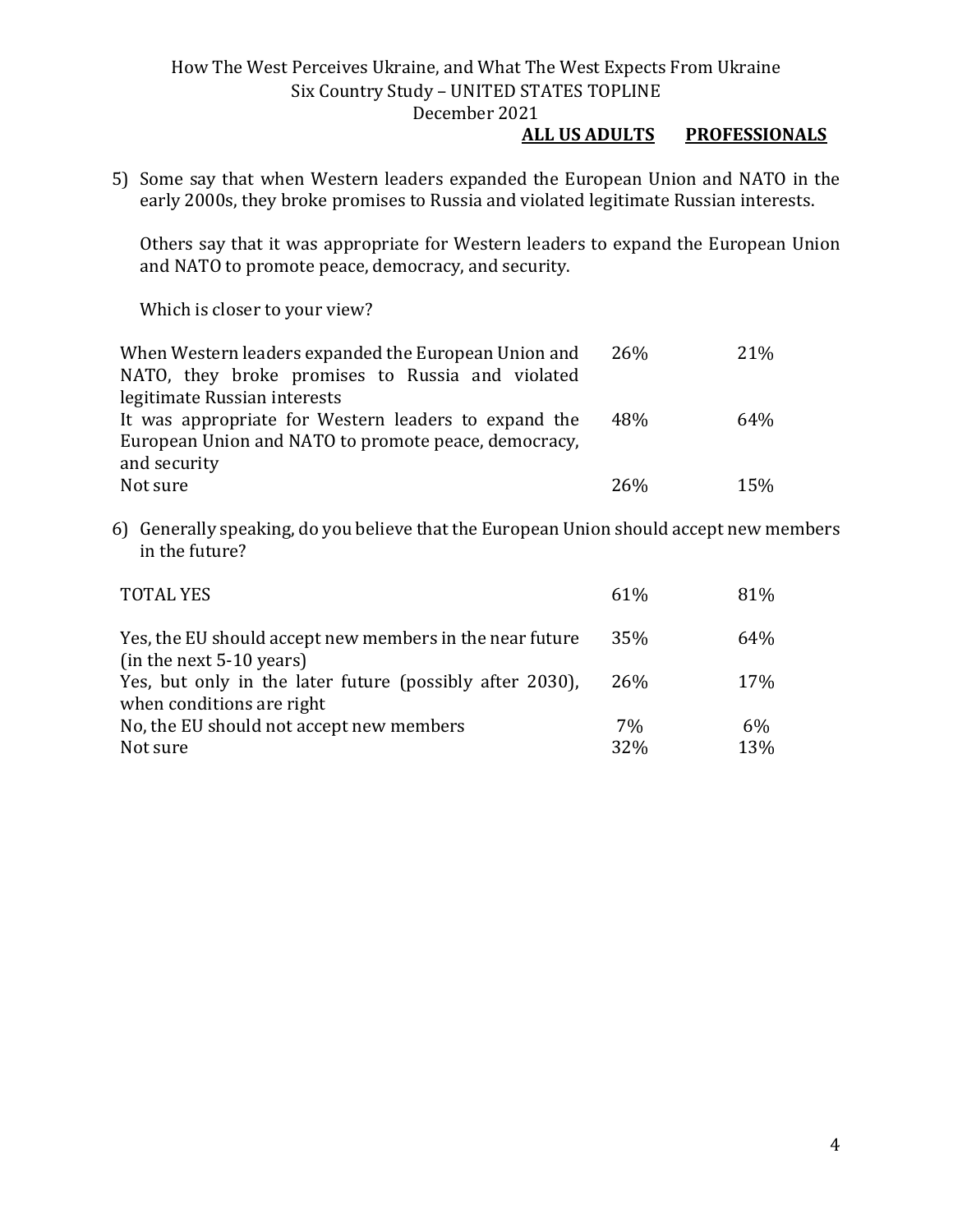### **ALL US ADULTS PROFESSIONALS**

7) If another country were to join the European Union in the next 5-10 years, which do you believe should be admitted? (Select up to 2)

| United Kingdom         | 27%   | 32% |
|------------------------|-------|-----|
| Ukraine                | 21%   | 34% |
| Morocco                | 11%   | 7%  |
| Turkey                 | 8%    | 11% |
| Armenia                | 7%    | 10% |
| Georgia                | 7%    | 14% |
| Russia                 | 6%    | 4%  |
| Serbia                 | 5%    |     |
| Albania                | 2%    | 8%  |
| Northern Macedonia     | 2%    |     |
| Tunisia                | 2%    | 7%  |
| Moldova                | $1\%$ | 4%  |
| Other (Please specify) | 3%    | 2%  |
| Not sure               | 34%   | 14% |

8) Generally speaking, do you believe that NATO should accept new members in the future?

| <b>TOTAL YES</b>                                                                   | 66% | 60% |
|------------------------------------------------------------------------------------|-----|-----|
| Yes, NATO should accept new members in the<br>near future (in the next 5-10 years) | 48% | 51% |
| Yes, but only in the later future (possibly after                                  | 18% | 9%  |
| 2030), when conditions are right                                                   |     |     |
| No, NATO should not accept new members                                             | 10% | 10% |
| Not sure                                                                           | 24% | 30% |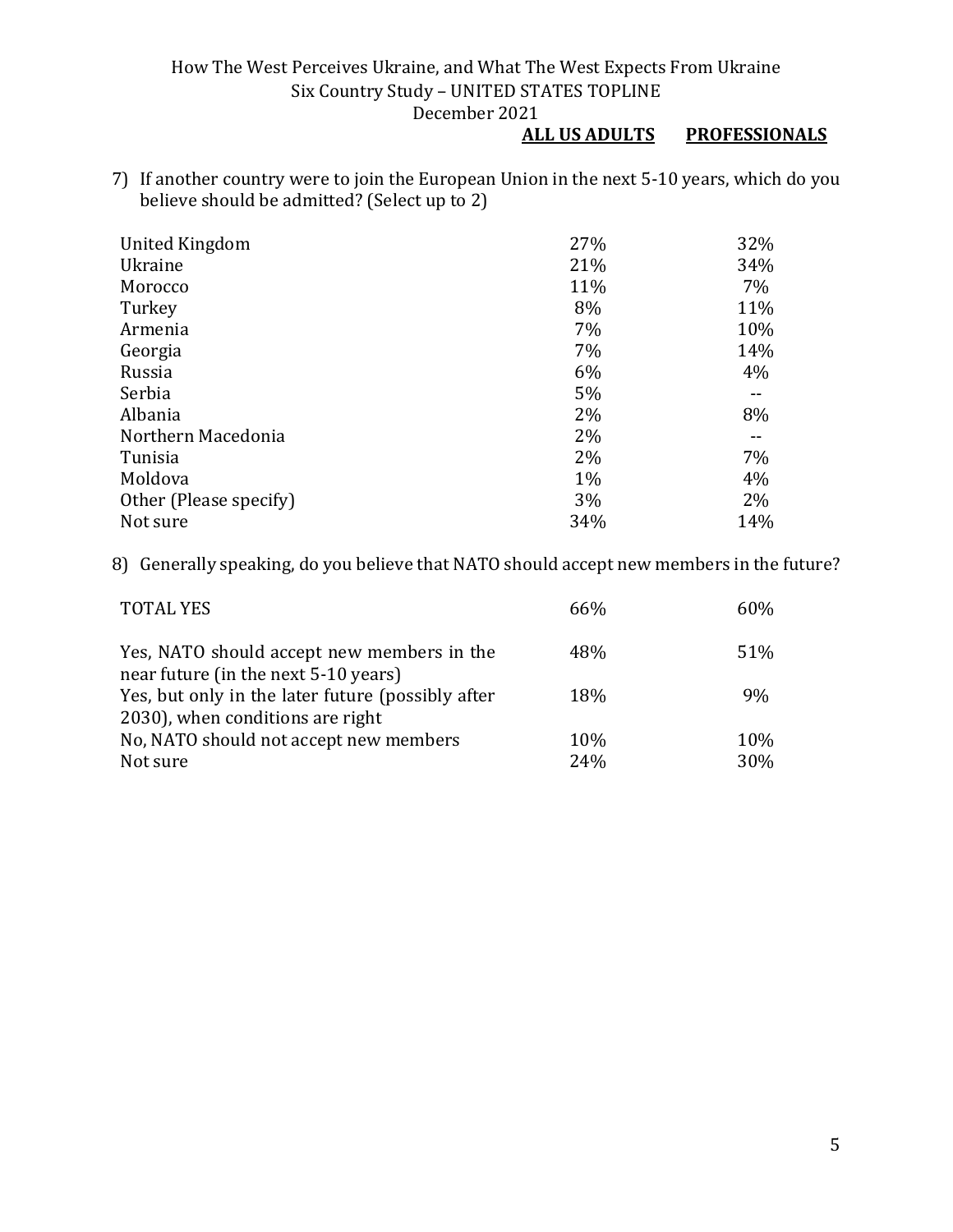# **PROFESSIONALS**

9) If another country were to join NATO in the next 5-10 years, which do you believe should be admitted? (Select up to 2)

| Ukraine                | 28%   | 20%   |
|------------------------|-------|-------|
| Australia              | 27%   | 25%   |
| Mexico                 | 20%   | 17%   |
| Russia                 | 11%   | 10%   |
| Georgia                | 10%   | 4%    |
| Serbia                 | 6%    | 5%    |
| Armenia                | 4%    | 5%    |
| Morocco                | 4%    | 4%    |
| Moldova                | 3%    | $1\%$ |
| Azerbaijan             | $1\%$ | 2%    |
| Tunisia                | $1\%$ | 2%    |
| Other (Please specify) | 2%    | 2%    |
| Not sure               | 25%   | 30%   |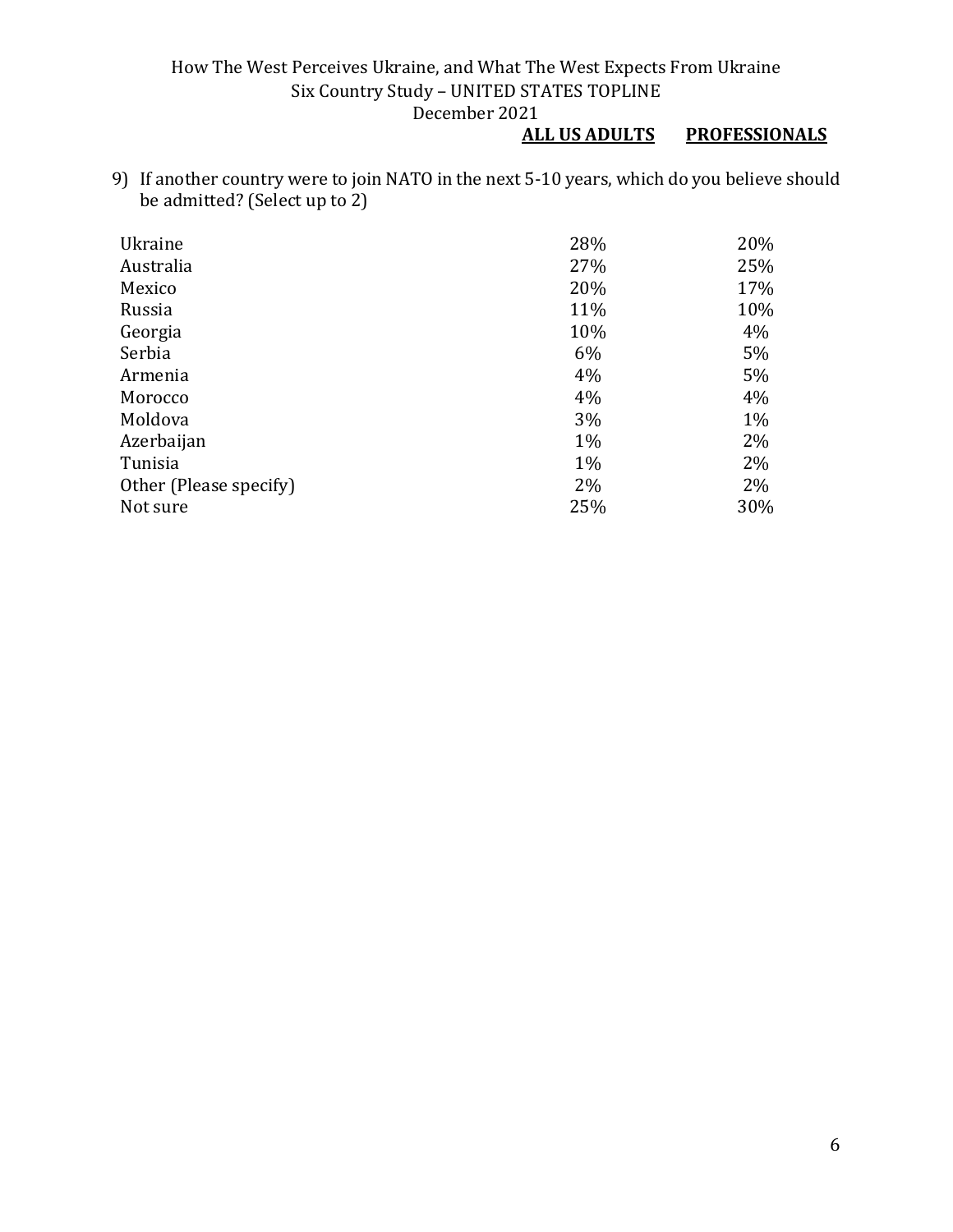# **General Perceptions of the West**

#### **ALL US ADULTS PROFESSIONALS**

10)Thinking generally about countries around the world, which of the following comes closest to your view on what constitutes the West?

| The US, Canada, European Union, and the UK          | 31%    | 51% |
|-----------------------------------------------------|--------|-----|
| US, Canada, European Union, and the UK, plus        | 34%    | 35% |
| Australia and New Zealand                           |        |     |
| The West is a concept that has lost its meaning, or | 13%    | 7%  |
| never had a meaning for me                          |        |     |
| Not sure                                            | $22\%$ | 7%  |

11)**[IF CHOICES 1 OR 2 IN ABOVE Q]** Okay, and in terms of the West's relations with Russia and China, which of the following approaches do you believe that the West should take?

| Strengthen relations with Russia to contain China  | 20% | 13% |
|----------------------------------------------------|-----|-----|
| Strengthen relations with China to contain Russia  | 12% | 8%  |
| Do not strengthen relations with Russia or China   | 25% | 25% |
| because both violate Western principles and the    |     |     |
| West must contain and confront them both           |     |     |
| It is best to have good relations with every major | 36% | 46% |
| country around the world                           |     |     |
| Not sure                                           | 7%  | 8%  |

12) In your view, which of the following countries, if any, are part of the West? [SELECT ALL THAT APPLY]

| Georgia           | 19% | 16% |
|-------------------|-----|-----|
| Ukraine           | 16% | 23% |
| Russia            | 10% | 17% |
| Serbia            | 10% | 15% |
| Moldova           | 9%  | 14% |
| None of the above | 32% | 39% |
| Not sure          | 30% | 26% |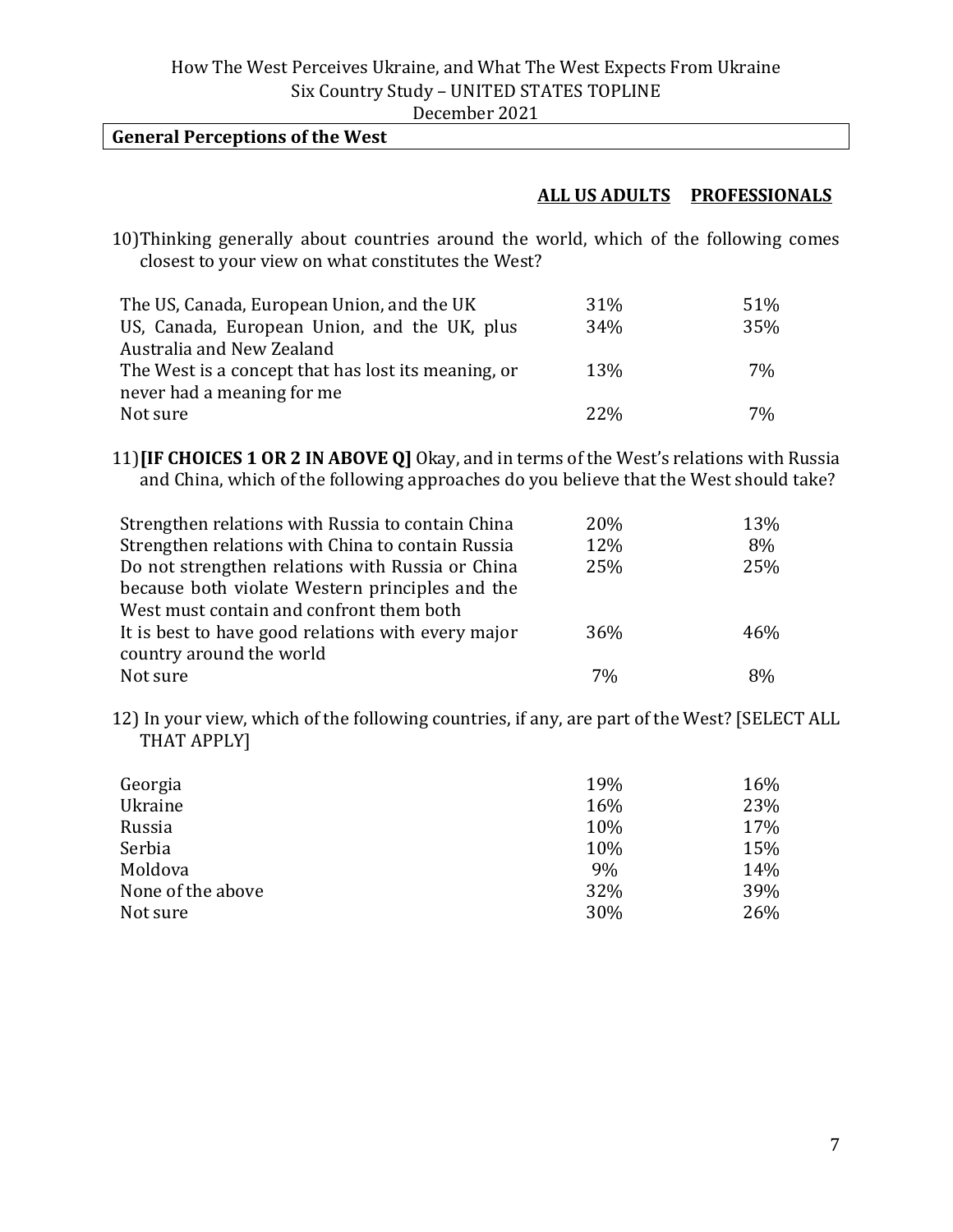#### **ALL US ADULTS PROFESSIONALS**

13)If you had to choose one country or group, who do you believe that the future belongs to?

| The US                  | 42% | 42% |
|-------------------------|-----|-----|
| China                   | 16% | 16% |
| Europe                  | 6%  | 10% |
| The West                | 5%  | 5%  |
| Asia                    | 2%  | 11% |
| The Muslim world        | 2%  | 2%  |
| The Slavic world        | 1%  |     |
| No one country or group | 19% | 5%  |
| Not sure                | 7%  | 9%  |

14) Thinking about whether some countries or groups of countries are more truthful and more closely follow moral principles than others, which of the following is closest to your view?

| 35% | 41% |
|-----|-----|
| 21% | 21% |
|     |     |
| 11% | 16% |
|     |     |
| 8%  | 10% |
|     |     |
| 5%  | 2%  |
|     |     |
|     |     |
|     |     |
| 20% | 10% |
|     |     |

15)Thinking about The United States' current relations with the following countries around the world, which do you believe it is most important to improve relations with? (Select up to 3) **[PROGRAMMING NOTE: REMOVE HOME COUNTRY FROM LIST]**

| The United Kingdom        | 36% | 53% |
|---------------------------|-----|-----|
| <b>Germany and France</b> | 34% | 37% |
| Russia                    | 30% | 41% |
| China                     | 27% | 44% |
| Canada                    | 25% | 24% |
| Ukraine                   | 13% | 24% |
| Poland                    | 7%  | 6%  |
| Not sure                  | 15% | 3%  |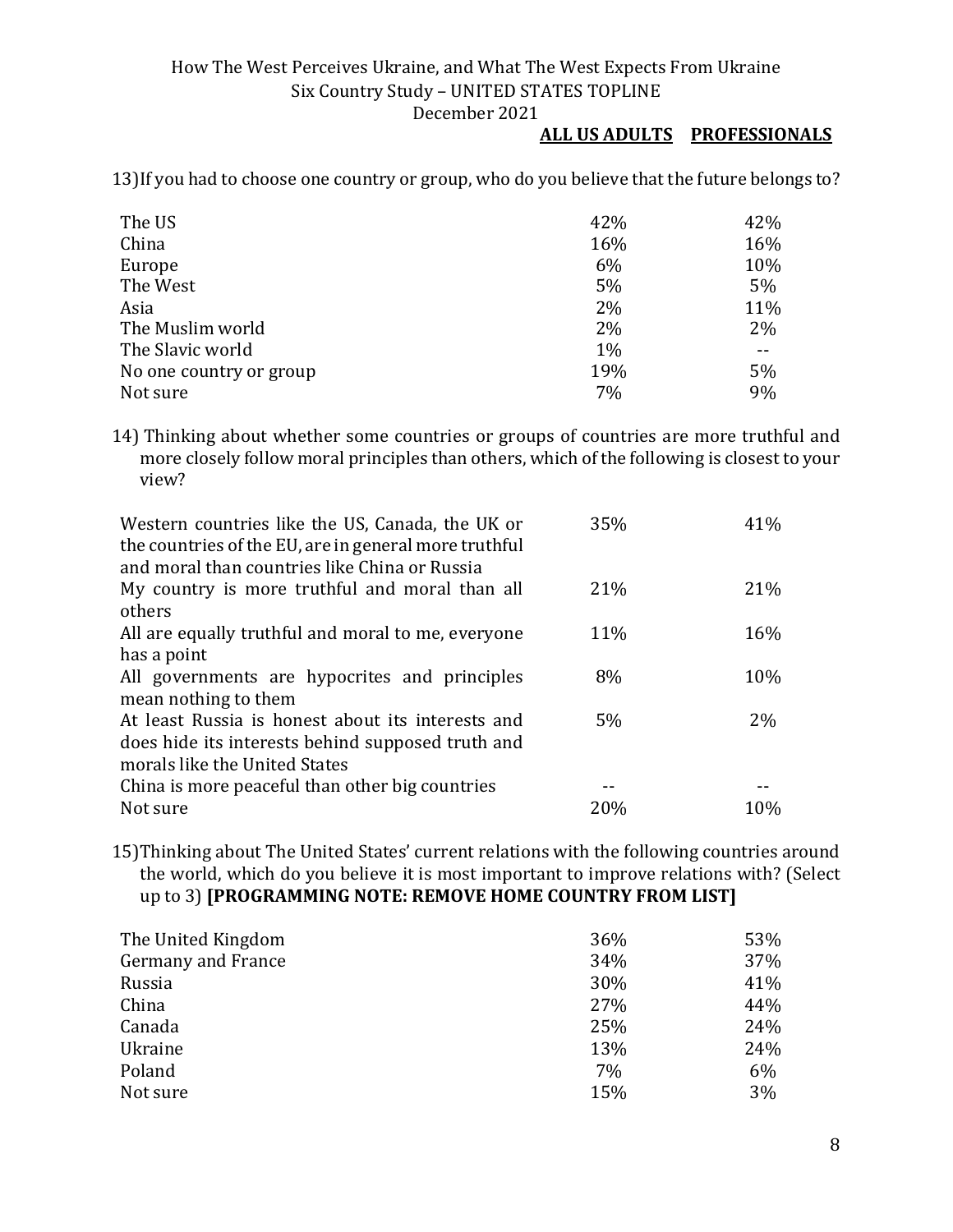#### **Perceptions of Russia**

**INTRO**: Next, we will ask you some questions about Russia and its role in the world today.

#### **ALL US ADULTS PROFESSIONALS**

16)Generally speaking, do you have a positive, negative, or neutral view of Russia?

| <b>TOTAL POSITIVE</b><br><b>TOTAL NEGATIVE</b> | 27%<br>49% | 27%<br>59% |
|------------------------------------------------|------------|------------|
| Very positive                                  | 12%        | 16%        |
| Somewhat positive                              | 15%        | 11%        |
| Somewhat negative                              | 27%        | 38%        |
| Very negative                                  | 22%        | 21%        |
| Neutral                                        | 18%        | 14%        |
| Not sure                                       | 6%         |            |

17)Please indicate how much you associate each of the following attributes and characteristics with Russia.

• Strength

| TOTAL VERY MUCH/SOMEWHAT       | 80% | 92% |
|--------------------------------|-----|-----|
| TOTAL NOT VERY MUCH/NOT AT ALL | 10% | 8%  |
| Very much                      | 42% | 49% |
| Somewhat                       | 38% | 43% |
| Not very much                  | 7%  | 8%  |
| Not at all                     | 3%  |     |
| Not sure                       | 10% |     |
| Freedom                        |     |     |
| TOTAL VERY MUCH/SOMEWHAT       | 24% | 39% |
| TOTAL NOT VERY MUCH/NOT AT ALL | 66% | 61% |
| Very much                      | 10% | 17% |
| Somewhat                       | 14% | 22% |
| Not very much                  | 35% | 21% |
| Not at all                     | 31% | 40% |
| Not sure                       | 10% |     |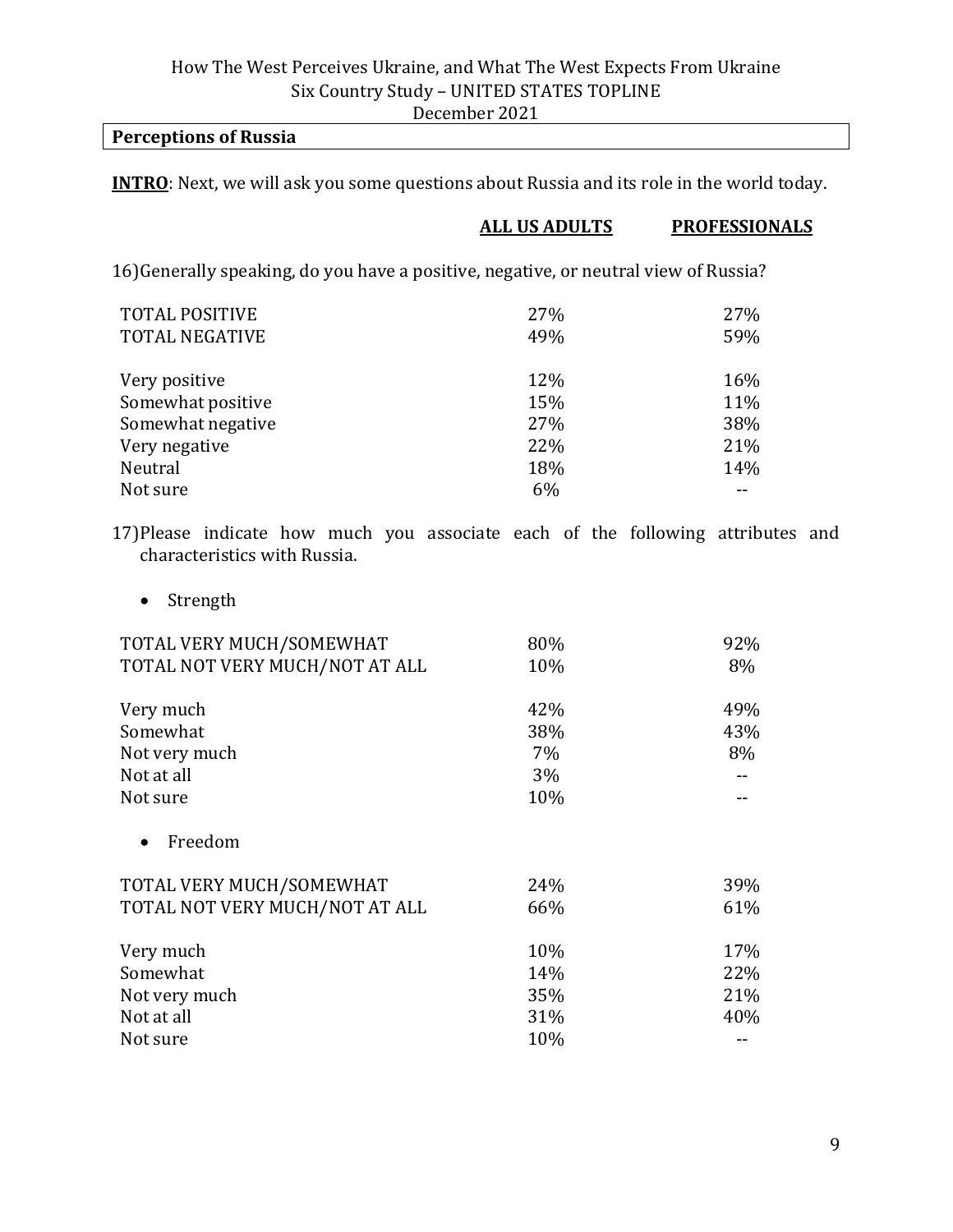December 2021<br>ALL IIS ADIILTS

|                                | <b>ALL US ADULTS</b> | <b>PROFESSIONALS</b> |
|--------------------------------|----------------------|----------------------|
| Authoritarian leadership       |                      |                      |
| TOTAL VERY MUCH/SOMEWHAT       | 77%                  | 84%                  |
| TOTAL NOT VERY MUCH/NOT AT ALL | 8%                   | 4%                   |
| Very much                      | 51%                  | 71%                  |
| Somewhat                       | 26%                  | 13%                  |
| Not very much                  | 4%                   | 1%                   |
| Not at all                     | 4%                   | 3%                   |
| Not sure                       | 15%                  | 12%                  |
| Neo-Nazism                     |                      |                      |
| TOTAL VERY MUCH/SOMEWHAT       | 39%                  | 44%                  |
| TOTAL NOT VERY MUCH/NOT AT ALL | 42%                  | 37%                  |
| Very much                      | 19%                  | 26%                  |
| Somewhat                       | 20%                  | 18%                  |
| Not very much                  | 21%                  | 17%                  |
| Not at all                     | 21%                  | 20%                  |
| Not sure                       | 19%                  | 19%                  |
| Nice people                    |                      |                      |
| TOTAL VERY MUCH/SOMEWHAT       | 62%                  | 60%                  |
| TOTAL NOT VERY MUCH/NOT AT ALL | 21%                  | 40%                  |
| Very much                      | 27%                  | 17%                  |
| Somewhat                       | 35%                  | 43%                  |
| Not very much                  | 15%                  | 21%                  |
| Not at all                     | 6%                   | 19%                  |
| Not sure                       | 17%                  |                      |
| Beautiful nature               |                      |                      |
| TOTAL VERY MUCH/SOMEWHAT       | 63%                  | 91%                  |
| TOTAL NOT VERY MUCH/NOT AT ALL | 25%                  | 6%                   |
| Very much                      | 26%                  | 32%                  |
| Somewhat                       | 37%                  | 59%                  |
| Not very much                  | 16%                  | 2%                   |
| Not at all                     | 9%                   | 4%                   |
| Not sure                       | 12%                  | 3%                   |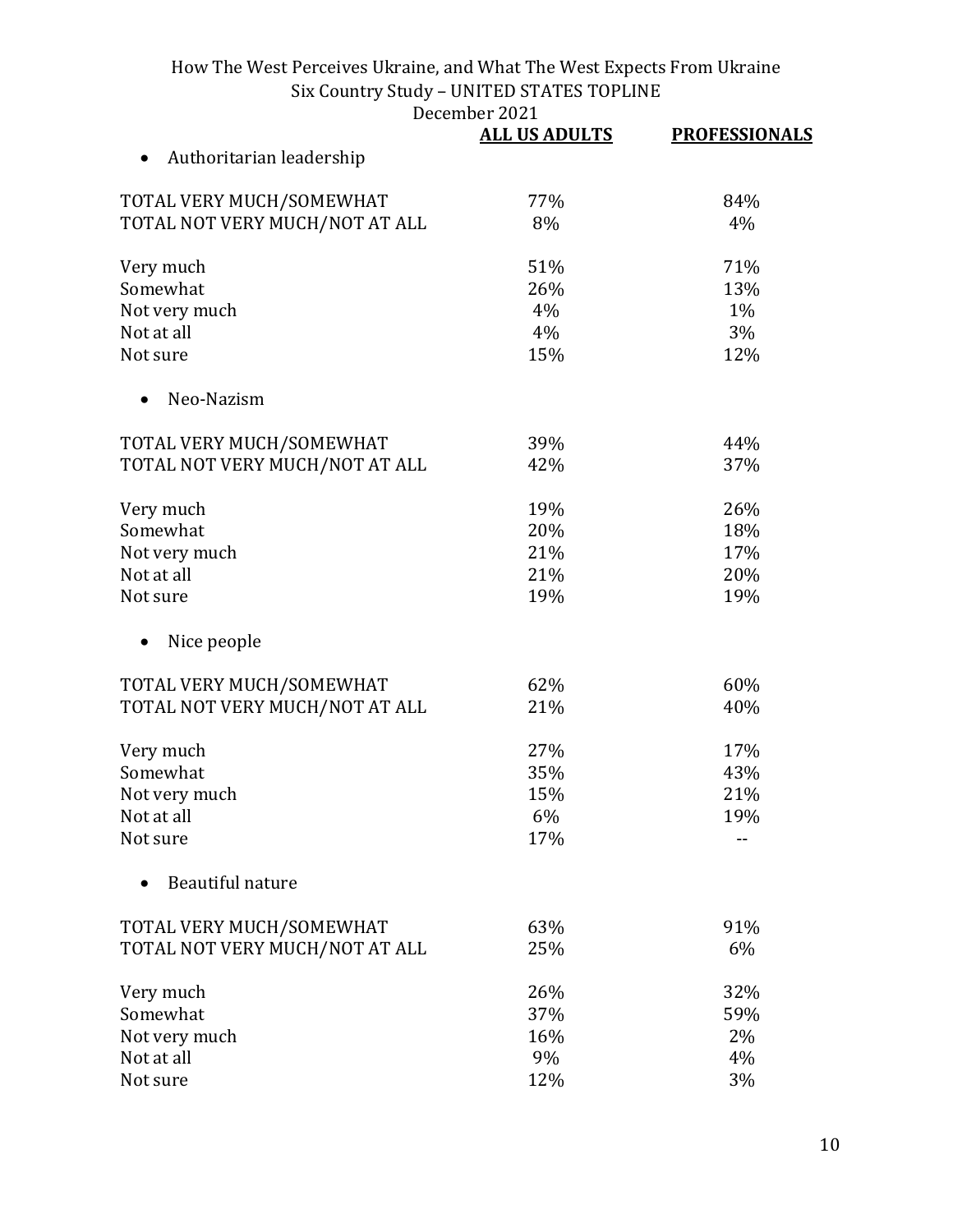December 2021

|                                     | <b>ALL US ADULTS</b> | <b>PROFESSIONALS</b> |
|-------------------------------------|----------------------|----------------------|
| Soviet industry                     |                      |                      |
| TOTAL VERY MUCH/SOMEWHAT            | 66%                  | 71%                  |
| TOTAL NOT VERY MUCH/NOT AT ALL      | 17%                  | 14%                  |
| Very much                           | 33%                  | 26%                  |
| Somewhat                            | 33%                  | 45%                  |
| Not very much                       | 14%                  | 10%                  |
| Not at all                          | 3%                   | 4%                   |
| Not sure                            | 17%                  | 15%                  |
| Corruption                          |                      |                      |
| TOTAL VERY MUCH/SOMEWHAT            | 67%                  | 91%                  |
| TOTAL NOT VERY MUCH/NOT AT ALL      | 20%                  | 8%                   |
| Very much                           | 36%                  | 59%                  |
| Somewhat                            | 31%                  | 32%                  |
| Not very much                       | 12%                  | 5%                   |
| Not at all                          | 8%                   | 3%                   |
| Not sure                            | 13%                  | $1\%$                |
| Successful fight against corruption |                      |                      |
| TOTAL VERY MUCH/SOMEWHAT            | 38%                  | 17%                  |
| TOTAL NOT VERY MUCH/NOT AT ALL      | 45%                  | 70%                  |
| Very much                           | 16%                  | 12%                  |
| Somewhat                            | 22%                  | 5%                   |
| Not very much                       | 23%                  | 30%                  |
| Not at all                          | 22%                  | 40%                  |
| Not sure                            | 17%                  | 13%                  |
| Spying and espionage                |                      |                      |
| TOTAL VERY MUCH/SOMEWHAT            | 71%                  | 84%                  |
| TOTAL NOT VERY MUCH/NOT AT ALL      | 18%                  | 11%                  |
| Very much                           | 49%                  | 62%                  |
| Somewhat                            | 22%                  | 22%                  |
| Not very much                       | 9%                   | 11%                  |
| Not at all                          | 9%                   | --                   |
| Not sure                            | 11%                  | 5%                   |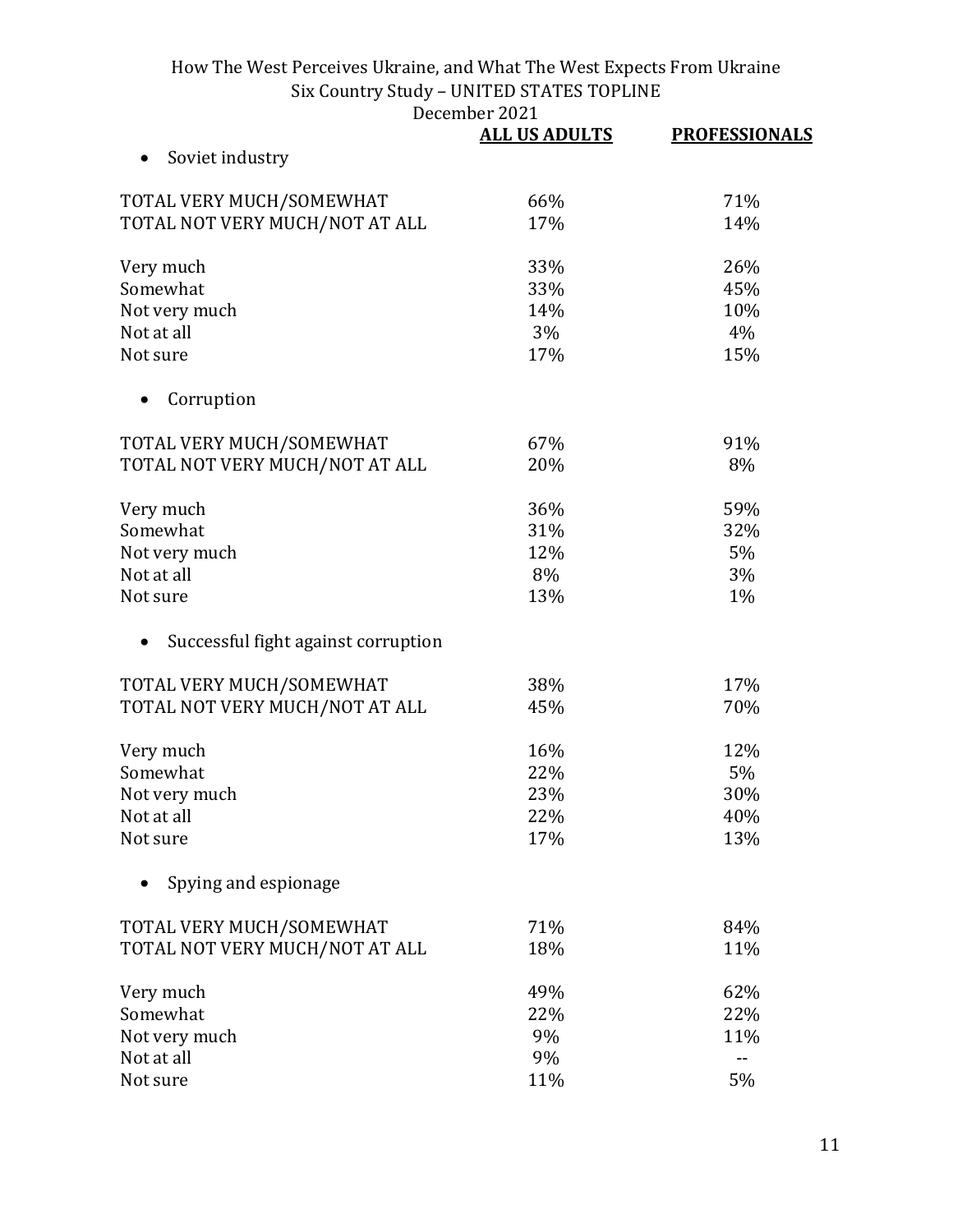December 2021<br>ALL US ADULTS

|                                    | DECEMBEL 2021        |                      |
|------------------------------------|----------------------|----------------------|
|                                    | <b>ALL US ADULTS</b> | <b>PROFESSIONALS</b> |
| Election interference<br>$\bullet$ |                      |                      |
| TOTAL VERY MUCH/SOMEWHAT           | 68%                  | 74%                  |
| TOTAL NOT VERY MUCH/NOT AT ALL     | 12%                  | 9%                   |
|                                    |                      |                      |
| Very much                          | 36%                  | 33%                  |
| Somewhat                           | 32%                  | 41%                  |
| Not very much                      | 7%                   | 5%                   |
| Not at all                         | 5%                   | 4%                   |
| Not sure                           | 20%                  | 17%                  |
| Trafficking of women               |                      |                      |
| TOTAL VERY MUCH/SOMEWHAT           | 48%                  | 56%                  |
| TOTAL NOT VERY MUCH/NOT AT ALL     | 29%                  | 28%                  |
|                                    |                      |                      |
| Very much                          | 22%                  | 22%                  |
| Somewhat                           | 26%                  | 34%                  |
| Not very much                      | 16%                  | 17%                  |
| Not at all                         | 13%                  | 11%                  |
| Not sure                           | 23%                  | 16%                  |
| Organized crime                    |                      |                      |
| TOTAL VERY MUCH/SOMEWHAT           | 66%                  | 71%                  |
| TOTAL NOT VERY MUCH/NOT AT ALL     | 14%                  | 15%                  |
| Very much                          | 35%                  | 35%                  |
| Somewhat                           | 31%                  | 36%                  |
| Not very much                      | 7%                   | 8%                   |
| Not at all                         | 7%                   | 7%                   |
| Not sure                           | 20%                  | 14%                  |
| Creativity                         |                      |                      |
| TOTAL VERY MUCH/SOMEWHAT           | 50%                  | 70%                  |
| TOTAL NOT VERY MUCH/NOT AT ALL     | 38%                  | 27%                  |
|                                    |                      |                      |
| Very much                          | 14%                  | 17%                  |
| Somewhat                           | 36%                  | 53%                  |
| Not very much                      | 23%                  | 21%                  |
| Not at all                         | 15%                  | 6%                   |
| Not sure                           | 12%                  | 3%                   |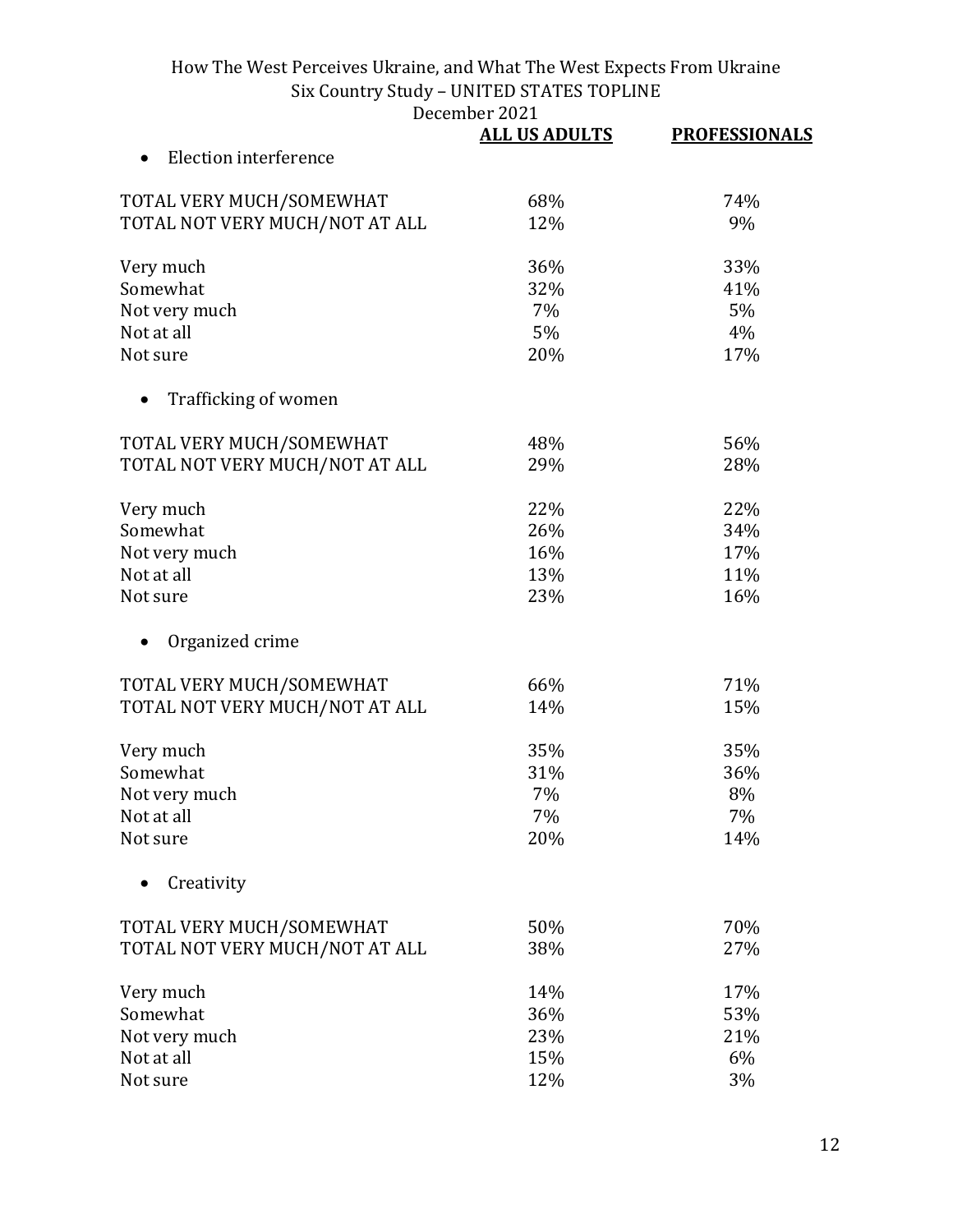|                                | <b>ALL US ADULTS</b> | <b>PROFESSIONALS</b> |
|--------------------------------|----------------------|----------------------|
| Anti-Semitism                  |                      |                      |
| TOTAL VERY MUCH/SOMEWHAT       | 55%                  | 57%                  |
| TOTAL NOT VERY MUCH/NOT AT ALL | 18%                  | 26%                  |
| Very much                      | 29%                  | 21%                  |
| Somewhat                       | 26%                  | 36%                  |
| Not very much                  | 12%                  | 17%                  |
| Not at all                     | 6%                   | 9%                   |
| Not sure                       | 27%                  | 17%                  |
| IT industry                    |                      |                      |
| TOTAL VERY MUCH/SOMEWHAT       | 45%                  | 54%                  |
| TOTAL NOT VERY MUCH/NOT AT ALL | 35%                  | 46%                  |
| Very much                      | 17%                  | 23%                  |
| Somewhat                       | 28%                  | 31%                  |
| Not very much                  | 22%                  | 33%                  |
| Not at all                     | 13%                  | 13%                  |
| Not sure                       | 20%                  |                      |
| Oligarchs                      |                      |                      |
| TOTAL VERY MUCH/SOMEWHAT       | 53%                  | 58%                  |
| TOTAL NOT VERY MUCH/NOT AT ALL | 15%                  | 29%                  |
| Very much                      | 31%                  | 45%                  |
| Somewhat                       | 22%                  | 13%                  |
| Not very much                  | 10%                  | 16%                  |
| Not at all                     | 5%                   | 13%                  |
| Not sure                       | 32%                  | 13%                  |
| The Slavic soul                |                      |                      |
| TOTAL VERY MUCH/SOMEWHAT       | 42%                  | 74%                  |
| TOTAL NOT VERY MUCH/NOT AT ALL | 29%                  | 7%                   |
| Very much                      | 14%                  | 13%                  |
| Somewhat                       | 28%                  | 61%                  |
| Not very much                  | 22%                  | 2%                   |
| Not at all                     | 7%                   | 5%                   |
| Not sure                       | 29%                  | 19%                  |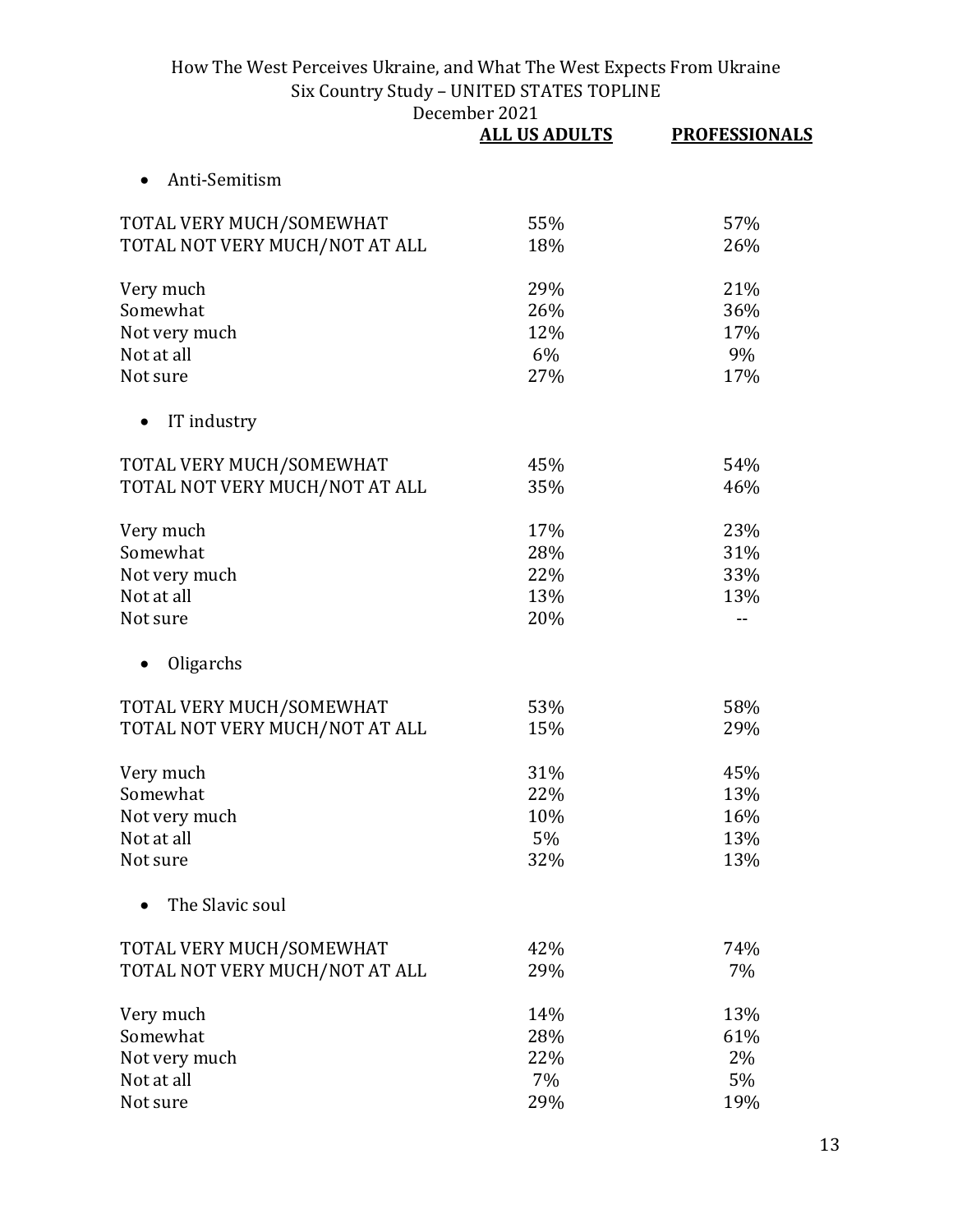|                                | <b>ALL US ADULTS</b> | <b>PROFESSIONALS</b> |
|--------------------------------|----------------------|----------------------|
| Europe                         |                      |                      |
| TOTAL VERY MUCH/SOMEWHAT       | 49%                  | 53%                  |
| TOTAL NOT VERY MUCH/NOT AT ALL | 31%                  | 38%                  |
| Very much                      | 17%                  | 20%                  |
| Somewhat                       | 32%                  | 33%                  |
| Not very much                  | 21%                  | 26%                  |
| Not at all                     | 10%                  | 12%                  |
| Not sure                       | 20%                  | 9%                   |
| Aggressive nationalism         |                      |                      |
| TOTAL VERY MUCH/SOMEWHAT       | 67%                  | 81%                  |
| TOTAL NOT VERY MUCH/NOT AT ALL | 20%                  | 17%                  |
| Very much                      | 35%                  | 56%                  |
| Somewhat                       | 32%                  | 25%                  |
| Not very much                  | 13%                  | 15%                  |
| Not at all                     | 7%                   | 2%                   |
| Not sure                       | 13%                  | 2%                   |
| Great culture                  |                      |                      |
| TOTAL VERY MUCH/SOMEWHAT       | 61%                  | 74%                  |
| TOTAL NOT VERY MUCH/NOT AT ALL | 23%                  | 26%                  |
| Very much                      | 22%                  | 24%                  |
| Somewhat                       | 39%                  | 50%                  |
| Not very much                  | 16%                  | 4%                   |
| Not at all                     | 7%                   | 22%                  |
| Not sure                       | 16%                  |                      |
| Emerging markets               |                      |                      |
| TOTAL VERY MUCH/SOMEWHAT       | 39%                  | 60%                  |
| TOTAL NOT VERY MUCH/NOT AT ALL | 44%                  | 32%                  |
| Very much                      | 12%                  | 11%                  |
| Somewhat                       | 27%                  | 49%                  |
| Not very much                  | 31%                  | 19%                  |
| Not at all                     | 13%                  | 13%                  |
| Not sure                       | 17%                  | 8%                   |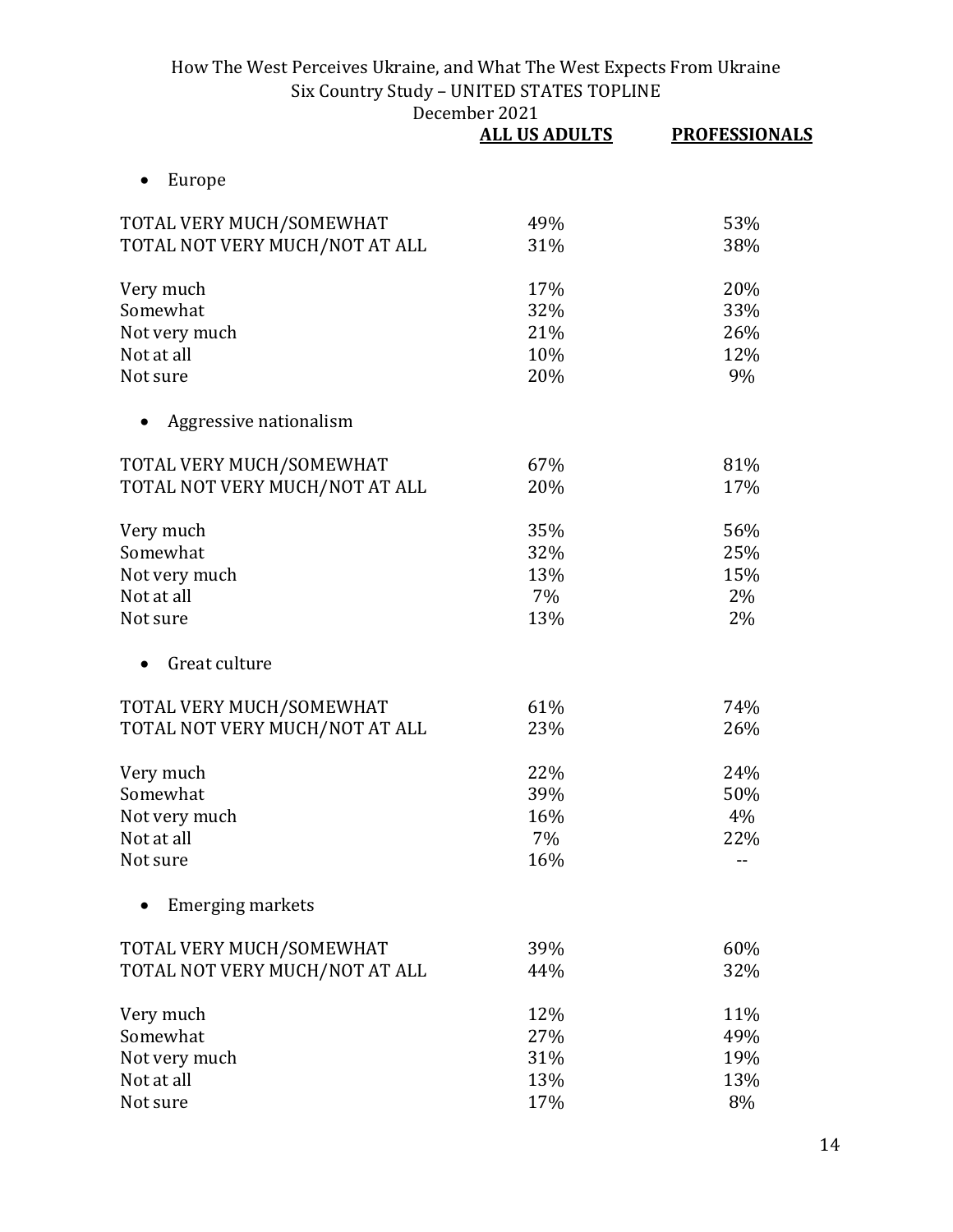December 2021

|                                | <b>ALL US ADULTS</b> | <b>PROFESSIONALS</b> |
|--------------------------------|----------------------|----------------------|
| Frozen conflicts               |                      |                      |
| TOTAL VERY MUCH/SOMEWHAT       | 58%                  | 66%                  |
| TOTAL NOT VERY MUCH/NOT AT ALL | 14%                  | 16%                  |
| Very much                      | 23%                  | 20%                  |
| Somewhat                       | 35%                  | 46%                  |
| Not very much                  | 11%                  | 8%                   |
| Not at all                     | 3%                   | 8%                   |
| Not sure                       | 28%                  | 18%                  |
| Imperial/Tsarist history       |                      |                      |
| TOTAL VERY MUCH/SOMEWHAT       | 63%                  | 78%                  |
| TOTAL NOT VERY MUCH/NOT AT ALL | 13%                  | 20%                  |
| Very much                      | 34%                  | 40%                  |
| Somewhat                       | 29%                  | 38%                  |
| Not very much                  | 8%                   | 15%                  |
| Not at all                     | 5%                   | 5%                   |
| Not sure                       | 24%                  | 2%                   |
| Soviet history                 |                      |                      |
| TOTAL VERY MUCH/SOMEWHAT       | 68%                  | 82%                  |
| TOTAL NOT VERY MUCH/NOT AT ALL | 18%                  | 9%                   |
| Very much                      | 30%                  | 49%                  |
| Somewhat                       | 38%                  | 33%                  |
| Not very much                  | 11%                  | 8%                   |
| Not at all                     | 7%                   | 1%                   |
| Not sure                       | 14%                  | 9%                   |
| Clueless                       |                      |                      |
| TOTAL VERY MUCH/SOMEWHAT       | 32%                  | 42%                  |
| TOTAL NOT VERY MUCH/NOT AT ALL | 49%                  | 46%                  |
| Very much                      | 12%                  | 10%                  |
| Somewhat                       | 20%                  | 32%                  |
| Not very much                  | 19%                  | 16%                  |
| Not at all                     | 30%                  | 30%                  |
| Not sure                       | 19%                  | 12%                  |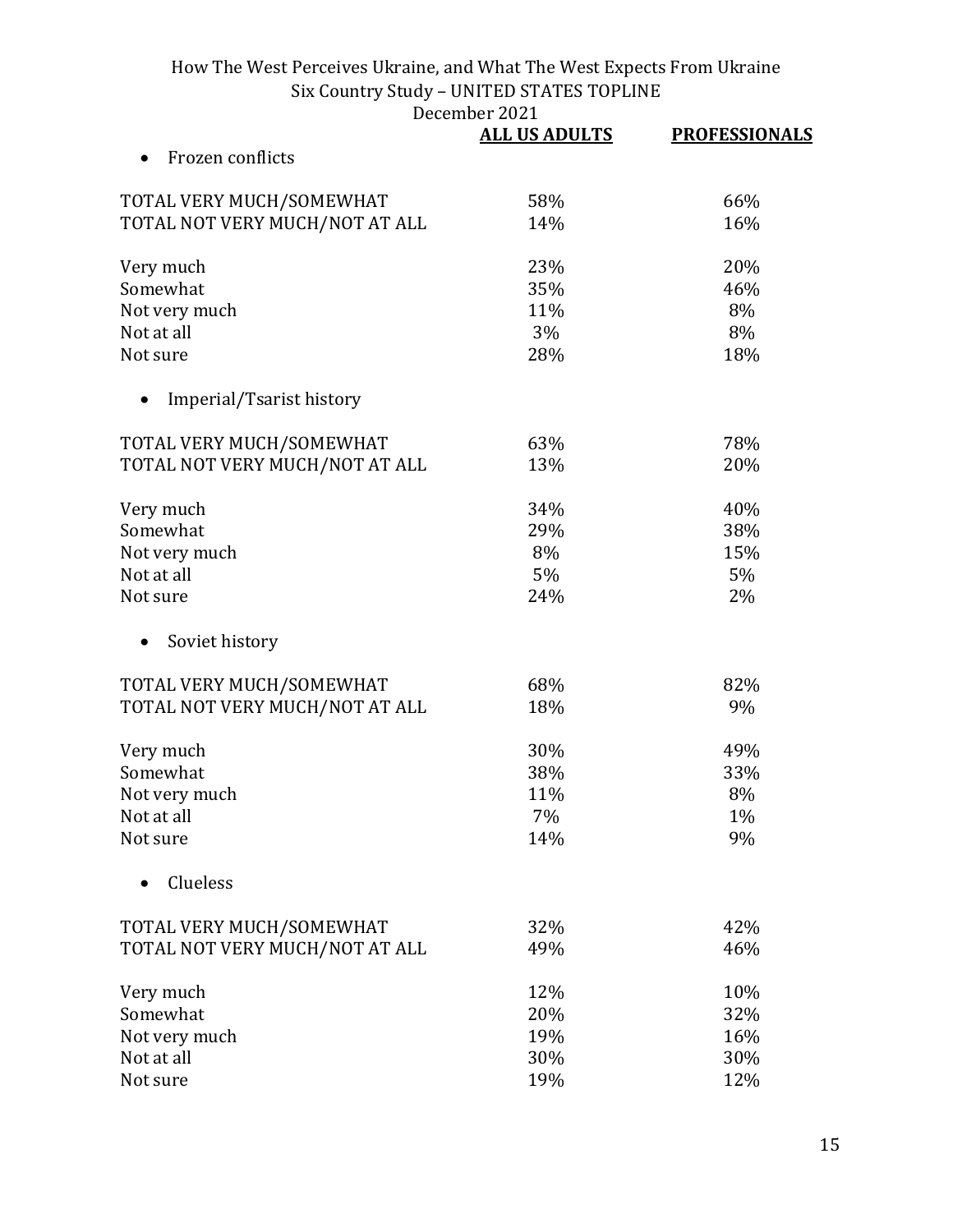|                                     | <b>ALL US ADULTS</b> | <b>PROFESSIONALS</b> |
|-------------------------------------|----------------------|----------------------|
| Pro-democracy protests<br>$\bullet$ |                      |                      |
| TOTAL VERY MUCH/SOMEWHAT            | 51%                  | 50%                  |
| TOTAL NOT VERY MUCH/NOT AT ALL      | 23%                  | 28%                  |
| Very much                           | 23%                  | 38%                  |
| Somewhat                            | 28%                  | 12%                  |
| Not very much                       | 17%                  | 12%                  |
| Not at all                          | 6%                   | 16%                  |
| Not sure                            | 26%                  | 22%                  |
| Threatening<br>$\bullet$            |                      |                      |
| TOTAL VERY MUCH/SOMEWHAT            | 71%                  | 91%                  |
| TOTAL NOT VERY MUCH/NOT AT ALL      | 19%                  | 7%                   |
| Very much                           | 35%                  | 48%                  |
| Somewhat                            | 36%                  | 43%                  |
| Not very much                       | 14%                  | $1\%$                |
| Not at all                          | 5%                   | 6%                   |
| Not sure                            | 10%                  | 2%                   |

18) On a scale from 1 to 10, with 1 being the least democratic and 10 being the most democratic, how democratic do you believe Russia is?

| 1-3; Less democratic  | 36 <sup>%</sup> | 45%        |
|-----------------------|-----------------|------------|
| 4-6                   | 24 <sub>%</sub> | 30%        |
| 7-10; More democratic | 27 <sub>%</sub> | <b>20%</b> |
| Not sure              | 13 <sub>%</sub> | 5%         |

19)On a scale from 1 to 10, with 1 being the least corrupt and 10 being the most corrupt, how corrupt do you believe Russia is?

| 1-3; Less corrupt  | 3%              | 5%  |
|--------------------|-----------------|-----|
| 4-6                | 19 <sub>%</sub> | 14% |
| 7-10; More corrupt | 71%             | 78% |
| Not sure           | 7%              | 3%  |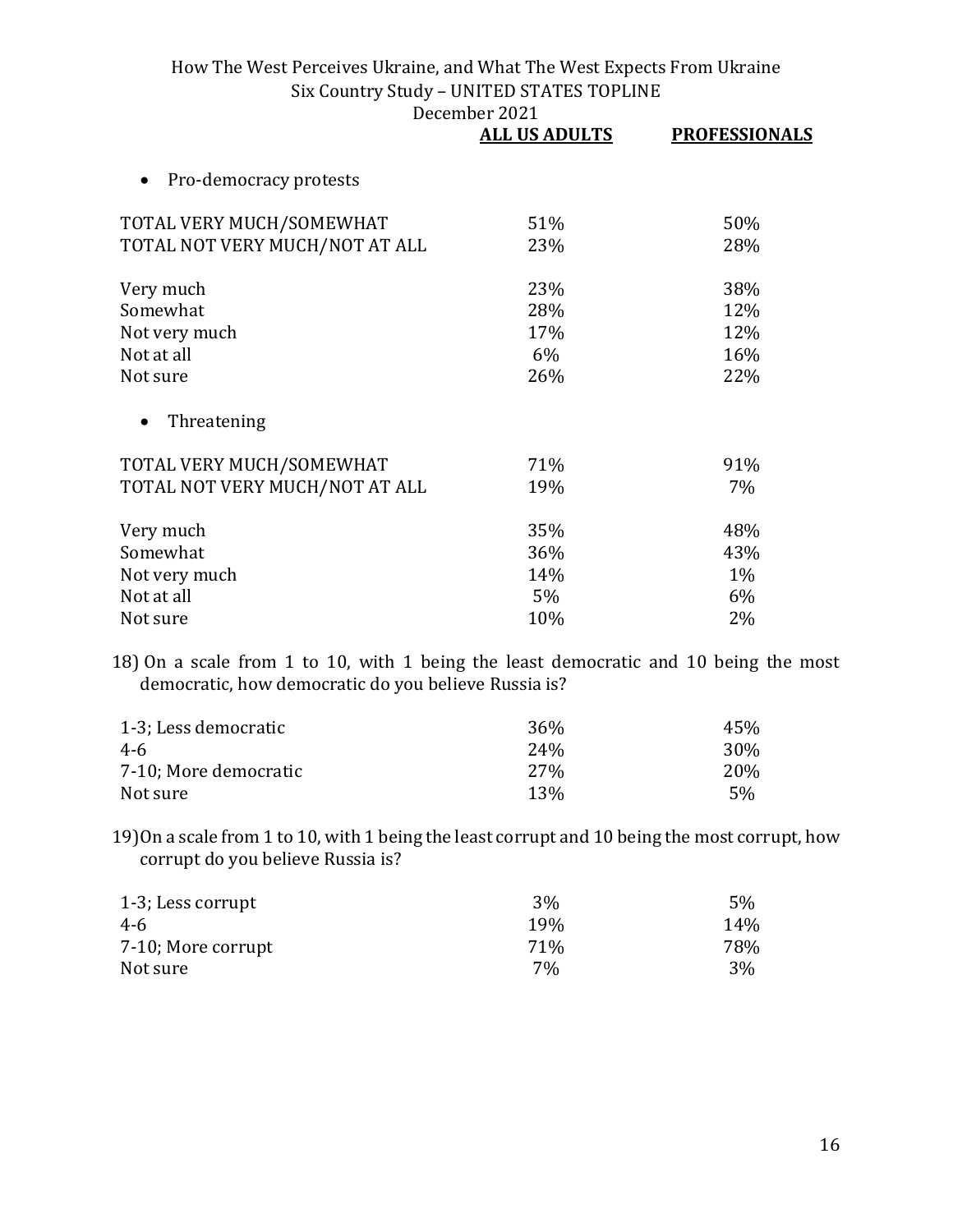## **ALL US ADULTS PROFESSIONALS**

20)Generally speaking, how important do you believe a strong partnership with Russia is to the West?

| TOTAL IMPORTANT<br>TOTAL NOT IMPORTANT | 67%<br>17% | 75%<br>20% |
|----------------------------------------|------------|------------|
| Very important                         | 28%        | 30%        |
| Somewhat important                     | 39%        | 45%        |
| Not very important                     | 11%        | 18%        |
| Not important at all                   | 6%         | 2%         |
| Not sure                               | 16%        | 5%         |

21)**[IF IMPORTANT]** Why do you believe that a strong partnership with Russia is important to the West?

| Russia is a big power with a nuclear arsenal – the | 29%   | 42%   |
|----------------------------------------------------|-------|-------|
| West must pay attention and respect                |       |       |
| Russia is key for stability in the region          | 16%   | 13%   |
| Russia is the West's best potential partner for    | 14%   | 8%    |
| containing China                                   |       |       |
| Russia has major natural resources, including iron | 5%    | 10%   |
| ore and fossil fuels                               |       |       |
| Russia has European values                         | 4%    | $2\%$ |
| Russians are pro-democracy                         | 3%    | $1\%$ |
| There are many Russian people who live in          | 3%    | $1\%$ |
| Western countries                                  |       |       |
| Russia can become a leader of innovation and       | 3%    | 5%    |
| digital economy in the world                       |       |       |
| Things in Russia are getting better                | 3%    |       |
| Russians are great people                          | $2\%$ | 3%    |
| Russia has wealthy business leaders and investors  | $2\%$ | 4%    |
| Russia is an emerging market economy               | $1\%$ | 4%    |
| Russia is doing its best to fight corruption       | $1\%$ |       |
| Other (Please specify)                             | 1%    | 3%    |
| Not sure                                           | 13%   | 4%    |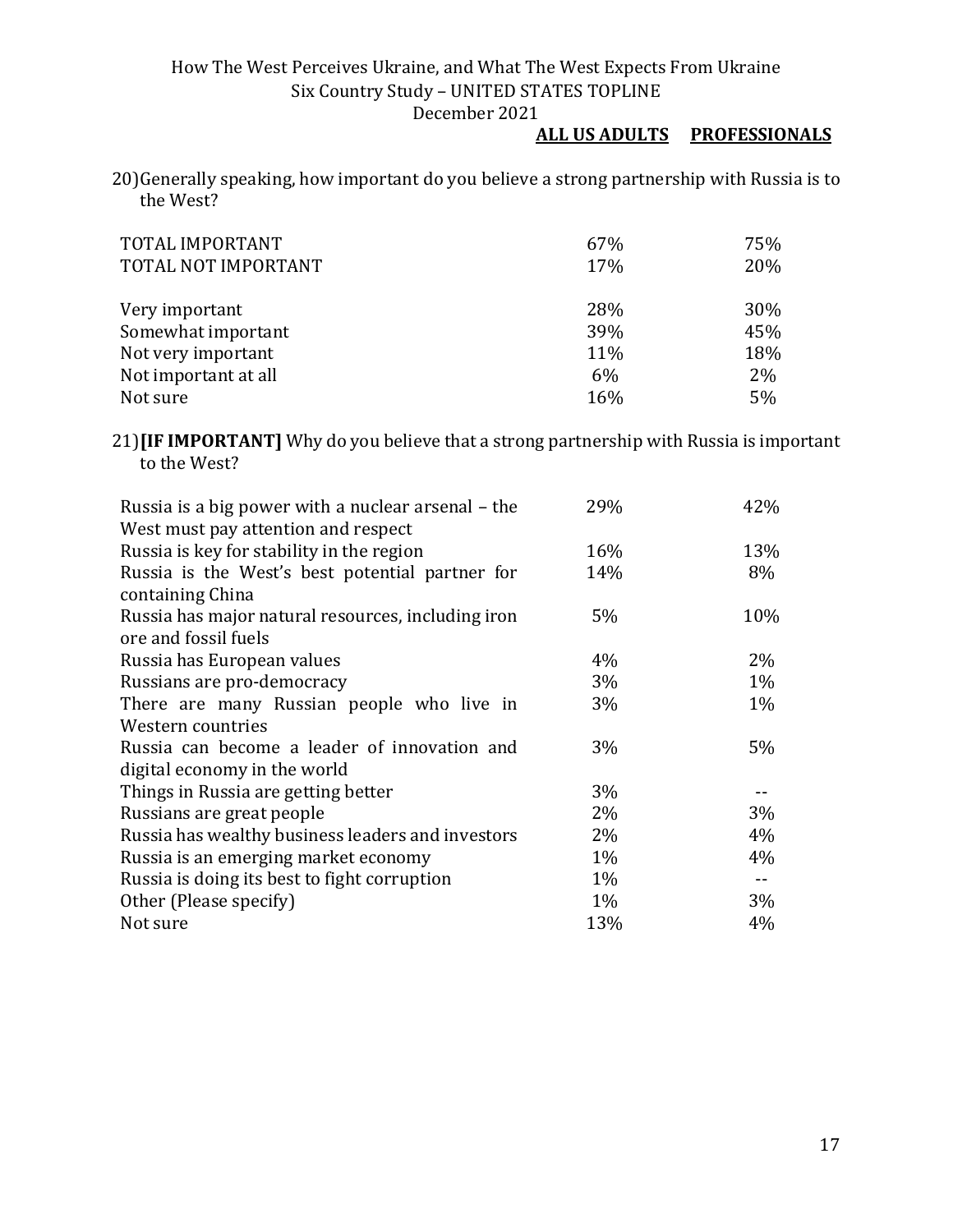December 2021

## **ALL US ADULTS PROFESSIONALS**

22)**[IF NOT IMPORTANT]** Why do you believe that a strong partnership with Russia is NOT important for the West?

| Russia pressures, bullies and invades its        | 26%   | 38%   |
|--------------------------------------------------|-------|-------|
| neighbors, therefore support or partnership      |       |       |
| would be completely wrong                        |       |       |
| Russia is corrupt and will always be             | 23%   | 29%   |
| I believe it is more important to help countries | 10%   | 14%   |
| other than Russia                                |       |       |
| I don't really know what is going on in Russia   | 8%    | $1\%$ |
| Russia doesn't deserve the support               | 8%    |       |
| Support and offers of partnership for Russia     | 6%    | 11%   |
| would entice Russia to pressure and invade       |       |       |
| Ukraine                                          |       |       |
| Overall, we should stay away from international  | 4%    | $1\%$ |
| partnerships and cooperation                     |       |       |
| Russia's economy is doomed, it has only          | 3%    | 5%    |
| corruption and an old style economy to offer     |       |       |
| Things in Russia are getting worse               | $1\%$ |       |
| Other (Please specify)                           | 2%    |       |
| Not sure                                         | 9%    | $1\%$ |

23)Do you agree or disagree that the West should do more to have a good partnership with Russia and more understanding of their interests and needs?

| <b>TOTAL AGREE</b>    | 66% | 61% |
|-----------------------|-----|-----|
| <b>TOTAL DISAGREE</b> | 18% | 25% |
|                       |     |     |
| Strongly agree        | 20% | 19% |
| Somewhat agree        | 46% | 42% |
| Somewhat disagree     | 11% | 22% |
| Strongly disagree     | 7%  | 3%  |
| Not sure              | 16% | 14% |

24)Generally speaking, which of the following do you believe best describes Russia's overall position in the world?

| A European country                | 12% | 12%   |
|-----------------------------------|-----|-------|
| Partially Europe, partially Asian | 17% | 33%   |
| The leader of the Slavic world    | 19% | 12%   |
| A strong independent power        | 37% | 42\%  |
| Not sure                          | 15% | $1\%$ |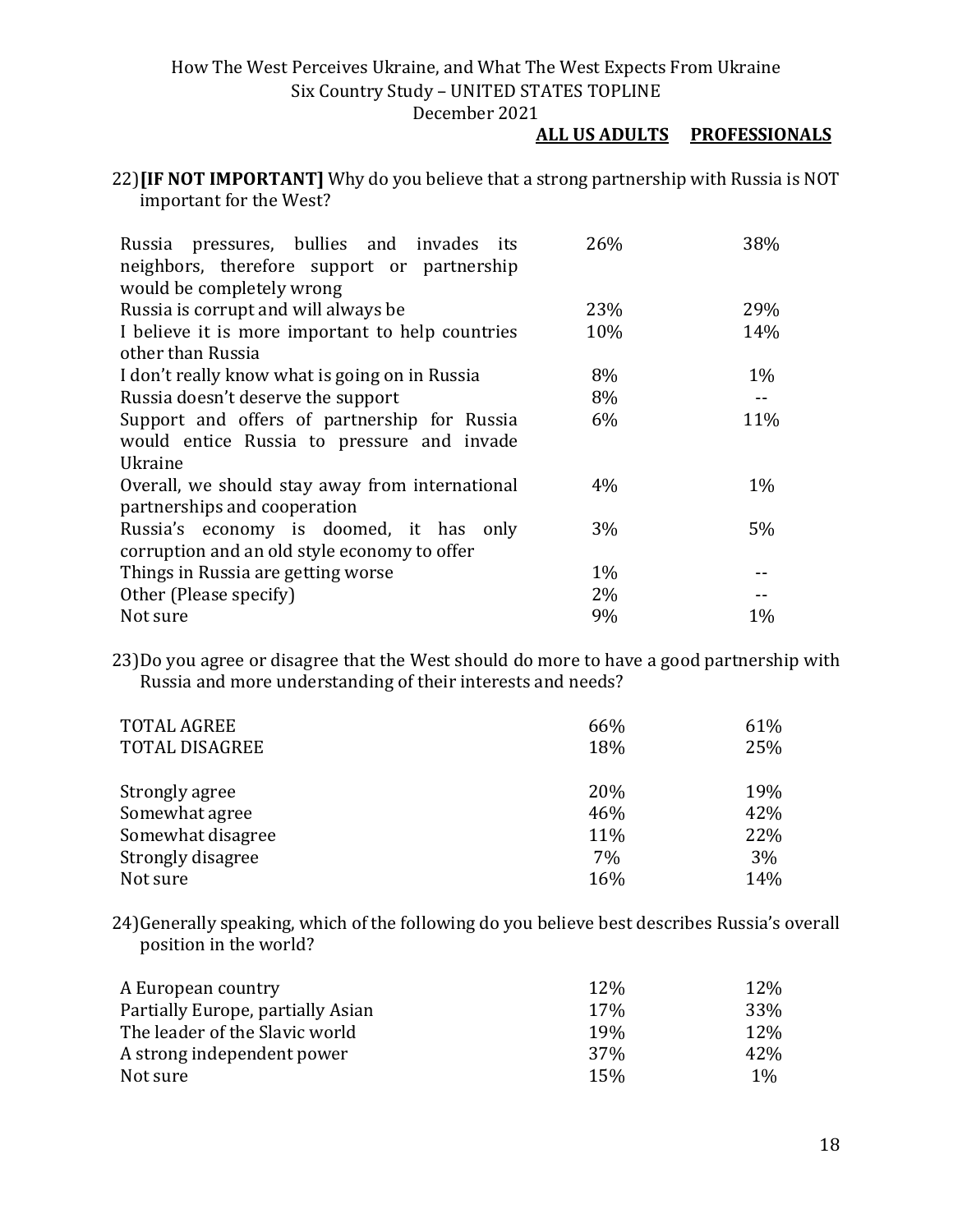## How The West Perceives Ukraine, and What The West Expects From Ukraine Six Country Study – UNITED STATES TOPLINE December 2021 **ALL US ADULTS PROFESSIONALS**

25)In Tsarist times and during the Soviet Union, Moscow was the center of an empire that included countries that are independent today, like Georgia, Ukraine, Moldova.

Thinking specifically about Ukraine, do you think that Russia's influence on Ukraine has historically been positive (meaning benevolent, and encouraging of development), negative (meaning a relation of oppression and exploitation), or neutral?

| <b>TOTAL POSITIVE</b> | 24% | 20% |
|-----------------------|-----|-----|
| <b>TOTAL NEGATIVE</b> | 42% | 60% |
|                       |     |     |
| Very positive         | 16% | 12% |
| Somewhat positive     | 8%  | 8%  |
| Somewhat negative     | 23% | 22% |
| Very negative         | 19% | 38% |
| Neutral               | 10% | 3%  |
| Not sure              | 24% | 17% |

26)How would you describe the relations between the West (meaning EU countries, UK, US, Canada) and Russia?

| <b>TOTAL POSITIVE</b><br><b>TOTAL NEGATIVE</b> | 32%<br>49% | 31%<br>54% |
|------------------------------------------------|------------|------------|
| Very positive                                  | 8%         | 15%        |
| Somewhat positive                              | 24%        | 16%        |
| Somewhat negative                              | 37%        | 31%        |
| Very negative                                  | 12%        | 23%        |
| Neutral                                        | 11%        | 7%         |
| Not sure                                       | 8%         | 8%         |

27)Okay, and do you believe that relations between the West (meaning EU countries, UK, US, Canada) and Russia have gotten better, worse, or stayed the same compared to ten years ago?

| Better          | 24%             | 33% |
|-----------------|-----------------|-----|
| Worse           | 41 <sup>%</sup> | 37% |
| Stayed the same | <b>20%</b>      | 22% |
| Not sure        | 15%             | 8%  |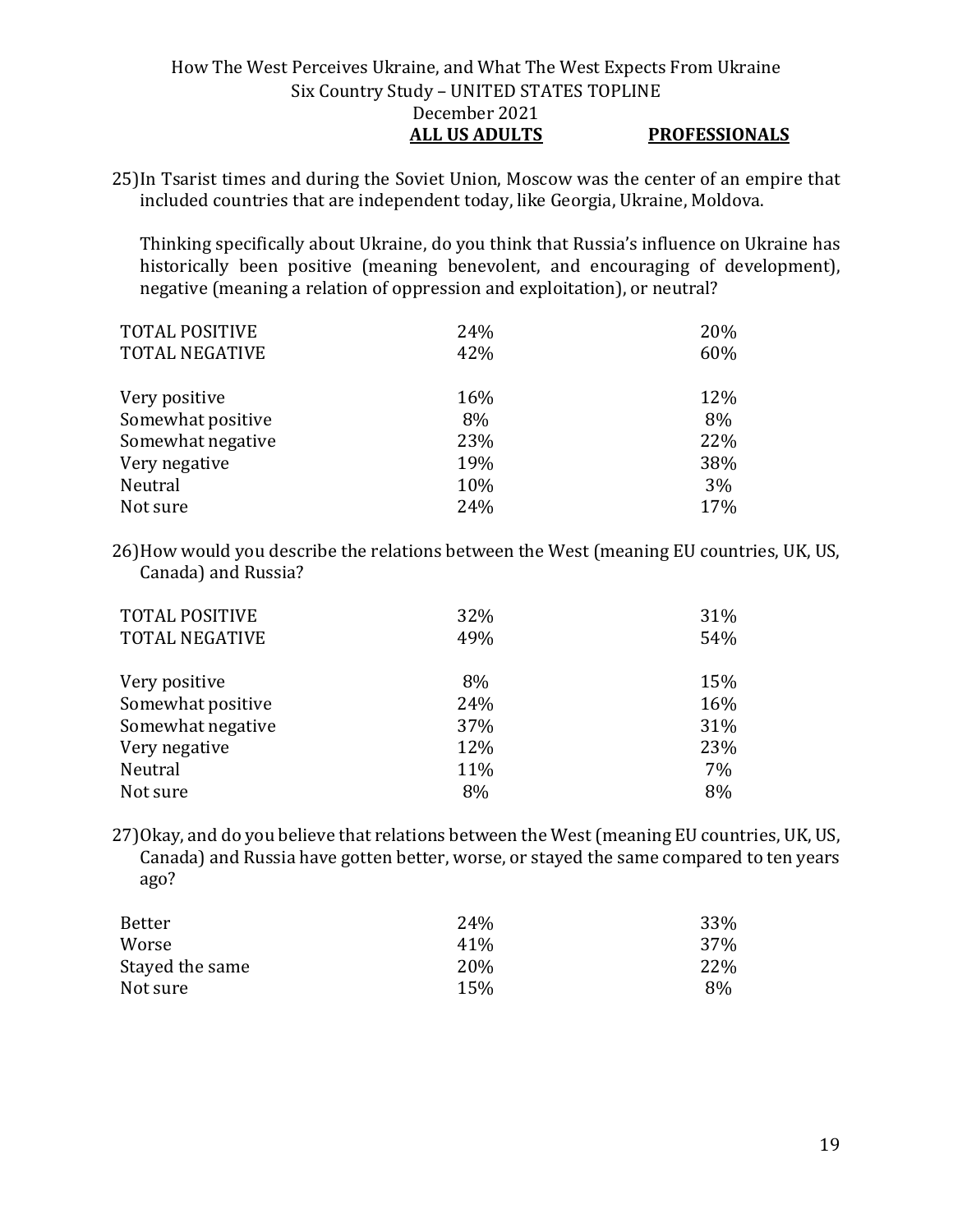December 2021

#### **ALL US ADULTS PROFESSIONALS**

28)Many say that relations between the West and Russia have gotten worse over the past ten years. Whose fault do you think this is?

| Russia's fault                  | 26 <sub>%</sub> | 39% |
|---------------------------------|-----------------|-----|
| The West's fault                | 12\%            | 3%  |
| Both sides are equally at fault | 45%             | 43% |
| Not sure                        | $17\%$          | 15% |

29)**[IF RUSSIA]** Okay, and why do you think it is Russia's fault that relations between the West and Russia have gotten worse over the past ten years?

| The invasion of Ukraine                | 43% | 44% |
|----------------------------------------|-----|-----|
| Suppression of internal opposition and | 33% | 34% |
| other authoritarian tendencies         |     |     |
| Support of Assad regime in Syria       | 10% | 18% |
| Assassination of opponents abroad      | 6%  |     |
| Other (Please specify)                 | 4%  |     |
| Not sure                               | 4%  | 4%  |

30)**[IF THE WEST]** Okay, and why do you think it is the West's fault that relations between the West and Russia have gotten worse over the past ten years?

| Support of color revolutions in Georgia, | 35%   | 7%  |
|------------------------------------------|-------|-----|
| Ukraine and other places                 |       |     |
| Expansion of NATO and EU                 | 30%   | 38% |
| Lack of respect for Russia               | 16%   | 34% |
| Sanctions against Russia                 | 12%   | 15% |
| Luring Ukraine away from Russia          | $1\%$ | 6%  |
| Other (Please specify)                   | $2\%$ |     |
| Not sure                                 | 4%    |     |

31)Thinking about your home country's relationship with Russia, which of the following is most important?

| Defending principles is good, but avoiding  | 37%        | 63% |
|---------------------------------------------|------------|-----|
| escalation is even more important           |            |     |
| Defending democratic principles and values  | <b>27%</b> | 12% |
| rather than improve relations with Russia   |            |     |
| Improving relations with Russia rather than | <b>20%</b> | 20% |
| defending democratic principles and values  |            |     |
| Not sure                                    | 16%        | 5%  |
|                                             |            |     |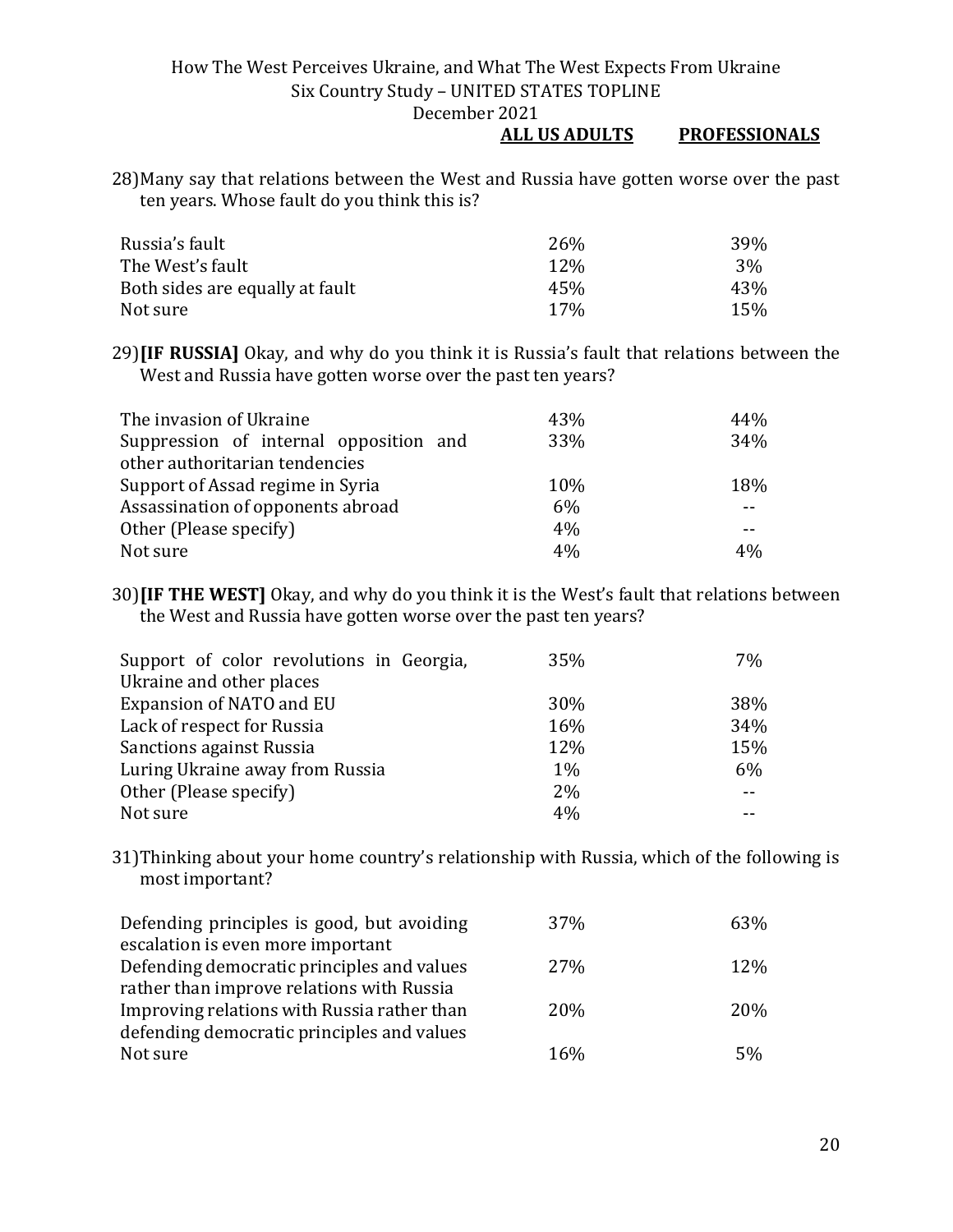#### **ALL US ADULTS PROFESSIONALS**

32)In the 1990s, Western countries considered admitting Russia to NATO. Do you think that Russia should become a NATO member at some point in the future?

| Yes      | 30% | 35% |
|----------|-----|-----|
| No       | 23% | 37% |
| Not sure | 47% | 28% |

33)Russia is being accused by Western governments of disinformation and cyberattacks. Which of the following statements best describes your view on the situation?

| The accusations are completely true, and the<br>West is in danger from Russia and should | 46% | 46% |
|------------------------------------------------------------------------------------------|-----|-----|
| defend itself more decisively                                                            |     |     |
| The accusations are true but exaggerated                                                 | 15% | 23% |
| The big tech companies are the ones controlling                                          | 9%  | 9%  |
| and abusing information                                                                  |     |     |
| The accusations are NOT true, Russia is just                                             | 5%  | 8%  |
| defending their interests                                                                |     |     |
| It's actually Ukraine, not Russia, who is trying to                                      |     |     |
| spread disinformation and influence the West                                             |     |     |
| Not sure                                                                                 | 25% | 14% |

34)Do you believe that the West and Russia share the same value systems?

| <b>TOTAL YES</b> | 38% | 27% |
|------------------|-----|-----|
| Yes, definitely  | 15% | 18% |
| Yes, somewhat    | 23% | 9%  |
| No               | 43% | 57% |
| Not sure         | 19% | 16% |

35)Who is the key force for good in Russia, pushing in a good direction?

| Civil society                              | 20% | 18% |
|--------------------------------------------|-----|-----|
| The example of free and democratic Ukraine | 20% | 13% |
| Russia's Leadership                        | 18% | 13% |
| <b>Business</b>                            | 10% | 15% |
| Western partners pushing Russia            | 10% | 34% |
| Not sure                                   | 22% | 7%  |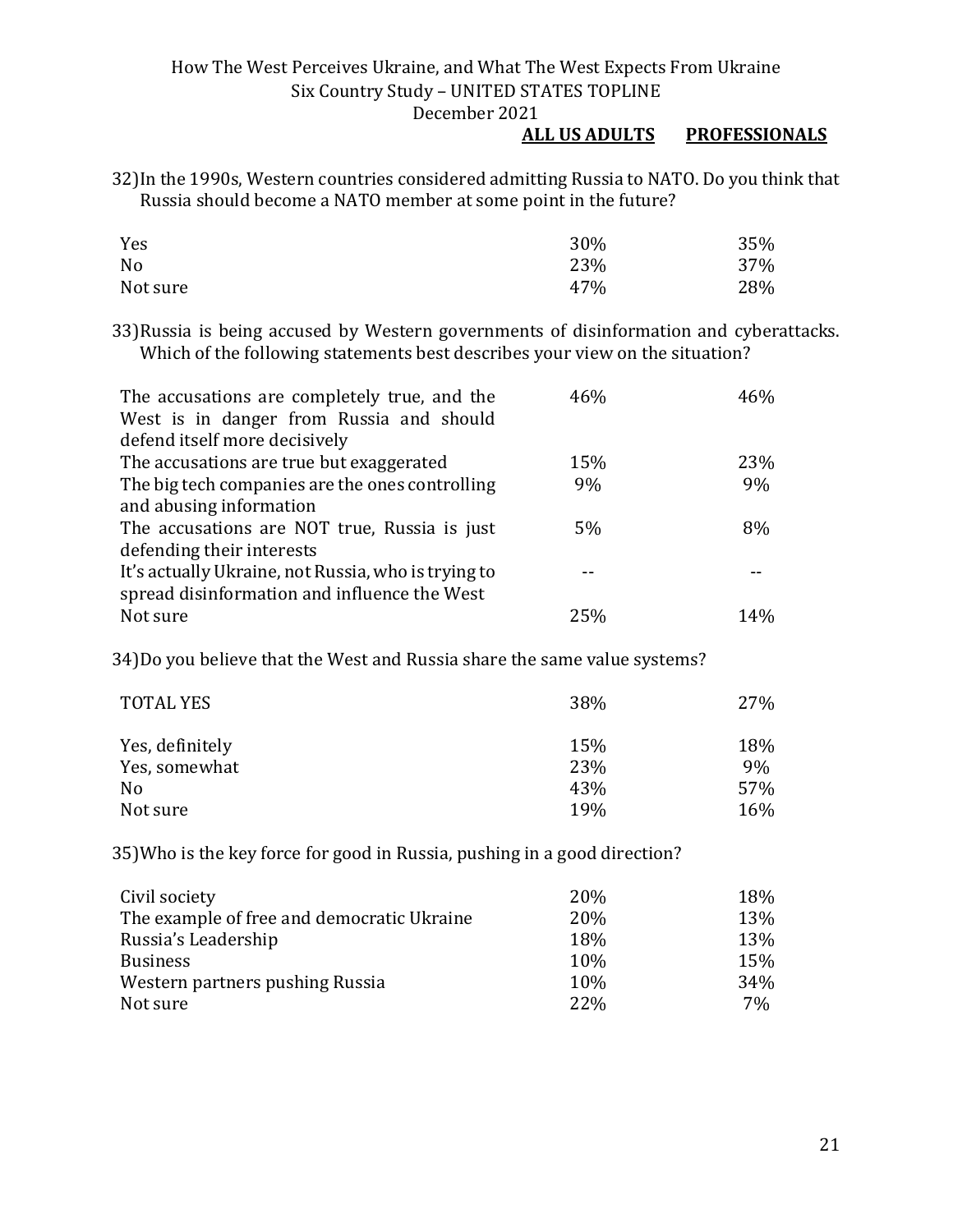# **PROFESSIONALS**

# 36)How do you believe that Western mainstream media depicts Russia?

| Accurately     | 22%  | 26% |
|----------------|------|-----|
| Too positively | 26\% | 15% |
| Too negatively | 20%  | 39% |
| Not sure       | 32%  | 20% |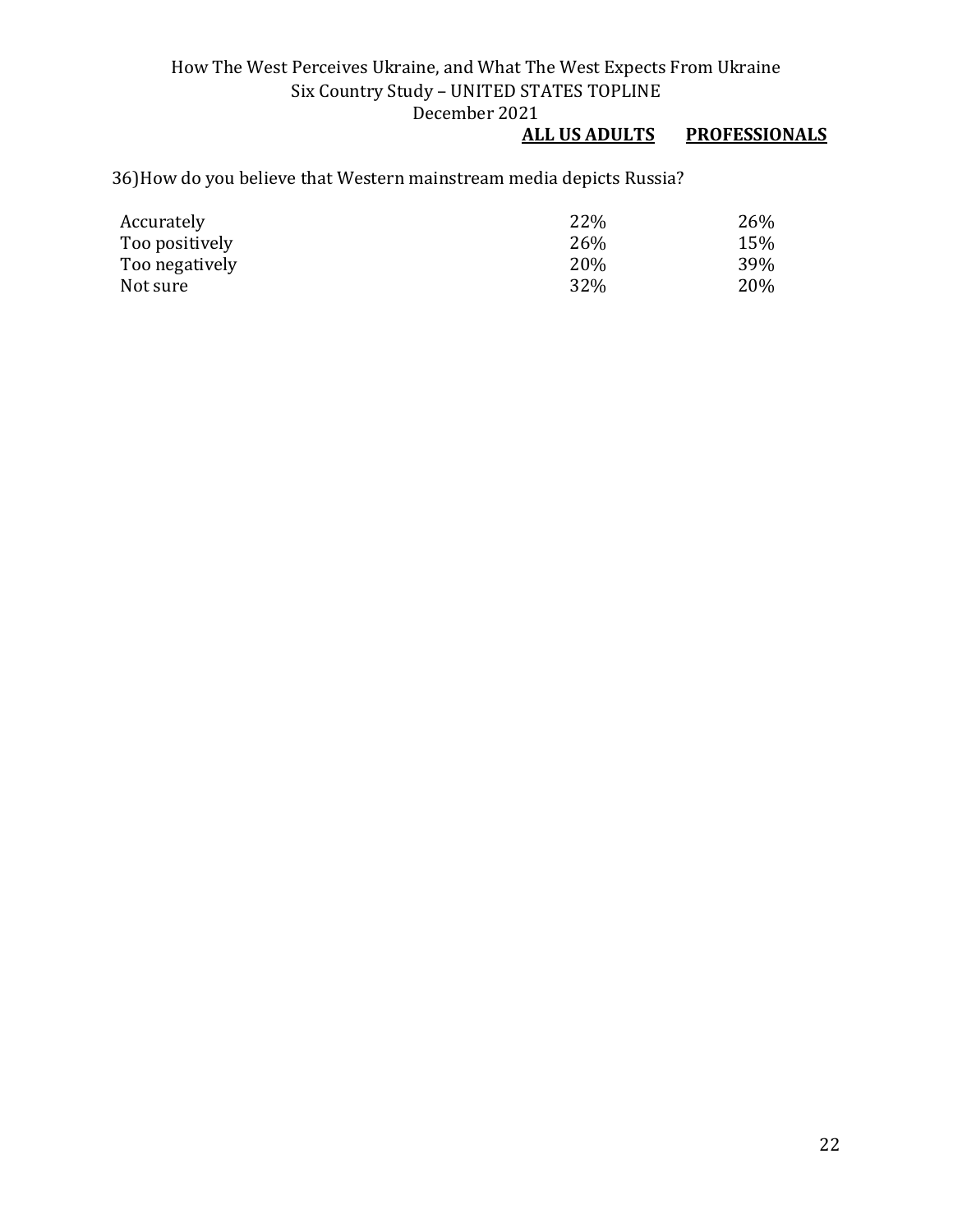#### **Perceptions of Ukraine**

**INTRO**: Next, we will ask you some questions about Ukraine and its role in the world today.

#### **ALL US ADULTS PROFESSIONALS**

37)Generally speaking, do you have a positive, neutral, or negative view of Ukraine?

| <b>TOTAL POSITIVE</b><br><b>TOTAL NEGATIVE</b> | 39%<br>9% | 52%<br>7% |
|------------------------------------------------|-----------|-----------|
| Very positive                                  | 14%       | 14%       |
| Somewhat positive                              | 25%       | 38%       |
| Neutral                                        | 37%       | 31%       |
| Somewhat negative                              | 7%        | 5%        |
| Very negative                                  | 2%        | 2%        |
| Not sure                                       | 15%       | 10%       |

38)Please indicate how much you associate each of the following attributes and characteristics with Ukraine.

• Strength

| TOTAL VERY MUCH/SOMEWHAT       | 41% | 51%   |
|--------------------------------|-----|-------|
| TOTAL NOT VERY MUCH/NOT AT ALL | 41% | 45%   |
| Very much                      | 10% | 18%   |
| Somewhat                       | 31% | 33%   |
| Not very much                  | 32% | 41%   |
| Not at all                     | 9%  | 4%    |
| Not sure                       | 18% | 4%    |
| Nice people                    |     |       |
| TOTAL VERY MUCH/SOMEWHAT       | 60% | 63%   |
| TOTAL NOT VERY MUCH/NOT AT ALL | 13% | $6\%$ |
| Very much                      | 21% | 28%   |
| Somewhat                       | 39% | 35%   |
| Not very much                  | 9%  | $5\%$ |
| Not at all                     | 4%  | $1\%$ |
| Not sure                       | 27% | 31%   |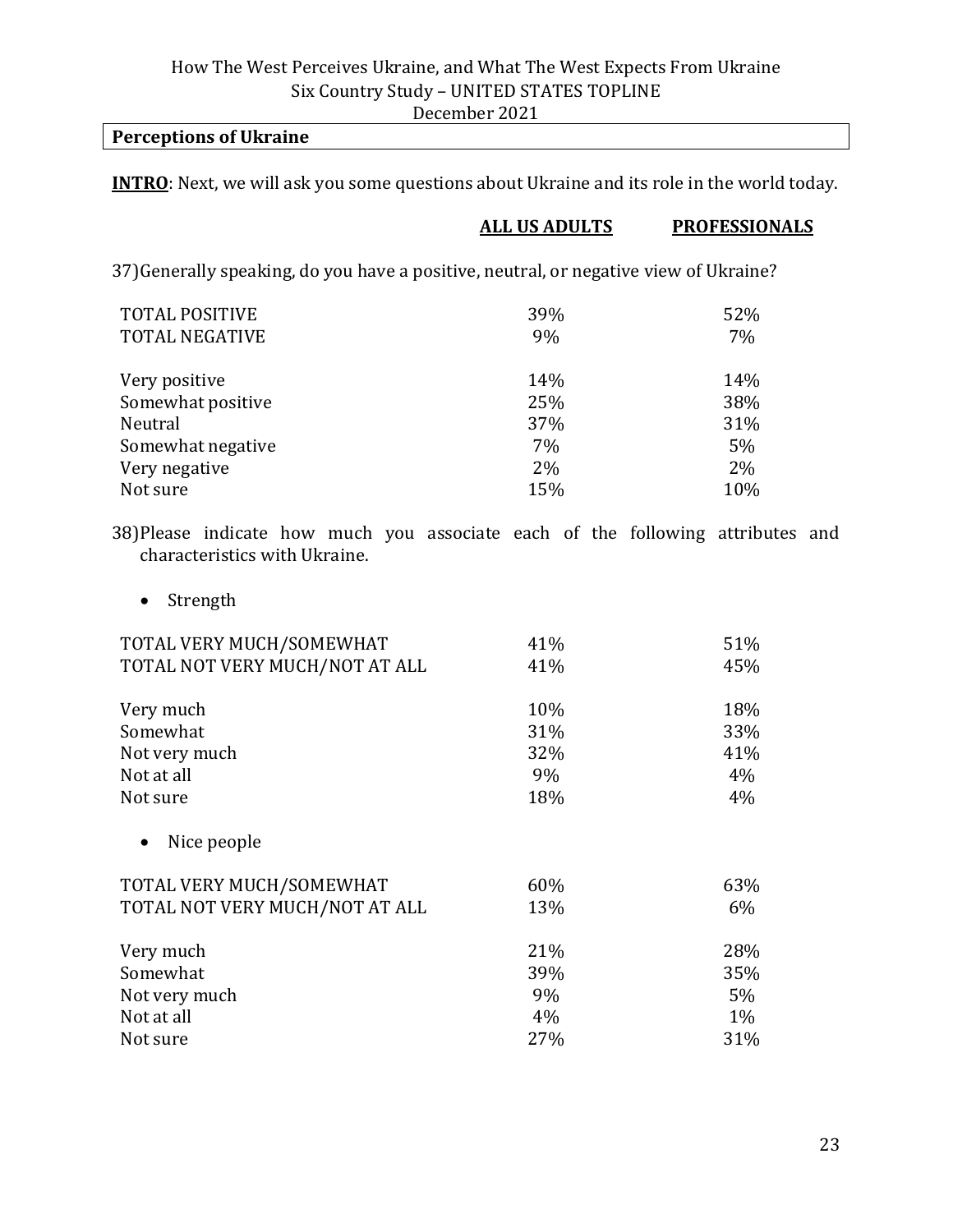|                                | <b>ALL US ADULTS</b> | <b>PROFESSIONALS</b> |
|--------------------------------|----------------------|----------------------|
| Beautiful nature               |                      |                      |
| TOTAL VERY MUCH/SOMEWHAT       | 57%                  | 73%                  |
| TOTAL NOT VERY MUCH/NOT AT ALL | 21%                  | 15%                  |
| Very much                      | 26%                  | 32%                  |
| Somewhat                       | 31%                  | 41%                  |
| Not very much                  | 14%                  | 12%                  |
| Not at all                     | 7%                   | 3%                   |
| Not sure                       | 22%                  | 12%                  |
| Freedom                        |                      |                      |
| TOTAL VERY MUCH/SOMEWHAT       | 51%                  | 57%                  |
| TOTAL NOT VERY MUCH/NOT AT ALL | 28%                  | 27%                  |
| Very much                      | 20%                  | 13%                  |
| Somewhat                       | 31%                  | 44%                  |
| Not very much                  | 20%                  | 22%                  |
| Not at all                     | 8%                   | 5%                   |
| Not sure                       | 21%                  | 16%                  |
| Authoritarian leadership       |                      |                      |
| TOTAL VERY MUCH/SOMEWHAT       | 41%                  | 54%                  |
| TOTAL NOT VERY MUCH/NOT AT ALL | 30%                  | 36%                  |
| Very much                      | 13%                  | 18%                  |
| Somewhat                       | 28%                  | 36%                  |
| Not very much                  | 27%                  | 32%                  |
| Not at all                     | 3%                   | 4%                   |
| Not sure                       | 29%                  | 10%                  |
| Neo-Nazism                     |                      |                      |
| TOTAL VERY MUCH/SOMEWHAT       | 41%                  | 46%                  |
| TOTAL NOT VERY MUCH/NOT AT ALL | 25%                  | 25%                  |
| Very much                      | 13%                  | 20%                  |
| Somewhat                       | 28%                  | 26%                  |
| Not very much                  | 13%                  | 14%                  |
| Not at all                     | 12%                  | 11%                  |
| Not sure                       | 34%                  | 29%                  |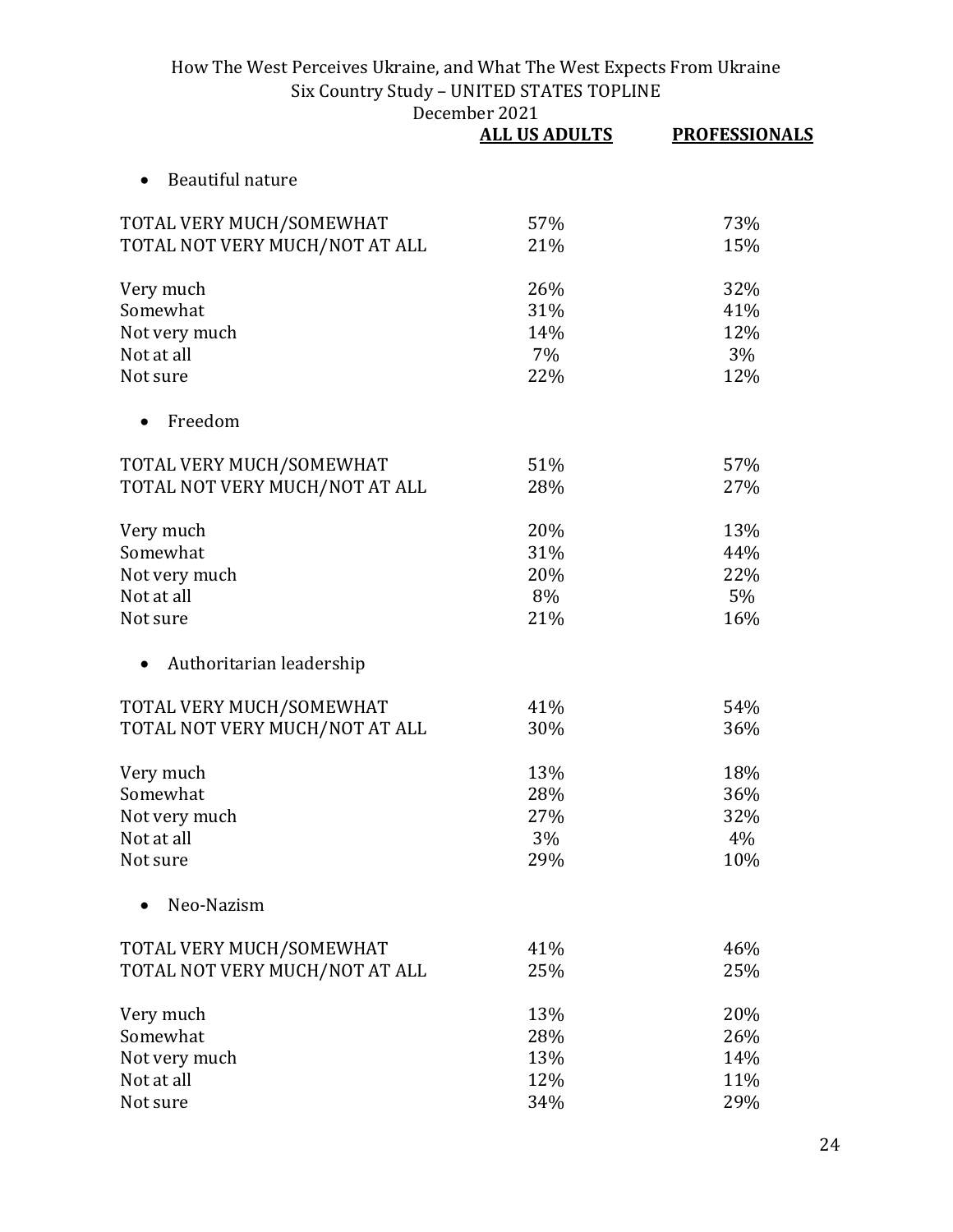|                                     | <b>ALL US ADULTS</b> | <b>PROFESSIONALS</b> |
|-------------------------------------|----------------------|----------------------|
| Soviet industry                     |                      |                      |
| TOTAL VERY MUCH/SOMEWHAT            | 52%                  | 55%                  |
| TOTAL NOT VERY MUCH/NOT AT ALL      | 26%                  | 35%                  |
| Very much                           | 20%                  | 24%                  |
| Somewhat                            | 32%                  | 31%                  |
| Not very much                       | 17%                  | 25%                  |
| Not at all                          | 9%                   | 10%                  |
| Not sure                            | 22%                  | 10%                  |
| Nuclear power                       |                      |                      |
| TOTAL VERY MUCH/SOMEWHAT            | 47%                  | 30%                  |
| TOTAL NOT VERY MUCH/NOT AT ALL      | 29%                  | 56%                  |
| Very much                           | 19%                  | 21%                  |
| Somewhat                            | 28%                  | 9%                   |
| Not very much                       | 18%                  | 38%                  |
| Not at all                          | 11%                  | 18%                  |
| Not sure                            | 24%                  | 14%                  |
| Corruption                          |                      |                      |
| TOTAL VERY MUCH/SOMEWHAT            | 53%                  | 74%                  |
| TOTAL NOT VERY MUCH/NOT AT ALL      | 26%                  | 20%                  |
| Very much                           | 13%                  | 16%                  |
| Somewhat                            | 40%                  | 58%                  |
| Not very much                       | 23%                  | 18%                  |
| Not at all                          | 3%                   | 2%                   |
| Not sure                            | 21%                  | 6%                   |
| Successful fight against corruption |                      |                      |
| TOTAL VERY MUCH/SOMEWHAT            | 45%                  | 51%                  |
| TOTAL NOT VERY MUCH/NOT AT ALL      | 25%                  | 23%                  |
| Very much                           | 13%                  | 18%                  |
| Somewhat                            | 32%                  | 33%                  |
| Not very much                       | 16%                  | 20%                  |
| Not at all                          | 9%                   | 3%                   |
| Not sure                            | 30%                  | 26%                  |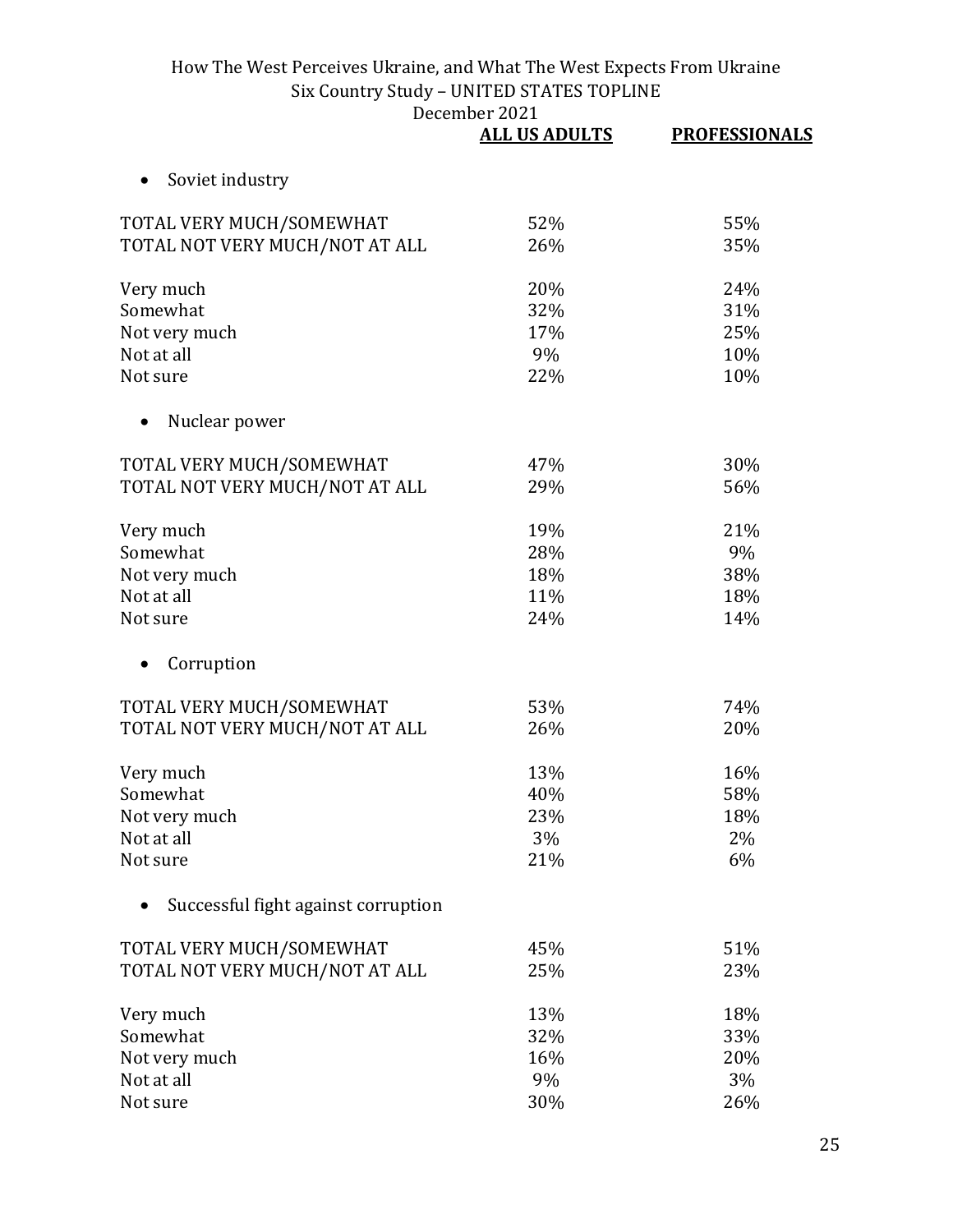|                                | <b>ALL US ADULTS</b> | <b>PROFESSIONALS</b> |
|--------------------------------|----------------------|----------------------|
| Trafficking of women           |                      |                      |
| TOTAL VERY MUCH/SOMEWHAT       | 46%                  | 32%                  |
| TOTAL NOT VERY MUCH/NOT AT ALL | 26%                  | 50%                  |
| Very much                      | 16%                  | 11%                  |
| Somewhat                       | 30%                  | 21%                  |
| Not very much                  | 11%                  | 20%                  |
| Not at all                     | 15%                  | 30%                  |
| Not sure                       | 28%                  | 18%                  |
| Organized crime                |                      |                      |
| TOTAL VERY MUCH/SOMEWHAT       | 53%                  | 52%                  |
| TOTAL NOT VERY MUCH/NOT AT ALL | 22%                  | 32%                  |
| Very much                      | 27%                  | 15%                  |
| Somewhat                       | 26%                  | 37%                  |
| Not very much                  | 16%                  | 20%                  |
| Not at all                     | 6%                   | 12%                  |
| Not sure                       | 25%                  | 16%                  |
| Creativity<br>$\bullet$        |                      |                      |
| TOTAL VERY MUCH/SOMEWHAT       | 46%                  | 62%                  |
| TOTAL NOT VERY MUCH/NOT AT ALL | 30%                  | 26%                  |
| Very much                      | 12%                  | 27%                  |
| Somewhat                       | 34%                  | 35%                  |
| Not very much                  | 24%                  | 26%                  |
| Not at all                     | 6%                   |                      |
| Not sure                       | 24%                  | 12%                  |
| Anti-Semitism                  |                      |                      |
| TOTAL VERY MUCH/SOMEWHAT       | 40%                  | 44%                  |
| TOTAL NOT VERY MUCH/NOT AT ALL | 27%                  | 21%                  |
| Very much                      | 15%                  | 17%                  |
| Somewhat                       | 25%                  | 27%                  |
| Not very much                  | 17%                  | 16%                  |

Not at all 10% 5%

Not sure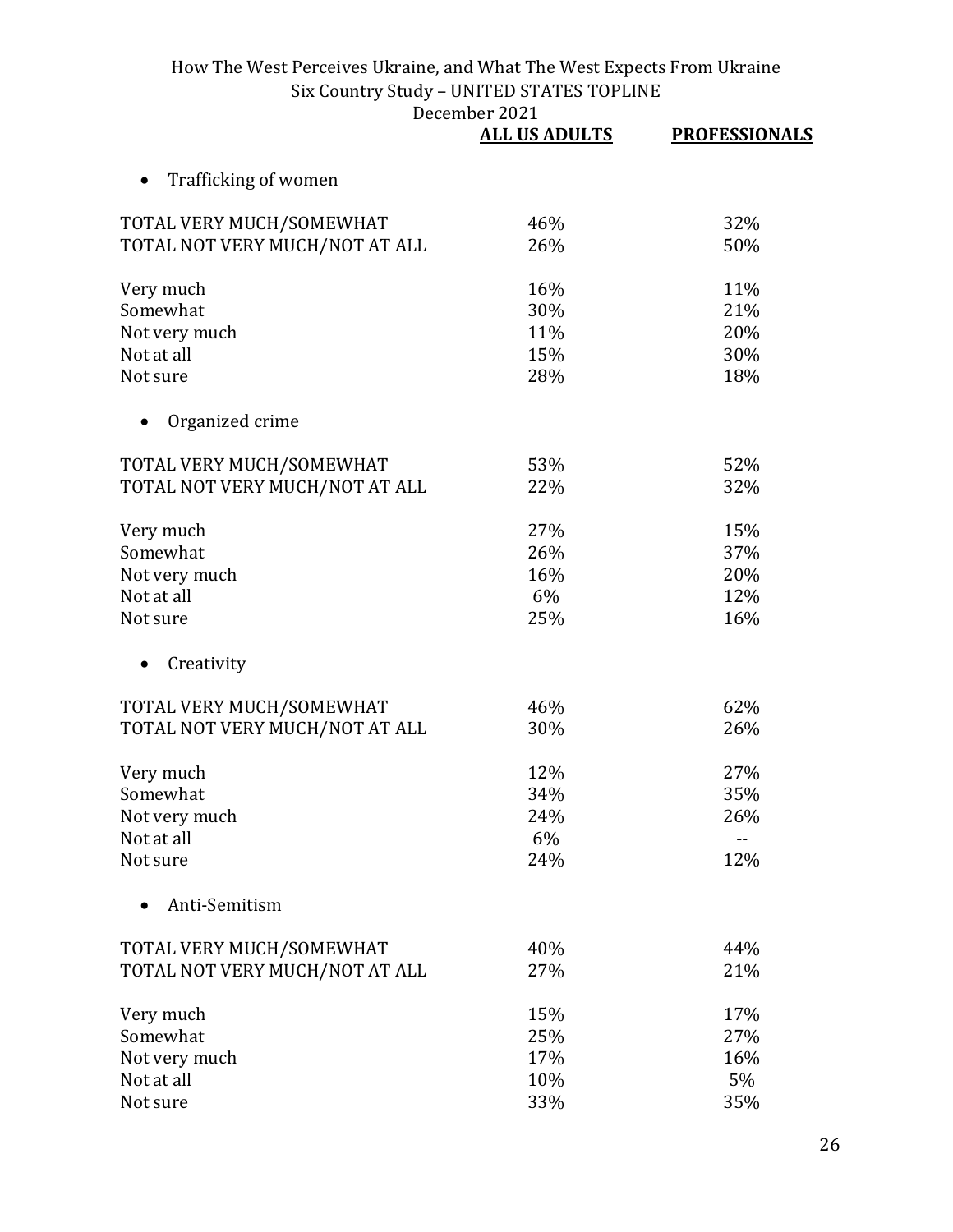|                                | <b>ALL US ADULTS</b> | <b>PROFESSIONALS</b> |
|--------------------------------|----------------------|----------------------|
| IT industry                    |                      |                      |
| TOTAL VERY MUCH/SOMEWHAT       | 37%                  | 46%                  |
| TOTAL NOT VERY MUCH/NOT AT ALL | 35%                  | 47%                  |
| Very much                      | 12%                  | 9%                   |
| Somewhat                       | 25%                  | 37%                  |
| Not very much                  | 21%                  | 36%                  |
| Not at all                     | 14%                  | 11%                  |
| Not sure                       | 28%                  | 7%                   |
| Aggressive nationalism         |                      |                      |
| TOTAL VERY MUCH/SOMEWHAT       | 47%                  | 58%                  |
| TOTAL NOT VERY MUCH/NOT AT ALL | 29%                  | 27%                  |
| Very much                      | 19%                  | 27%                  |
| Somewhat                       | 28%                  | 31%                  |
| Not very much                  | 22%                  | 17%                  |
| Not at all                     | 7%                   | 10%                  |
| Not sure                       | 24%                  | 15%                  |
| Europe                         |                      |                      |
| TOTAL VERY MUCH/SOMEWHAT       | 51%                  | 64%                  |
| TOTAL NOT VERY MUCH/NOT AT ALL | 25%                  | 32%                  |
| Very much                      | 14%                  | 23%                  |
| Somewhat                       | 37%                  | 41%                  |
| Not very much                  | 21%                  | 32%                  |
| Not at all                     | 4%                   |                      |
| Not sure                       | 24%                  | 4%                   |
| Russia                         |                      |                      |
| TOTAL VERY MUCH/SOMEWHAT       | 58%                  | 56%                  |
| TOTAL NOT VERY MUCH/NOT AT ALL | 19%                  | 16%                  |
| Very much                      | 24%                  | 21%                  |
| Somewhat                       | 34%                  | 35%                  |
| Not very much                  | 13%                  | 11%                  |
| Not at all                     | 6%                   | 5%                   |
| Not sure                       | 23%                  | 28%                  |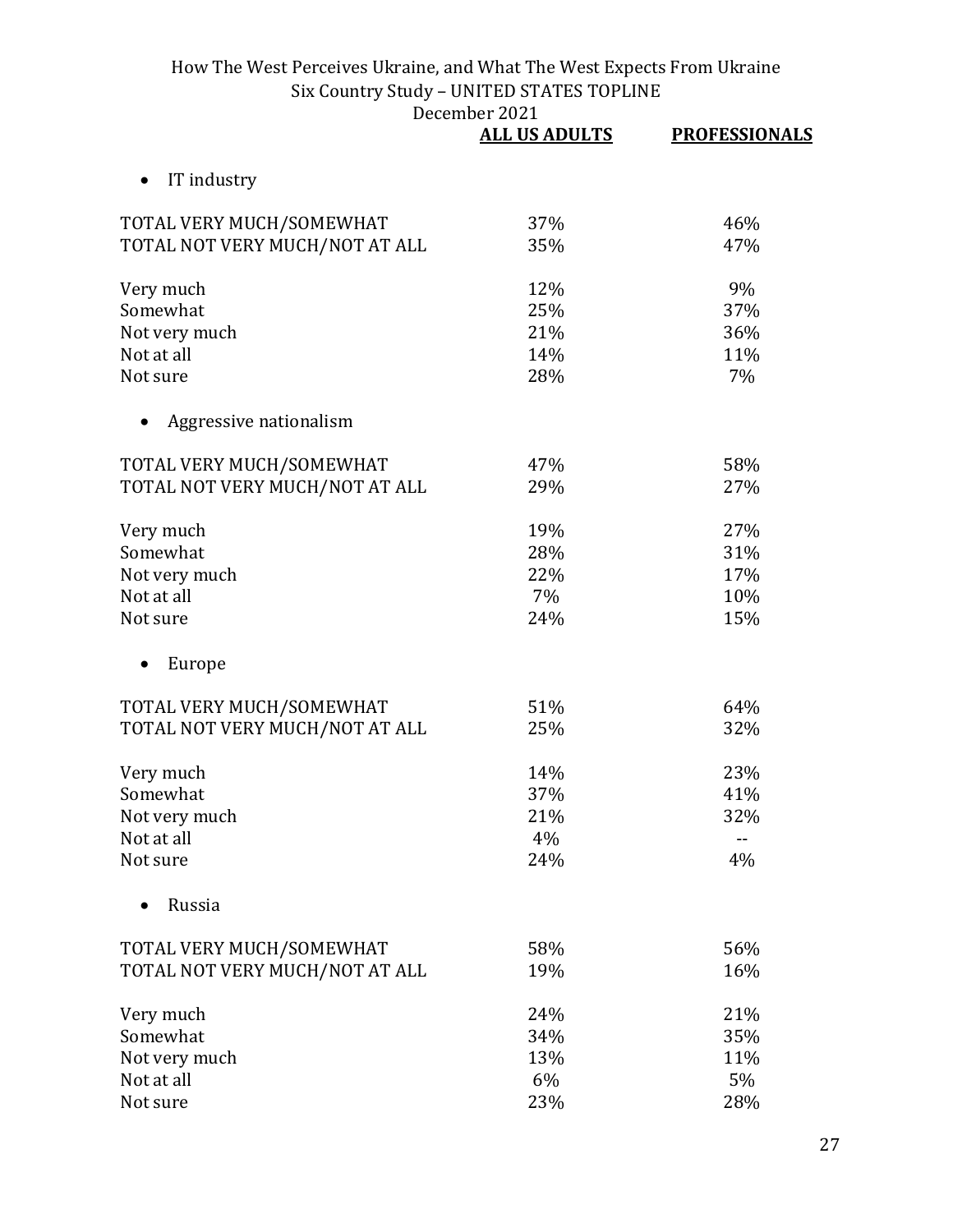|                                | <b>ALL US ADULTS</b> | <b>PROFESSIONALS</b> |
|--------------------------------|----------------------|----------------------|
| The Slavic Soul                |                      |                      |
| TOTAL VERY MUCH/SOMEWHAT       | 47%                  | 56%                  |
| TOTAL NOT VERY MUCH/NOT AT ALL | 25%                  | 26%                  |
| Very much                      | 19%                  | 12%                  |
| Somewhat                       | 28%                  | 44%                  |
| Not very much                  | 17%                  | 19%                  |
| Not at all                     | 8%                   | 7%                   |
| Not sure                       | 28%                  | 18%                  |
| Oligarchs                      |                      |                      |
| TOTAL VERY MUCH/SOMEWHAT       | 48%                  | 40%                  |
| TOTAL NOT VERY MUCH/NOT AT ALL | 21%                  | 40%                  |
| Very much                      | 23%                  | 14%                  |
| Somewhat                       | 25%                  | 26%                  |
| Not very much                  | 17%                  | 27%                  |
| Not at all                     | 4%                   | 13%                  |
| Not sure                       | 31%                  | 20%                  |
| Great culture                  |                      |                      |
| TOTAL VERY MUCH/SOMEWHAT       | 57%                  | 70%                  |
| TOTAL NOT VERY MUCH/NOT AT ALL | 22%                  | 18%                  |
| Very much                      | 20%                  | 34%                  |
| Somewhat                       | 37%                  | 36%                  |
| Not very much                  | 19%                  | 18%                  |
| Not at all                     | 3%                   |                      |
| Not sure                       | 21%                  | 12%                  |
| <b>Emerging markets</b>        |                      |                      |
| TOTAL VERY MUCH/SOMEWHAT       | 57%                  | 62%                  |
| TOTAL NOT VERY MUCH/NOT AT ALL | 16%                  | 16%                  |
| Very much                      | 15%                  | 17%                  |
| Somewhat                       | 42%                  | 45%                  |
| Not very much                  | 11%                  | 14%                  |
| Not at all                     | 5%                   | 2%                   |
| Not sure                       | 27%                  | 22%                  |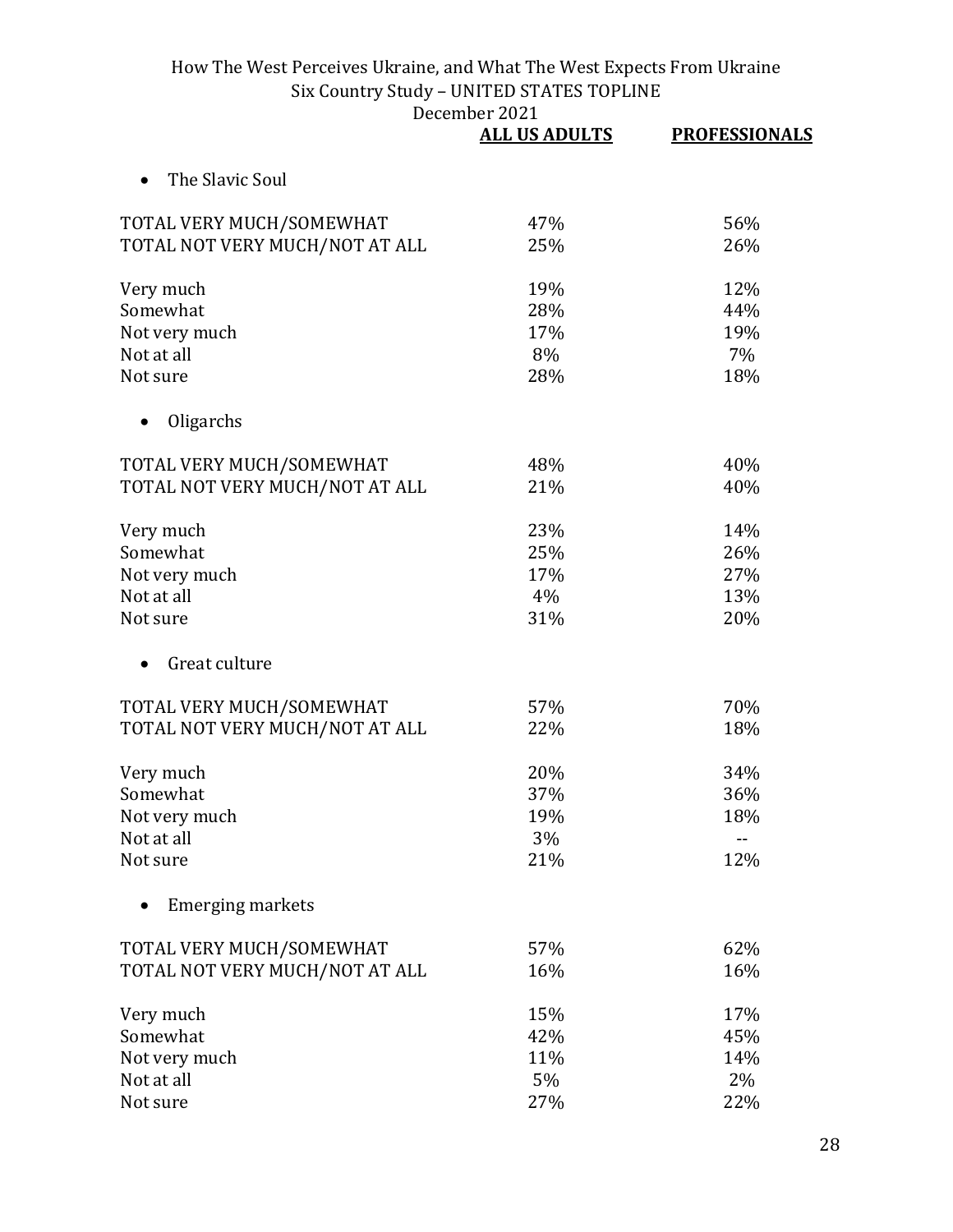|                                | <b>ALL US ADULTS</b> | <b>PROFESSIONALS</b> |
|--------------------------------|----------------------|----------------------|
| Frozen conflicts               |                      |                      |
| TOTAL VERY MUCH/SOMEWHAT       | 54%                  | 65%                  |
| TOTAL NOT VERY MUCH/NOT AT ALL | 23%                  | 28%                  |
| Very much                      | 18%                  | 14%                  |
| Somewhat                       | 36%                  | 51%                  |
| Not very much                  | 15%                  | 21%                  |
| Not at all                     | 8%                   | 7%                   |
| Not sure                       | 23%                  | 7%                   |
| Pro-democracy protests         |                      |                      |
| TOTAL VERY MUCH/SOMEWHAT       | 59%                  | 63%                  |
| TOTAL NOT VERY MUCH/NOT AT ALL | 16%                  | 22%                  |
| Very much                      | 24%                  | 24%                  |
| Somewhat                       | 35%                  | 39%                  |
| Not very much                  | 14%                  | 22%                  |
| Not at all                     | 2%                   | $-$                  |
| Not sure                       | 25%                  | 15%                  |
| Unstable economy               |                      |                      |
| TOTAL VERY MUCH/SOMEWHAT       | 52%                  | 75%                  |
| TOTAL NOT VERY MUCH/NOT AT ALL | 23%                  | 12%                  |
| Very much                      | 16%                  | 18%                  |
| Somewhat                       | 36%                  | 57%                  |
| Not very much                  | 20%                  | 6%                   |
| Not at all                     | 3%                   | 6%                   |
| Not sure                       | 25%                  | 13%                  |
| Clueless                       |                      |                      |
| TOTAL VERY MUCH/SOMEWHAT       | 37%                  | 43%                  |
| TOTAL NOT VERY MUCH/NOT AT ALL | 35%                  | 34%                  |
| Very much                      | 16%                  | 20%                  |
| Somewhat                       | 21%                  | 23%                  |
| Not very much                  | 16%                  | 29%                  |
| Not at all                     | 19%                  | 5%                   |
| Not sure                       | 28%                  | 23%                  |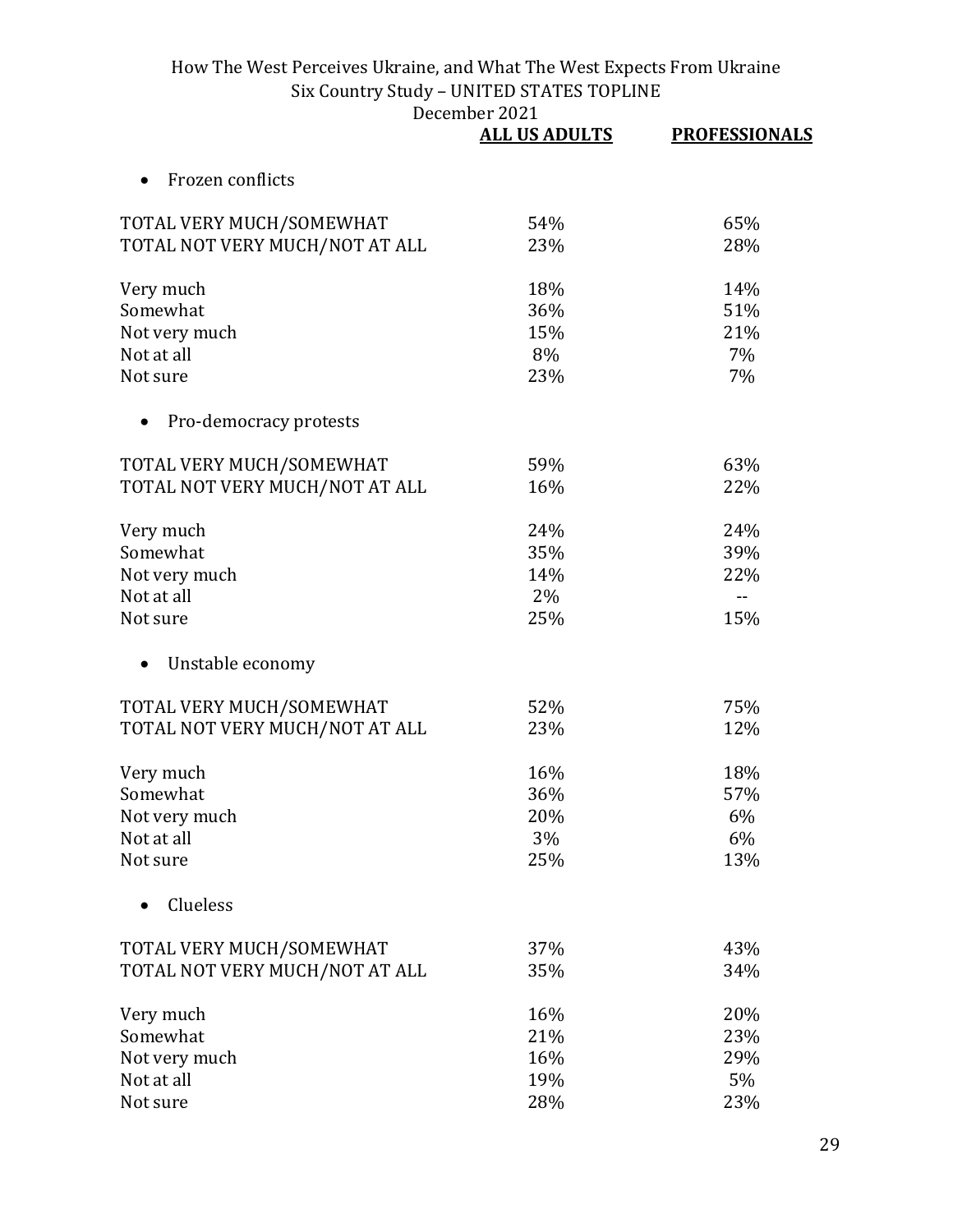|                                | <b>ALL US ADULTS</b> | <b>PROFESSIONALS</b> |
|--------------------------------|----------------------|----------------------|
| Threatening<br>$\bullet$       |                      |                      |
| TOTAL VERY MUCH/SOMEWHAT       | 34%                  | 38%                  |
| TOTAL NOT VERY MUCH/NOT AT ALL | 44%                  | 44%                  |
| Very much                      | 14%                  | 14%                  |
| Somewhat                       | 20%                  | 24%                  |
| Not very much                  | 22%                  | 27%                  |
| Not at all                     | 22%                  | 17%                  |
| Not sure                       | 22%                  | 18%                  |
|                                |                      |                      |

39)On a scale from 1 to 10, with 1 being the least democratic and 10 being the most democratic, how democratic do you believe Ukraine is?

| 1-3; Less democratic  | 15%    | <b>11%</b> |
|-----------------------|--------|------------|
| 4-6                   | 36%    | 55%        |
| 7-10; More democratic | 28%    | 28%        |
| Not sure              | $21\%$ | 6%         |

40)On a scale from 1 to 10, with 1 being the least corrupt and 10 being the most corrupt, how corrupt do you believe Ukraine is?

| 1-3; Less corrupt  | 6%         | 5%  |
|--------------------|------------|-----|
| 4-6                | 36%        | 32% |
| 7-10; More corrupt | 46%        | 56% |
| Not sure           | <b>12%</b> | 7%  |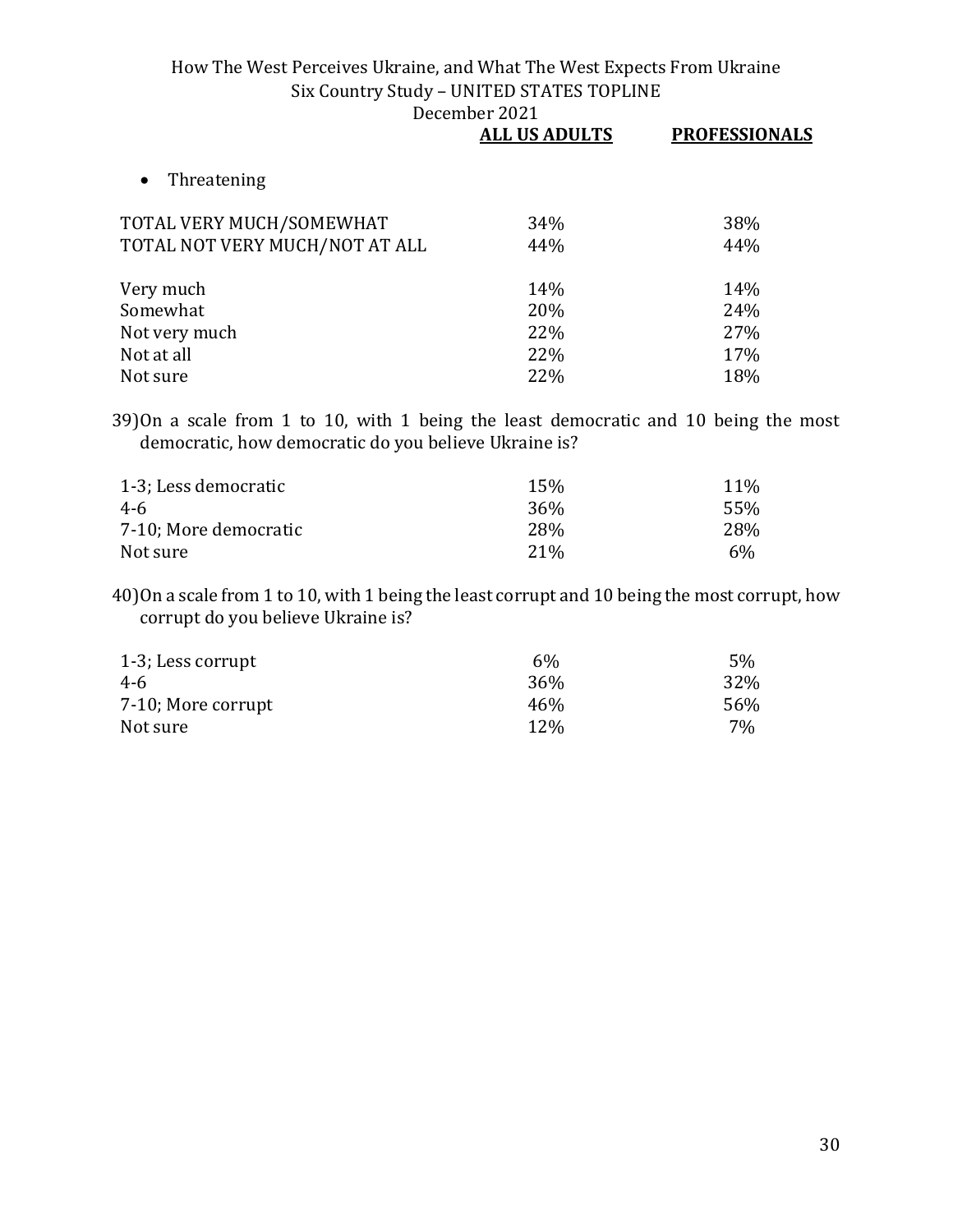## December 2021<br>ALL US ADULTS **PROFESSIONALS**

41)Which of the following historical events or places do you most associate with Ukraine? [SELECT ONE]

| The Chernobyl disaster                        | 16%   | 27%   |
|-----------------------------------------------|-------|-------|
| The 2014 Russian invasion of Crimea           | 15%   | 27%   |
| Ukrainian sport successes (Klitschko brothers | 9%    | $1\%$ |
| boxing, Andriy Shevchenko)                    |       |       |
| Holodomor, which was a famine between 1932    | 8%    | 3%    |
| and 1933                                      |       |       |
| The occupation of Donetsk by pro-Russian      | $5\%$ | 10%   |
| forces                                        |       |       |
| The 2014 Euromaidan protests                  | 5%    | 7%    |
| Tourist attractions (Kyiv, Lviv, Odessa)      | 4%    | $1\%$ |
| Wins on Eurovision Song Contest (Rusłana,     | $3\%$ | 5%    |
| Jamala)                                       |       |       |
| The 2004 Orange Revolution                    | $2\%$ | 6%    |
| Other (Please specify)                        |       |       |
| Not sure                                      | 33%   | 13%   |

42) Generally speaking, how important do you believe it is for the West, including The United States to support Ukraine?

| TOTAL IMPORTANT<br>TOTAL NOT IMPORTANT | 65%<br>16% | 81%<br>7% |
|----------------------------------------|------------|-----------|
| Very important                         | 30%        | 27%       |
| Somewhat important                     | 35%        | 54%       |
| Not very important                     | 12%        | 5%        |
| Not important at all                   | 4%         | 2%        |
| Not sure                               | 19%        | 12%       |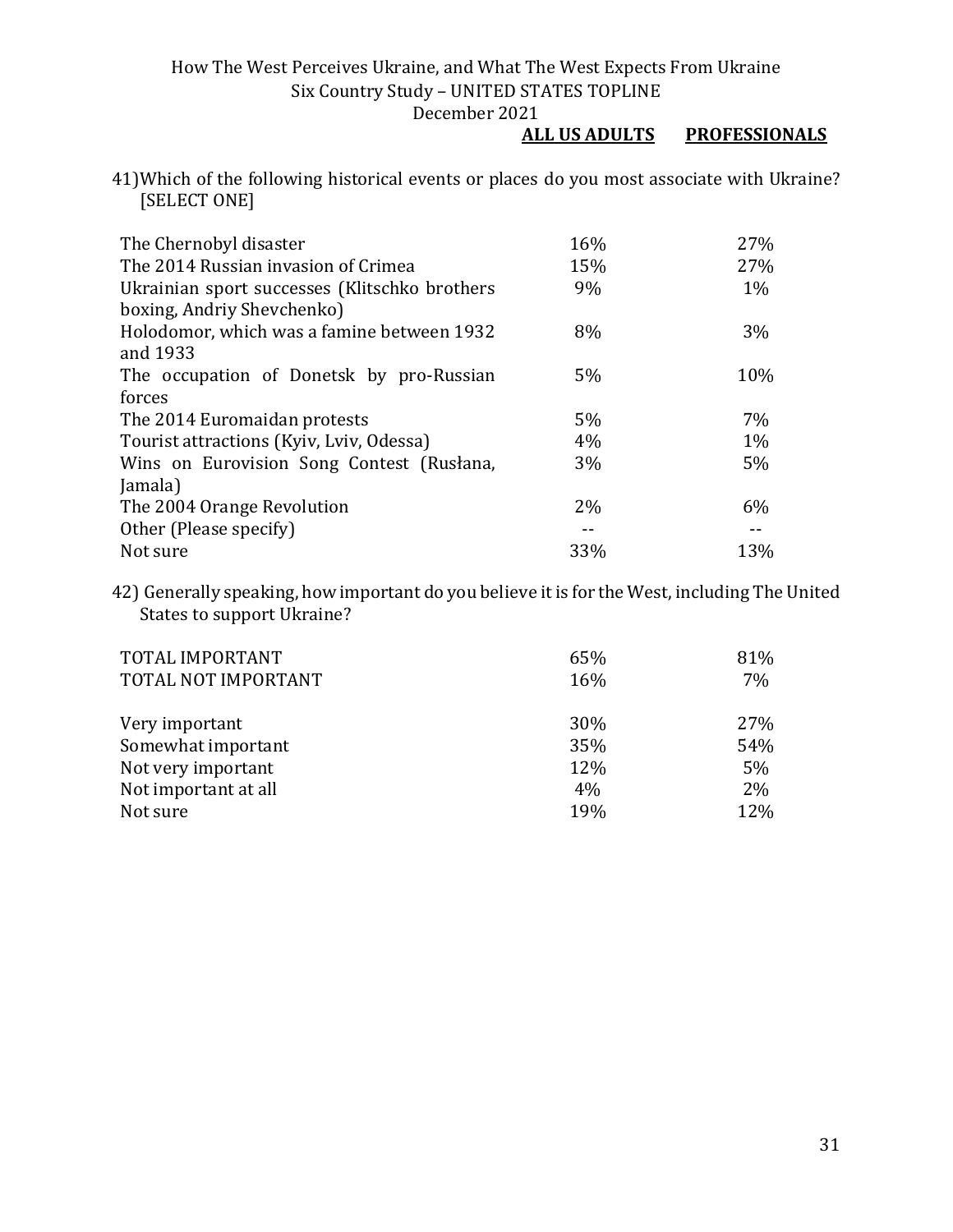#### December 2021<br>ALL US ADULTS **PROFESSIONALS**

43)**[IF IMPORTANT]** Why do you believe that it is important for the West to support Ukraine?

| Ukraine is on the frontlines of defending         | 25%   | 31%   |
|---------------------------------------------------|-------|-------|
| democracy against authoritarianism                |       |       |
| Ukraine is on the frontlines of containing Russia | 11%   | 10%   |
| Ukraine is on the frontlines of containing Russia | 10%   | 2%    |
| and China                                         |       |       |
| Ukraine can be Europe's bridge to Russia and      | 10%   | 11%   |
| Asia                                              |       |       |
| Ukraine can be the example that a free            | 10%   | 15%   |
| democracy in the post-Soviet Slavic world is      |       |       |
| possible                                          |       |       |
| Ukraine has European values                       | 5%    | 2%    |
| Ukrainians are pro-democracy                      | 3%    | 2%    |
| Ukraine has major natural resources, including    | 3%    | 9%    |
| iron ore and fossil fuels                         |       |       |
| Ukrainians are great people                       | 2%    | 1%    |
| There are many Ukrainian people who live in       | 2%    | 2%    |
| Western countries                                 |       |       |
| Ukraine is an emerging market economy             | 2%    | 3%    |
| Ukraine is trying its best to fight corruption    | 2%    | $1\%$ |
| Ukraine can become a leader of innovation and     | 1%    |       |
| digital economy in the world                      |       |       |
| Ukraine has wealthy business leaders and          | $1\%$ | 2%    |
| investors                                         |       |       |
| Things in Ukraine are getting better              | $1\%$ | $-$   |
| Other (Please specify)                            |       | 1%    |
| Not sure                                          | 12%   | 8%    |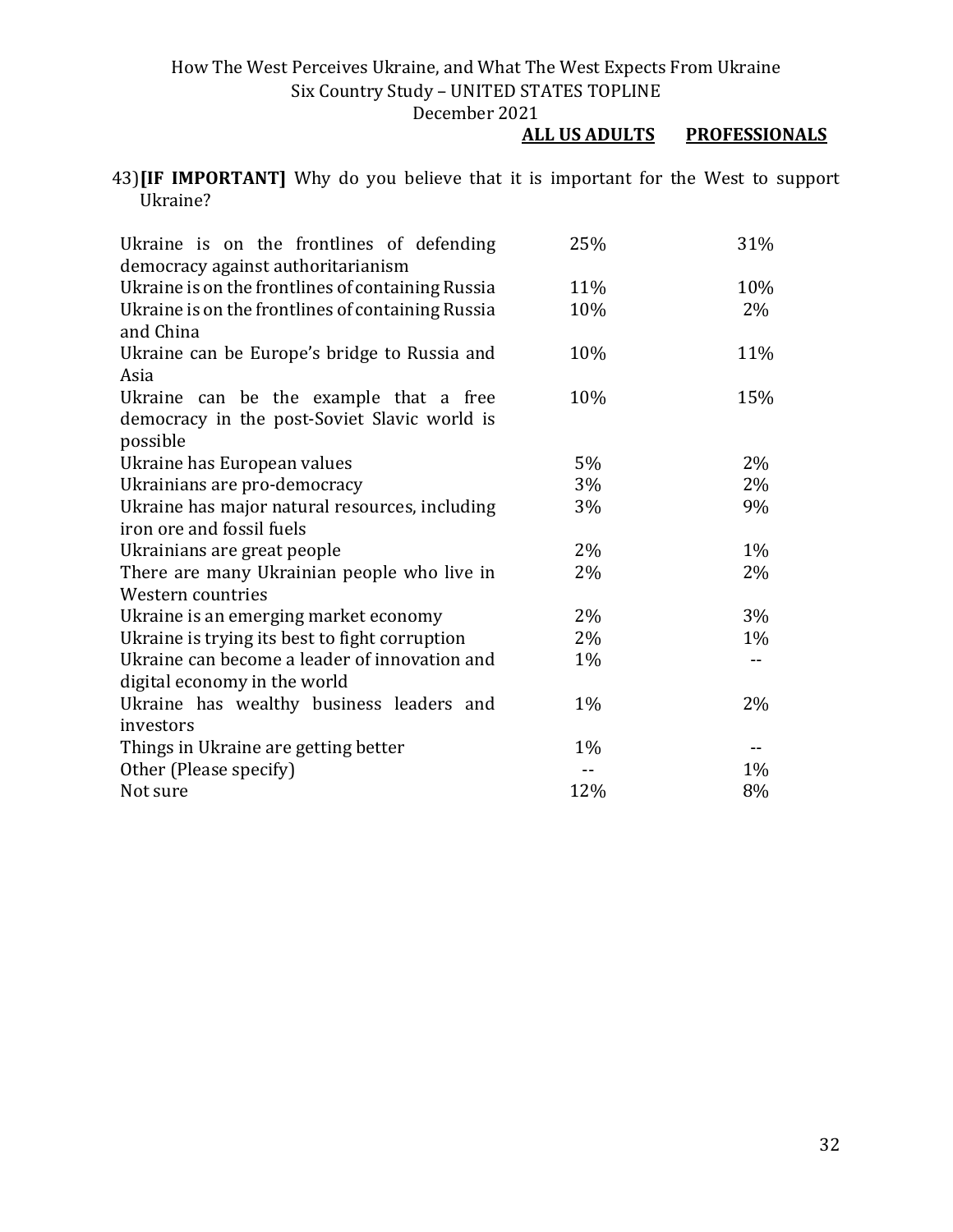| DUUUHIUUI LULI                                                                                                      |               |                      |
|---------------------------------------------------------------------------------------------------------------------|---------------|----------------------|
|                                                                                                                     | <b>ALL US</b> | <b>PROFESSIONALS</b> |
|                                                                                                                     | <b>ADULTS</b> |                      |
| 44) <b>IIF NOT IMPORTANT</b> Why do you believe that it is <b>NOT</b> important for the West to<br>support Ukraine? |               |                      |
| I don't really know what is going on in Ukraine                                                                     | 25%           | 34%                  |
| Ukraine is Russia's territory, the West should stay out                                                             | 8%            | 3%                   |
| Ukraine is escalating the conflict with Russia, the                                                                 | 7%            | 5%                   |
| West should not support such behavior                                                                               |               |                      |
| Ukraine doesn't deserve the support                                                                                 | 4%            |                      |
| I believe it is more important to help countries other                                                              | 4%            | 5%                   |
| than Ukraine                                                                                                        |               |                      |
| Support for Ukraine could provoke Russia, which                                                                     | 4%            |                      |
| could mean war                                                                                                      |               |                      |
| Support for Ukraine would mean putting sanctions on                                                                 | 3%            |                      |
| Russia, and this is against the West's economic                                                                     |               |                      |
| interests                                                                                                           |               |                      |
| Ukraine is corrupt and will always be                                                                               | 2%            | 3%                   |
| Ukraine's economy is doomed, it has only corruption                                                                 | 2%            | $1\%$                |
| and an old style economy to offer                                                                                   |               |                      |
| Overall, we should give less support to foreign                                                                     | 2%            | 3%                   |
| countries                                                                                                           |               |                      |
| Things in Ukraine are getting worse                                                                                 | 1%            | 4%                   |
| Other (Please specify)                                                                                              | $1\%$         |                      |
| Not sure                                                                                                            | 37%           | 42%                  |

45)Do you believe that the West needs to better understand how important Ukraine is?

| TOTAL DEFINITELY/POSSIBLY | 70% | 73%   |
|---------------------------|-----|-------|
| TOTAL NOT REALLY/NO       | 17% | 9%    |
|                           |     |       |
| Definitely                | 34% | 29%   |
| Possibly                  | 36% | 44%   |
| Not really                | 12% | 9%    |
| Not at all                | 5%  | $- -$ |
| Not sure                  | 13% | 18%   |

46)Thinking about The United States' interests, which do you think is more important?

| Improving relations with Russia rather than | 14%        | 15% |
|---------------------------------------------|------------|-----|
| defending Ukraine                           |            |     |
| Defending Ukraine rather than improving     | <b>32%</b> | 48% |
| relations with Russia                       |            |     |
| Defending Ukraine is good, but never at the | <b>26%</b> | 19% |
| risk of serious conflict with Russia        |            |     |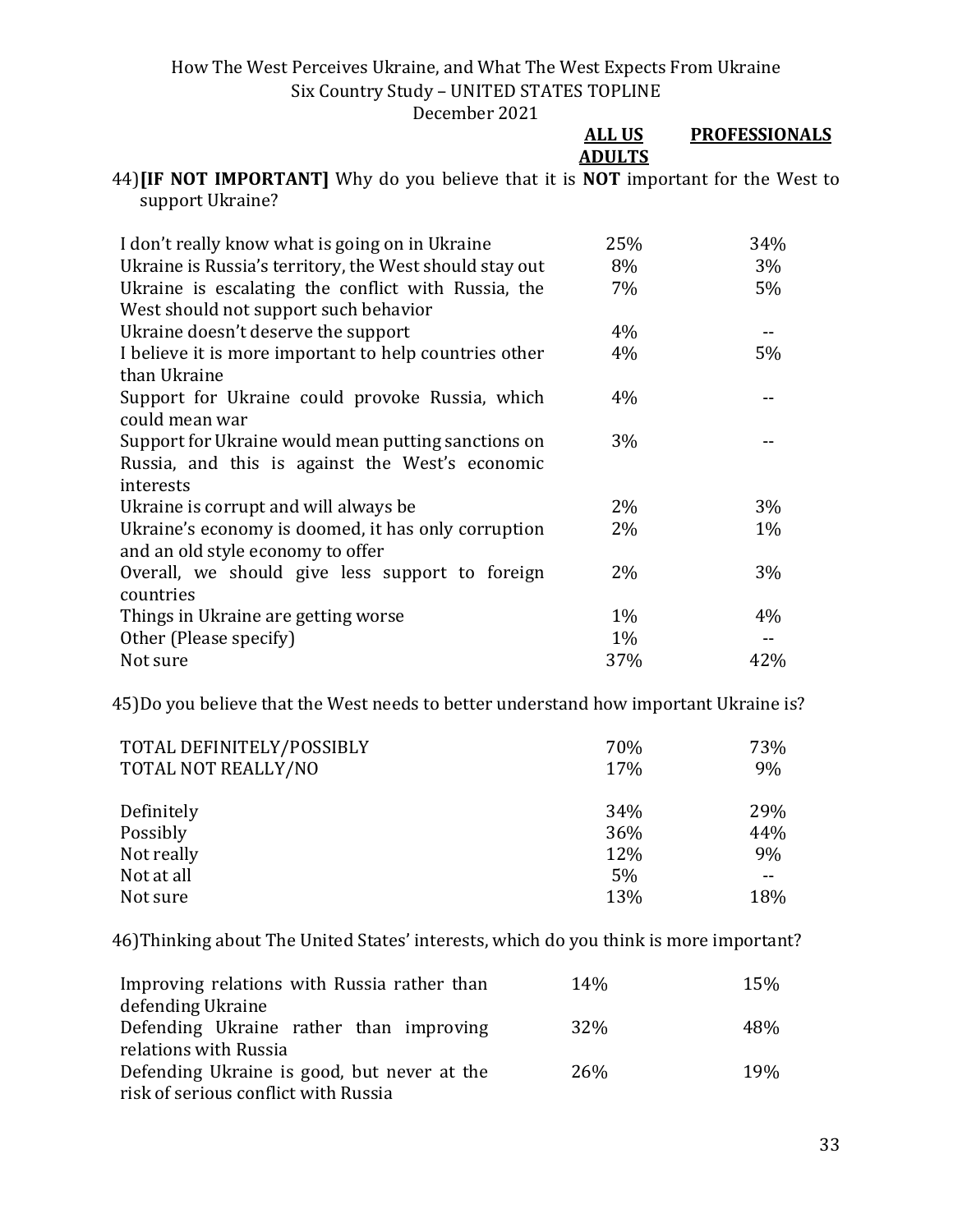December 2021

| Not sure                                                          | <b>28%</b><br><b>ALL US ADULTS</b> | 18%<br><b>PROFESSIONALS</b> |
|-------------------------------------------------------------------|------------------------------------|-----------------------------|
| 47) How important do you believe Ukraine is to European security? |                                    |                             |
| TOTAL IMPORTANT                                                   | 67%                                | 79%                         |
| TOTAL NOT IMPORTANT                                               | 18%                                | 14%                         |
|                                                                   | 270/                               | 200                         |

| Very important       | <b>27%</b>      | 24%   |
|----------------------|-----------------|-------|
| Somewhat important   | 40%             | 55%   |
| Not very important   | 14 <sub>%</sub> | 14%   |
| Not important at all | 4%              | $- -$ |
| Not sure             | 15%             | 7%    |

48)Generally speaking, which of the following do you believe best describes Ukraine's overall position in the world?

| A European country                        | 12% | 22%   |
|-------------------------------------------|-----|-------|
| A part of the West                        | 6%  | 16%   |
| A Slavic country                          | 18% | 13%   |
| A part of Russia                          | 16% | $5\%$ |
| A bridge to Russia                        | 5%  | 10%   |
| An independent country between Europe and | 19% | 11%   |
| Russia                                    |     |       |
| Not sure                                  | 24% | 23%   |

49)From what you know, is the Ukrainian language a dialect of Russian or a fully separate language?

| A dialect of Russian,     | 34 <sub>%</sub> | 32% |
|---------------------------|-----------------|-----|
| A fully separate language | 33%             | 21% |
| Not sure                  | 33%             | 47% |

50)From what you know, how would you describe the relations between the West (meaning EU countries, UK, US, and Canada) and Ukraine?

| <b>TOTAL STRONG</b><br><b>TOTAL WEAK</b> | 46%<br>29% | 43%<br>53% |
|------------------------------------------|------------|------------|
| Very strong                              | 18%        | 13%        |
| Somewhat strong                          | 28%        | 30%        |
| Somewhat weak                            | 25%        | 49%        |
| Very weak                                | 4%         | 4%         |
| Not sure                                 | 25%        | 4%         |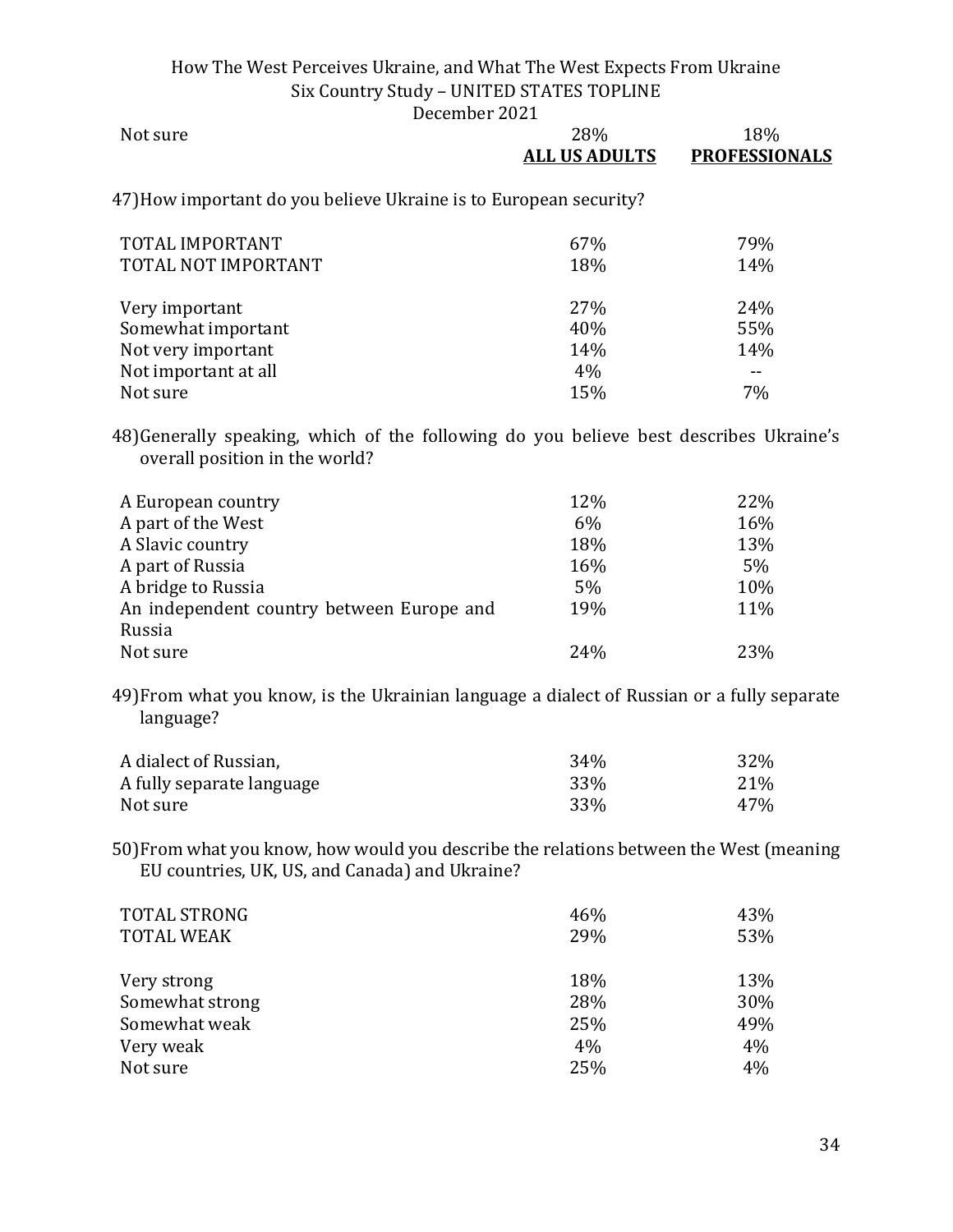#### **ALL US ADULTS PROFESSIONALS**

51)From what you know, do you believe that relations between the West (meaning EU countries, UK, US, and Canada) and Ukraine have gotten better or worse in the past ten years?

| <b>Better</b>   | 28% | 35% |
|-----------------|-----|-----|
| Worse           | 19% | 21% |
| Stayed the same | 29% | 27% |
| Not sure        | 24% | 17% |

52)**[IF WORSE]** Whose fault do you think this is that relations between the West and Ukraine have gotten worse over the past ten years?

| The West's fault                | 32 <sup>%</sup> | 13%             |
|---------------------------------|-----------------|-----------------|
| Ukraine's fault                 | 17 <sub>%</sub> | 16%             |
| Both sides are equally at fault | 39 <sub>%</sub> | 54%             |
| Not sure                        | <b>12%</b>      | 17 <sub>%</sub> |

53)**[IF UKRAINE]** Why do you believe it is Ukraine's fault that relations between the West and Ukraine have deteriorated in the past 10 years?

| Ukraine has had many chances but fails to use<br>them | 48% | 16% |
|-------------------------------------------------------|-----|-----|
| Ukraine is not serious about democratic<br>reforms    | 14% |     |
| Corruption                                            | 14% |     |
| Ukraine was on a good track but recently things       | 11% | 13% |
| got worse                                             |     |     |
| Ukraine always demands but does not deliver           | 8%  | 35% |
| Ukraine provokes Russia                               | 4%  |     |
| Other (Please specify)                                |     |     |
| Not sure                                              | 1%  | 36% |
|                                                       |     |     |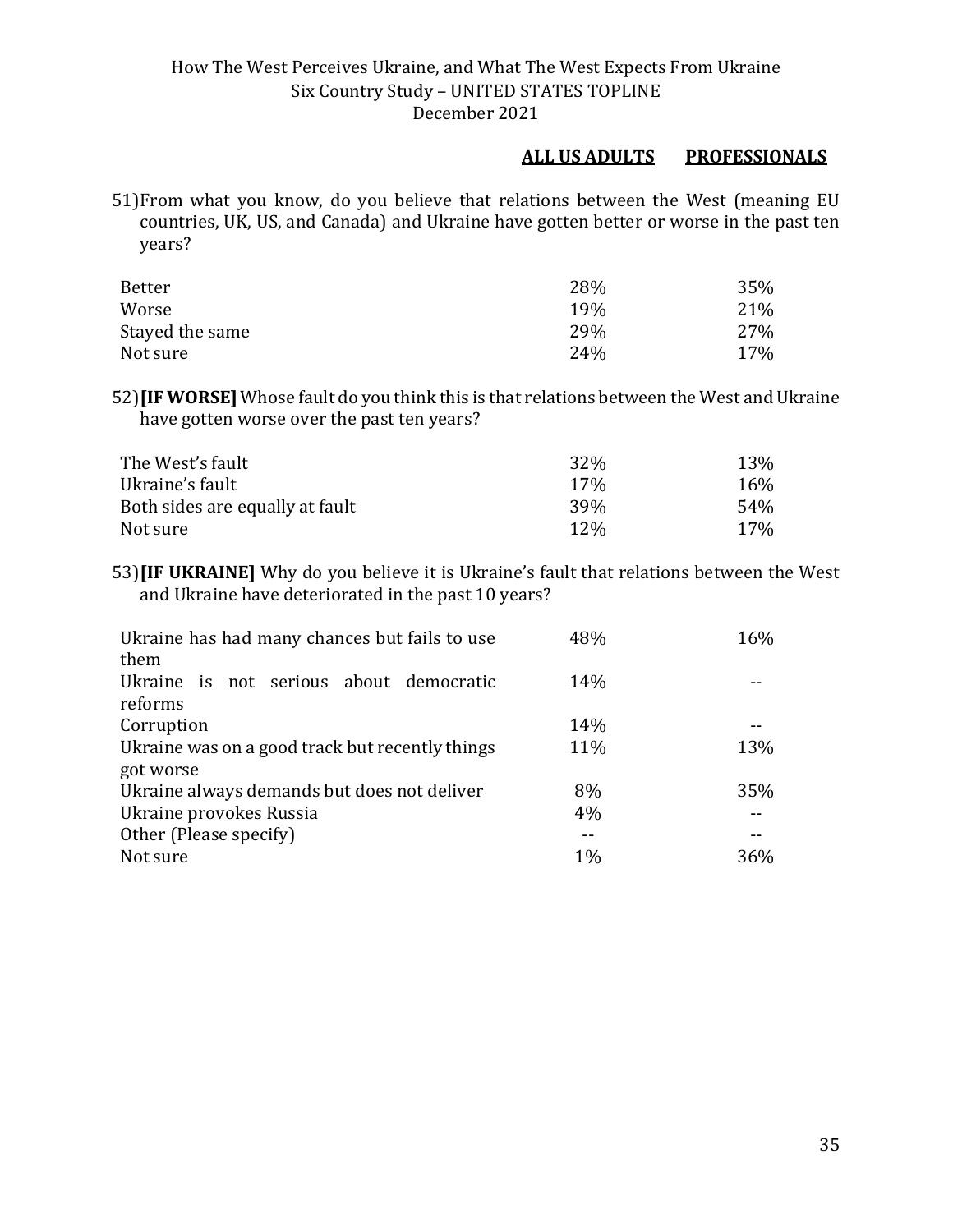December 2021

#### **ALL US ADULTS PROFESSIONALS**

54)**[IF THE WEST]** Why do you believe it is the West's fault that relations between the West and Ukraine have deteriorated in the past 10 years?

| The West always promises support but never    | 34% | 41% |
|-----------------------------------------------|-----|-----|
| delivers when it counts                       |     |     |
| Denying a NATO perspective to Ukraine         | 22% | 17% |
| The West lacks courage to stand up for values | 9%  | 34% |
| that Ukraine defends                          |     |     |
| Not fulfilling the promises made in the       | 9%  |     |
| Budapest Memorandum in 1994, that in          |     |     |
| exchange for giving up nuclear weapons        |     |     |
| Ukraine's security would be assured           |     |     |
| Denying an EU perspective to Ukraine          | 7%  |     |
| Support of color revolutions in Georgia,      | 7%  |     |
| Ukraine and other places                      |     |     |
| Trying to lure Ukraine away from Russia       |     | 8%  |
| Other (Please specify)                        | 4%  |     |
| Not sure                                      | 8%  |     |

55) **[IF BETTER]**In your view, why have relations between Ukraine and the West improved?

| Because Ukrainians bravely fight for freedom    | 36% | 41%  |
|-------------------------------------------------|-----|------|
| Because Ukrainians try to fight corruption      | 20% | 8%   |
| Because Ukrainians fought successfully a        | 12% | 15%  |
| previous autocratic regime                      |     |      |
| Because Ukrainians defend Europe against        | 9%  | 12\% |
| Russia                                          |     |      |
| Because we finally learned what is Ukraine,     | 8%  | 15%  |
| shattering Russian stereotypes and fake stories |     |      |
| Because the Ukrainian leadership is impressive  | 6%  | 7%   |
| and does the right thing                        |     |      |
| Not sure                                        | 9%  | 2%   |

56)Do you think things in Ukraine are moving in the right direction or wrong direction?

| Things are getting worse recently             | 23%   | 30%   |
|-----------------------------------------------|-------|-------|
| Things are moving in the right direction      | 20%   | 27%   |
| I do not follow news from Ukraine             | 19%   | 6%    |
| Ukraine would be a great asset for Europe and | 13%   | 9%    |
| the West                                      |       |       |
| Bad as always                                 | 4%    | 11%   |
| Ukraine is corruption and always will be      | $1\%$ | $1\%$ |
| Not sure                                      | 20%   | 16%   |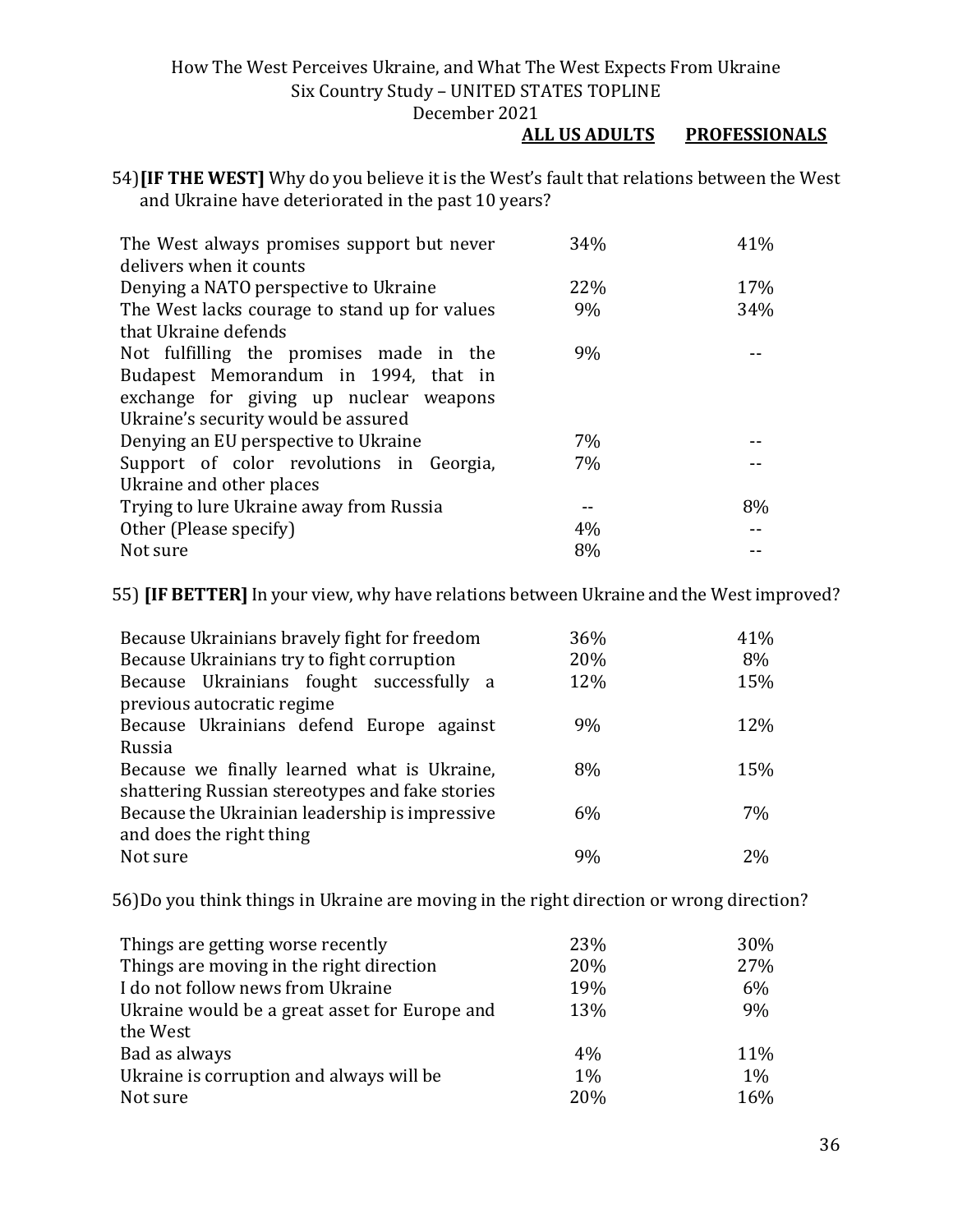## **ALL US ADULTS PROFESSIONALS**

57)How do you believe that Western mainstream media depicts Ukraine?

| Accurately     | 22%  | 25% |
|----------------|------|-----|
| Too positively | 21\% | 10% |
| Too negatively | 15%  | 22% |
| Not sure       | 42%  | 43% |

58)If Ukraine and Russia were to take different positions on a major issue, whom would you be more likely to believe?

| Ukraine      | 34% | 51%   |
|--------------|-----|-------|
| Russia       | 8%  | 7%    |
| Both equally | 23% | 14%   |
| Neither      | 16% | 26%   |
| Not sure     | 19% | $2\%$ |

59)Which of the following best describes Ukraine's position with relation to Russia?

| Ukraine is under military attack from Russia      | 14% | 21% |
|---------------------------------------------------|-----|-----|
| Ukraine is under a multi-front, hybrid attack     | 14% | 21% |
| from Russia                                       |     |     |
| Ukraine is under political and diplomatic attack  | 12% | 28% |
| from Russia                                       |     |     |
| Ukraine is not under attack from Russia and its   | 10% | 6%  |
| issues are within its own borders, between        |     |     |
| different parts of its population hostile to each |     |     |
| other (a kind of civil war)                       |     |     |
| Ukraine is under economic attack from Russia      | 9%  | 5%  |
| Ukraine and Russia are both reckless, this is     | 4%  | 5%  |
| why there is a conflict                           |     |     |
| Not sure                                          | 37% | 14% |
|                                                   |     |     |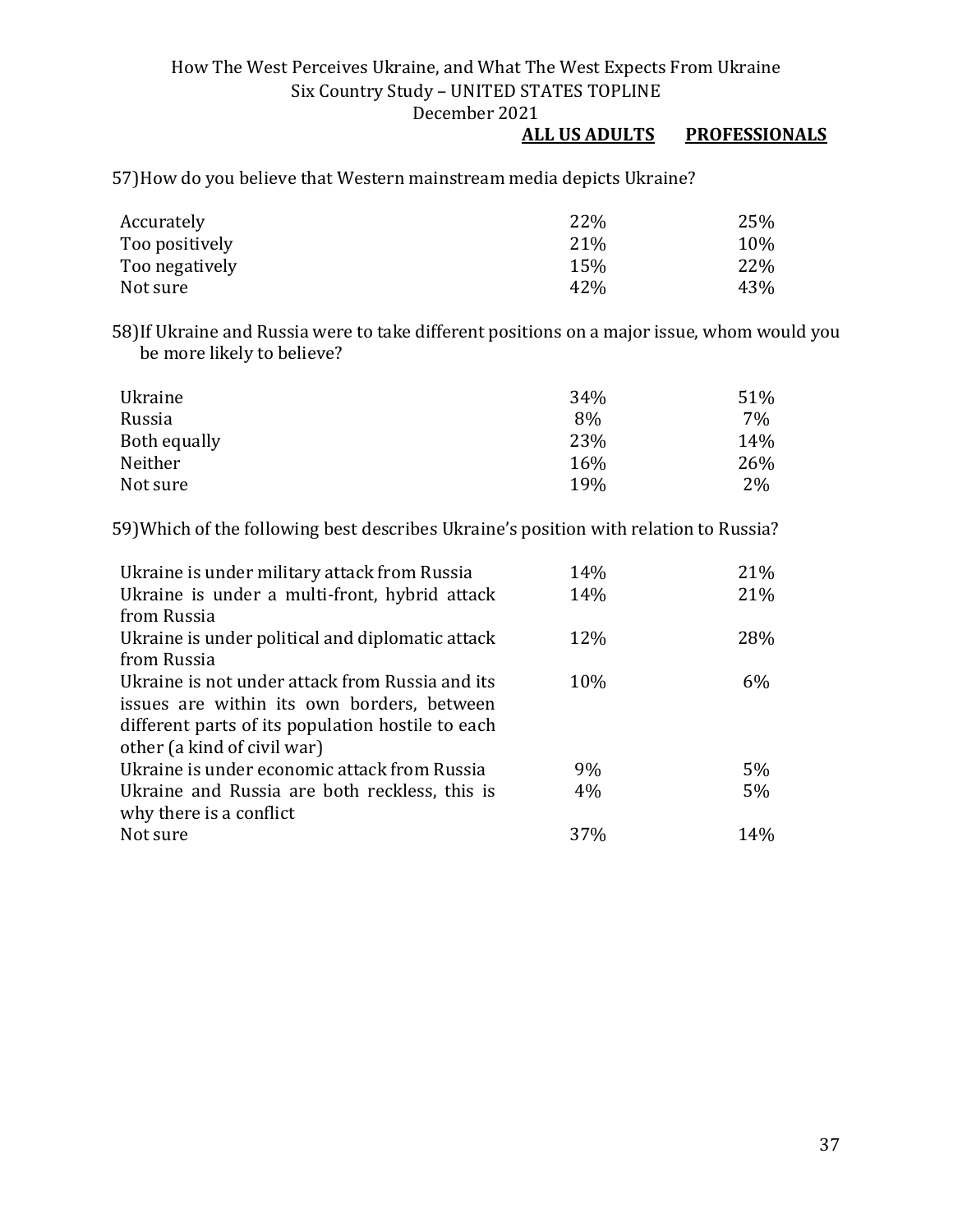# December 2021

# **Ukraine's Geopolitical Alignment & Future**

**INTRO**: Next, we will ask some questions about Ukraine's current position and its future, both as it relates to Russia and their position in the rest of the world.

| <b>ALL US ADULTS</b> | <b>PROFESSIONALS</b> |
|----------------------|----------------------|
|                      |                      |
| 16%                  | 13%                  |
| 15%                  | 20%                  |
| 14%                  | 19%                  |
| 11%                  | 15%                  |
| 6%                   | 11%                  |
| 5%                   | 6%                   |
| 4%                   | 3%                   |
| 29%                  | 13%                  |
|                      |                      |

61)Do you favor or oppose NATO allies making a commitment to defend Ukraine from Russian aggression?

| <b>TOTAL FAVOR</b><br><b>TOTAL OPPOSE</b> | 61%<br>13% | 78%<br>9% |
|-------------------------------------------|------------|-----------|
| Strongly favor                            | 28%        | 23%       |
| Somewhat favor                            | 33%        | 55%       |
| Somewhat oppose                           | 8%         | 9%        |
| Strongly oppose                           | 5%         | --        |
| Not sure                                  | 26%        | 13%       |

62)Do you favor or oppose Ukraine becoming a member of the European Union at any point in the future?

| <b>TOTAL FAVOR</b><br><b>TOTAL OPPOSE</b> | 61%<br>21% | 72%<br>8% |
|-------------------------------------------|------------|-----------|
| Strongly favor                            | 24%        | 18%       |
| Somewhat favor                            | 37%        | 54%       |
| Somewhat oppose                           | 13%        | 8%        |
| Strongly oppose                           | 8%         |           |
| Not sure                                  | 18%        | 20%       |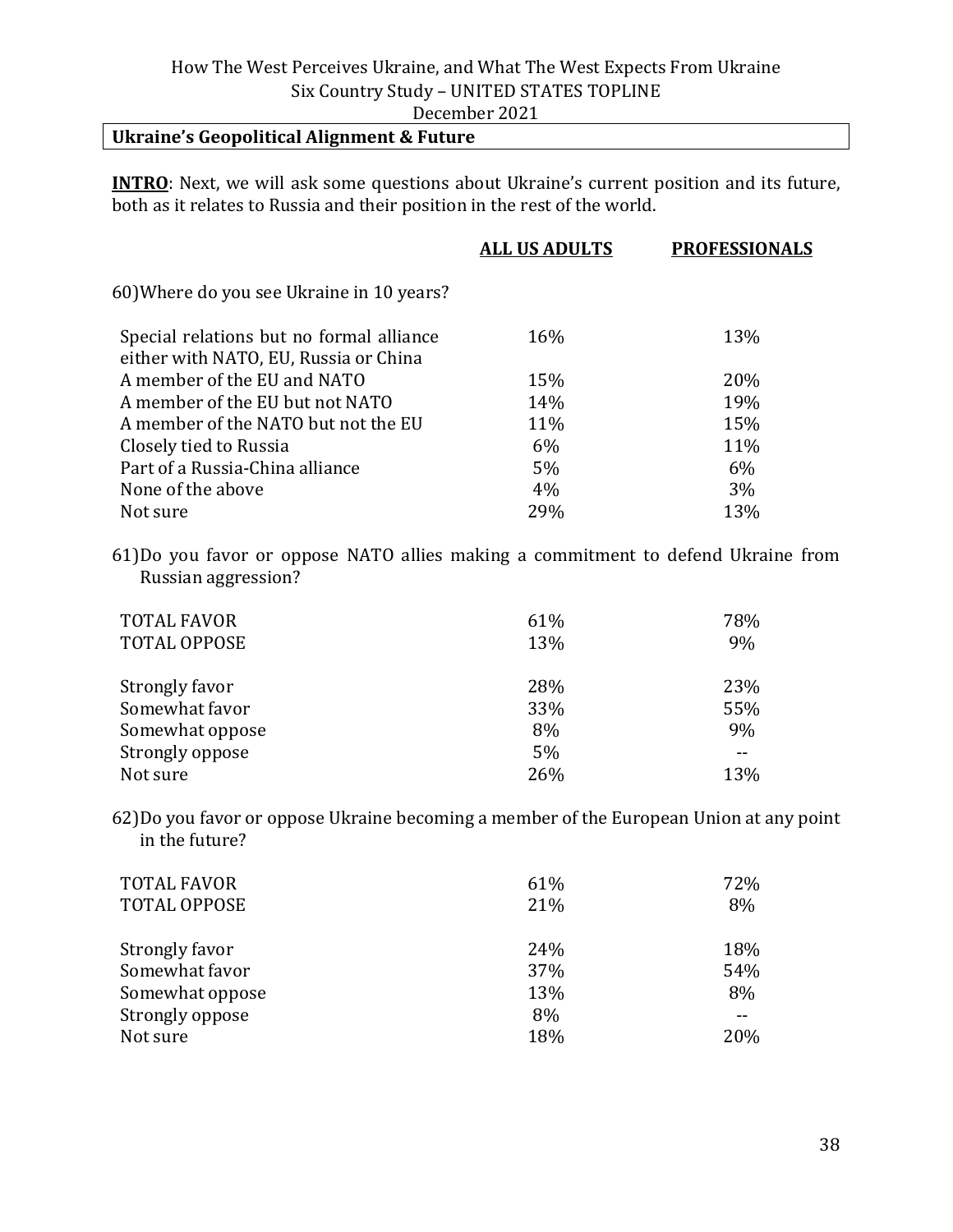# **ALL US ADULTS PROFESSIONALS**

63)Do you favor or oppose Ukraine becoming a member of NATO at any point in the future?

| <b>TOTAL FAVOR</b><br><b>TOTAL OPPOSE</b> | 47%<br>17% | 75%<br>17% |
|-------------------------------------------|------------|------------|
| Strongly favor                            | 18%        | 17%        |
| Somewhat favor                            | 29%        | 58%        |
| Somewhat oppose                           | 14%        | 11%        |
| Strongly oppose                           | 3%         | 6%         |
| Not sure                                  | 36%        | 8%         |

64)From what you know, what are the main obstacles to Ukraine's membership in the EU and NATO? (Select up to 3)

| Weak military and unsecure borders      | 23%   | 25% |
|-----------------------------------------|-------|-----|
| Corruption                              | 21%   | 22% |
| Pro-Russian factions and regions in the | 17%   | 11% |
| country                                 |       |     |
| Weak economy                            | 15%   | 12% |
| Unstable government                     | 14%   | 19% |
| Soviet legacy                           | 13%   | 11% |
| Russian border                          | 13%   | 18% |
| Lack of resources                       | 12%   | 4%  |
| Cultural differences                    | 11%   | 4%  |
| Organized crime                         | 7%    | 14% |
| Geographic distance                     | 6%    | 8%  |
| Oligarchs                               | $3\%$ | 4%  |
| Public protests                         | $3\%$ | 9%  |
| Authoritarian leadership                | $3\%$ | 15% |
| Other (Please specify)                  |       | 6%  |
| Not sure                                | 27%   | 26% |

65)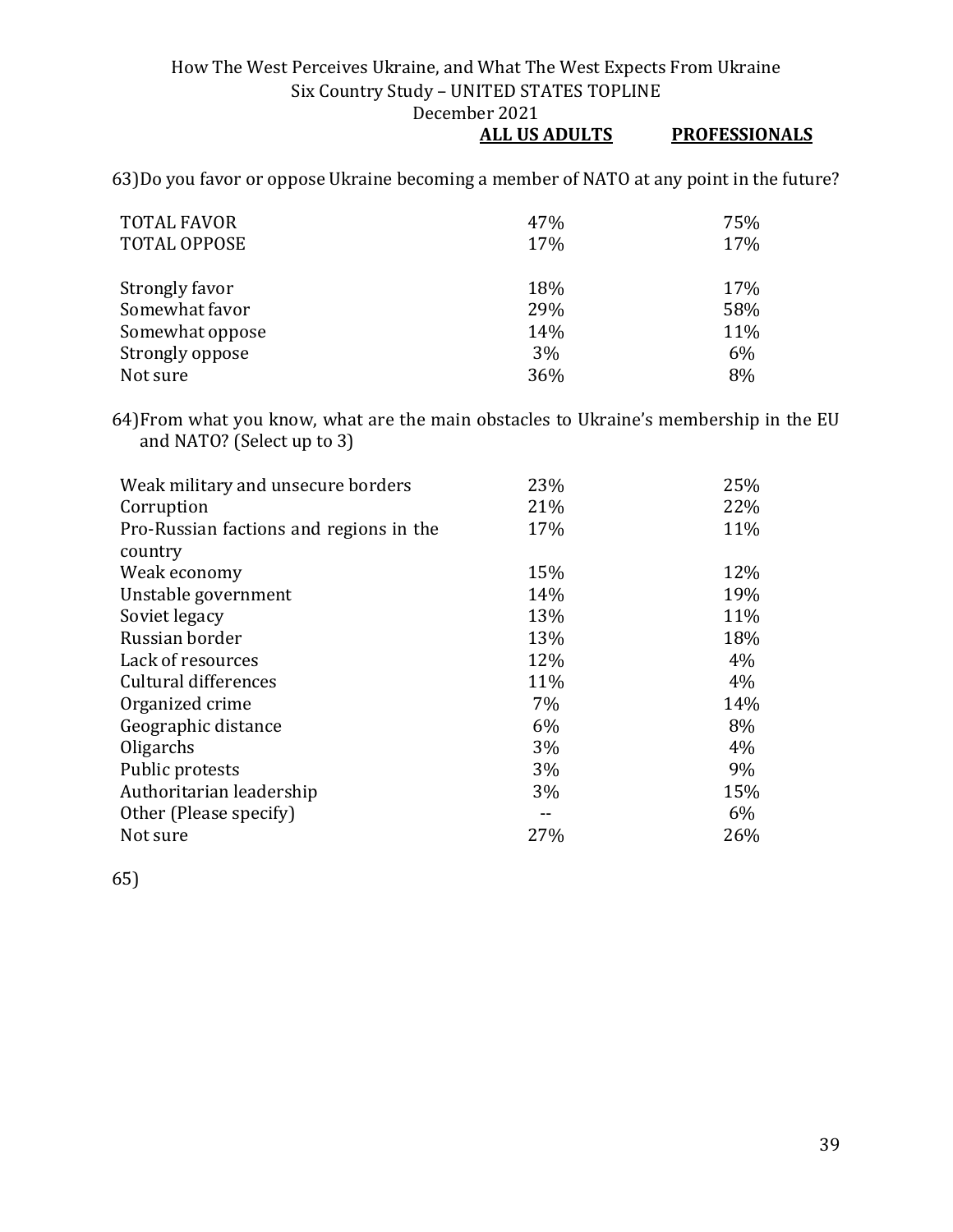#### How The West Perceives Ukraine, and What The West Expects From Ukraine Six Country Study – UNITED STATES TOPLINE December 2021 **ALL US ADULTS PROFESSIONALS**

66)Thinking about how much influence Russia should have over Ukraine's future, please indicate if you agree with any of the following statements.

• Russia should have influence over major strategic decisions made by Ukraine.

| <b>TOTAL AGREE</b>    | 30% | 27% |
|-----------------------|-----|-----|
| <b>TOTAL DISAGREE</b> | 50% | 66% |
|                       |     |     |
| Strongly agree        | 14% | 23% |
| Somewhat agree        | 16% | 4%  |
| Somewhat disagree     | 13% | 24% |
| Strongly disagree     | 37% | 42% |
| Not sure              | 20% | 7%  |

• Russia should not have absolute influence over Ukraine, but Ukraine should take Russia's interests into account at every step.

| <b>TOTAL AGREE</b><br><b>TOTAL DISAGREE</b> | 54%<br>28% | 65%<br>17% |
|---------------------------------------------|------------|------------|
| Strongly agree                              | 22%        | 37%        |
| Somewhat agree                              | 32%        | 28%        |
| Somewhat disagree                           | 20%        | 13%        |
| Strongly disagree                           | 8%         | 4%         |
| Not sure                                    | 18%        | 18%        |

• NATO and the EU should not take actions with Ukraine that violate Russia's interests.

| <b>TOTAL AGREE</b>    | 46% | 38% |
|-----------------------|-----|-----|
| <b>TOTAL DISAGREE</b> | 29% | 41% |
|                       |     |     |
| Strongly agree        | 26% | 18% |
| Somewhat agree        | 20% | 20% |
| Somewhat disagree     | 22% | 26% |
| Strongly disagree     | 7%  | 15% |
| Not sure              | 25% | 21% |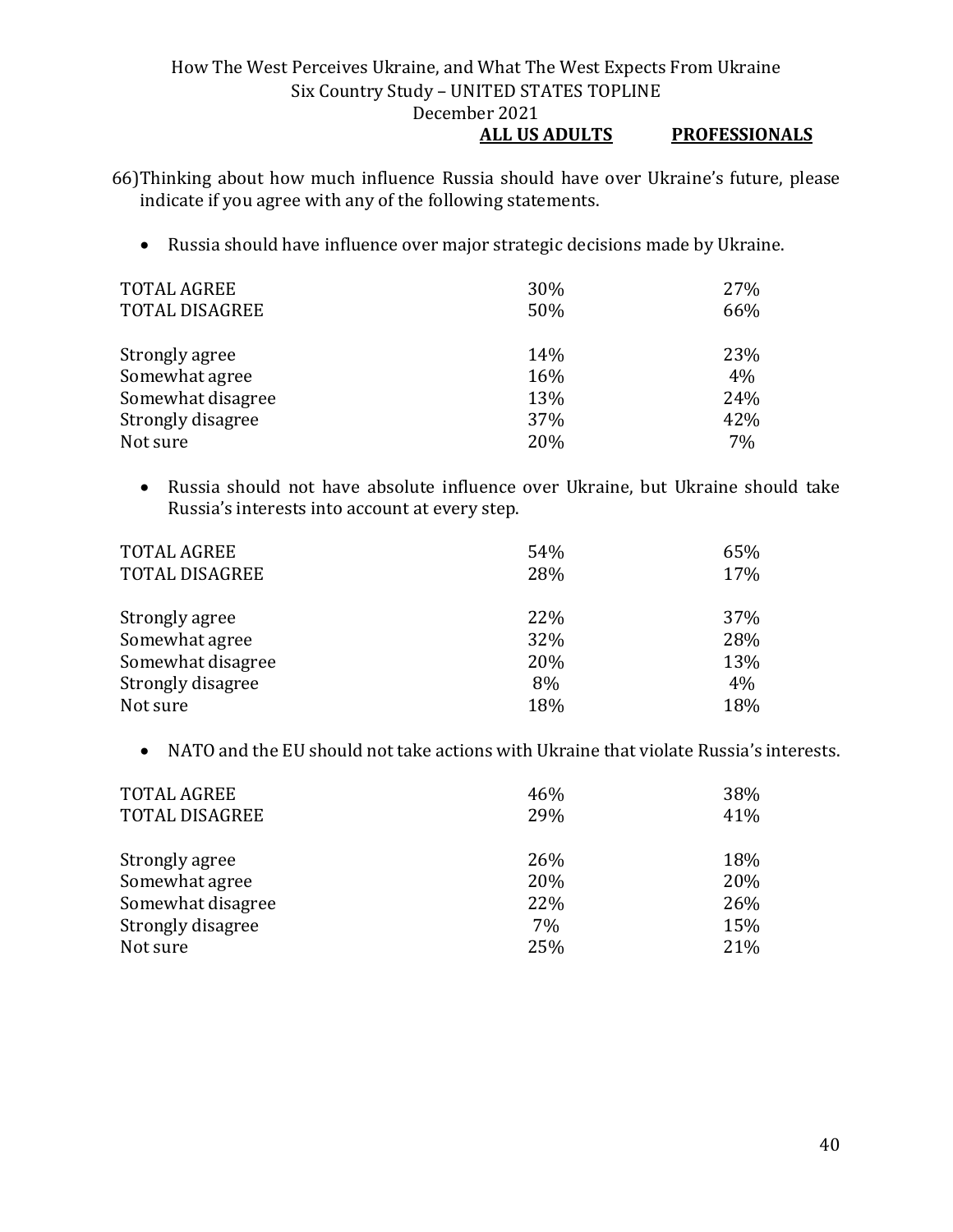**ALL US ADULTS PROFESSIONALS**

| • Russia has no right to influence what happens in Ukraine. |
|-------------------------------------------------------------|

| <b>TOTAL AGREE</b><br><b>TOTAL DISAGREE</b> | 71%<br>12% | 79%<br>14% |
|---------------------------------------------|------------|------------|
| Strongly agree                              | 42%        | 49%        |
| Somewhat agree                              | 29%        | 30%        |
| Somewhat disagree                           | 9%         | 9%         |
| Strongly disagree                           | 3%         | 5%         |
| Not sure                                    | 17%        | 7%         |

67)In the past year or so, have you become more positive and welcoming or more negative and skeptical toward the idea of Ukraine becoming more closely integrated with the EU and the West, or have your views not changed?

| More positive and welcoming          | 29 <sub>%</sub> | 40 <sub>%</sub> |
|--------------------------------------|-----------------|-----------------|
| More negative and skeptical          | 15%             | 14%             |
| Nothing changed recently in my views | 32 <sup>%</sup> | 32%             |
| Not sure                             | 24%             | $14\%$          |

68)Do you think that the West and Ukraine share the same value systems?

| <b>TOTAL YES</b> | 54% | 64% |
|------------------|-----|-----|
| Yes, definitely  | 18% | 13% |
| Yes, somewhat    | 36% | 51% |
| N <sub>0</sub>   | 23% | 18% |
| Not sure         | 23% | 18% |

69)Which of the following do you believe is most important for Ukraine to become a successful market economy and democracy?

| Stable government                     | 17%   | 22%   |
|---------------------------------------|-------|-------|
| Eliminate corruption                  | 12%   | 15%   |
| Closer integration with the West      | 12%   | 21%   |
| Judicial reform                       | 9%    | 8%    |
| Clamping down on nationalism and far- | 8%    | 14%   |
| right movements                       |       |       |
| Defense against Russia                | 5%    | 10%   |
| A strong military in general          | 3%    | $1\%$ |
| Decarbonization                       | $2\%$ | $1\%$ |
| Other (Please specify)                | $1\%$ |       |
| Not sure                              | 31%   | 8%    |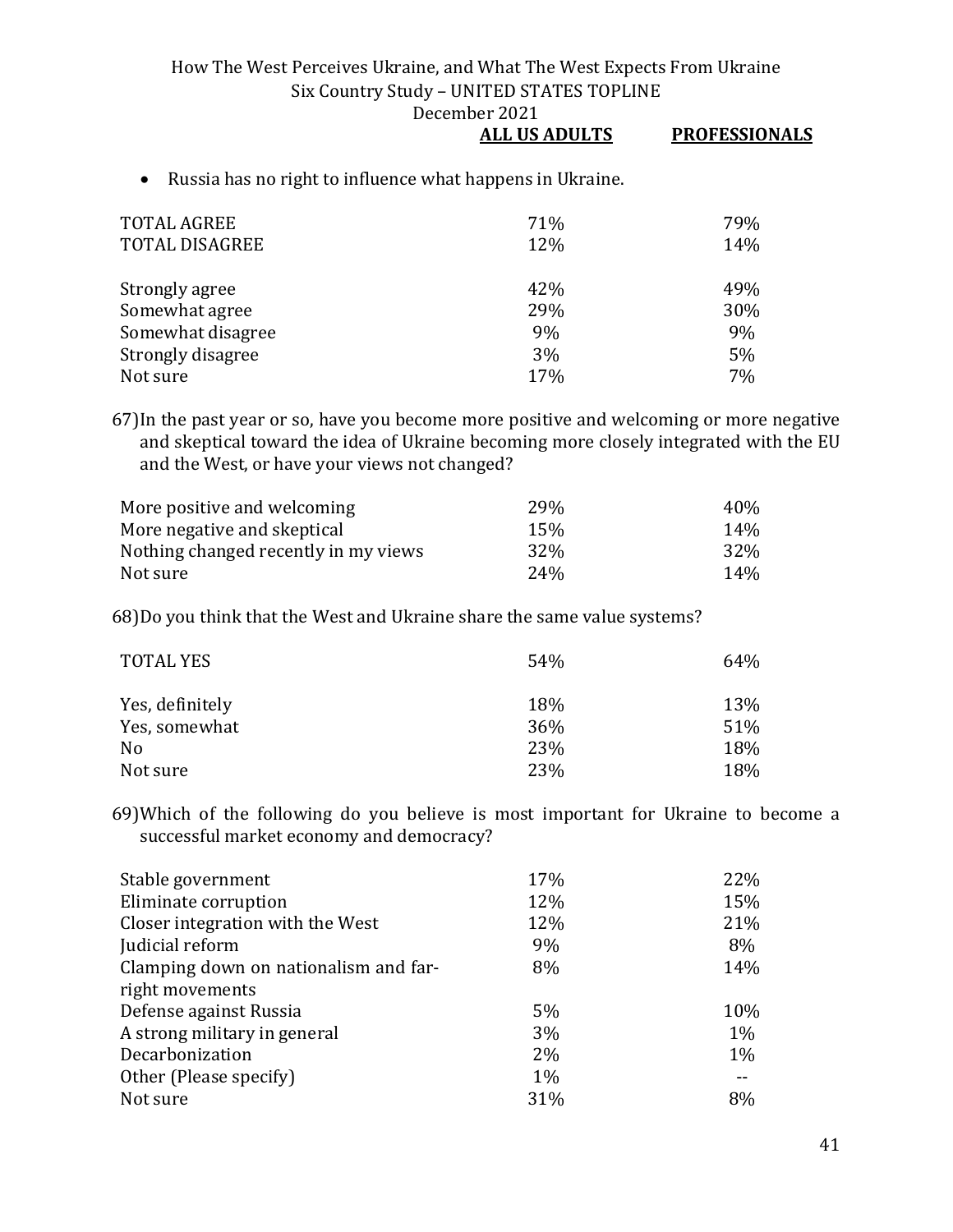#### How The West Perceives Ukraine, and What The West Expects From Ukraine Six Country Study – UNITED STATES TOPLINE December 2021 **ALL US ADULTS PROFESSIONALS**

- 70) Thinking about the West's support for Ukraine, please indicate if you agree with any of the following statements.
	- Ukraine can be successful on its own without Western support or Western pressure.

| <b>TOTAL AGREE</b>    | 36% | 34% |
|-----------------------|-----|-----|
| <b>TOTAL DISAGREE</b> | 46% | 60% |
|                       |     |     |
| Strongly agree        | 11% | 16% |
| Somewhat agree        | 25% | 18% |
| Somewhat disagree     | 34% | 43% |
| Strongly disagree     | 12% | 17% |
| Not sure              | 18% | 6%  |

• Ukraine needs Western support, but not Western pressure.

| <b>TOTAL AGREE</b><br><b>TOTAL DISAGREE</b> | 64%<br>13% | 88%<br>$1\%$ |
|---------------------------------------------|------------|--------------|
| Strongly agree                              | 26%        | 19%          |
| Somewhat agree                              | 38%        | 69%          |
| Somewhat disagree                           | 10%        | $1\%$        |
| Strongly disagree                           | 3%         |              |
| Not sure                                    | 23%        | 11%          |

• Ukraine needs support, pressure, and firm guidance from the West.

| <b>TOTAL AGREE</b><br><b>TOTAL DISAGREE</b> | 63%<br>20% | 88%<br>4% |
|---------------------------------------------|------------|-----------|
| Strongly agree                              | 29%        | 40%       |
| Somewhat agree                              | 34%        | 48%       |
| Somewhat disagree                           | 17%        | 4%        |
| Strongly disagree                           | 3%         |           |
| Not sure                                    | 17%        | 8%        |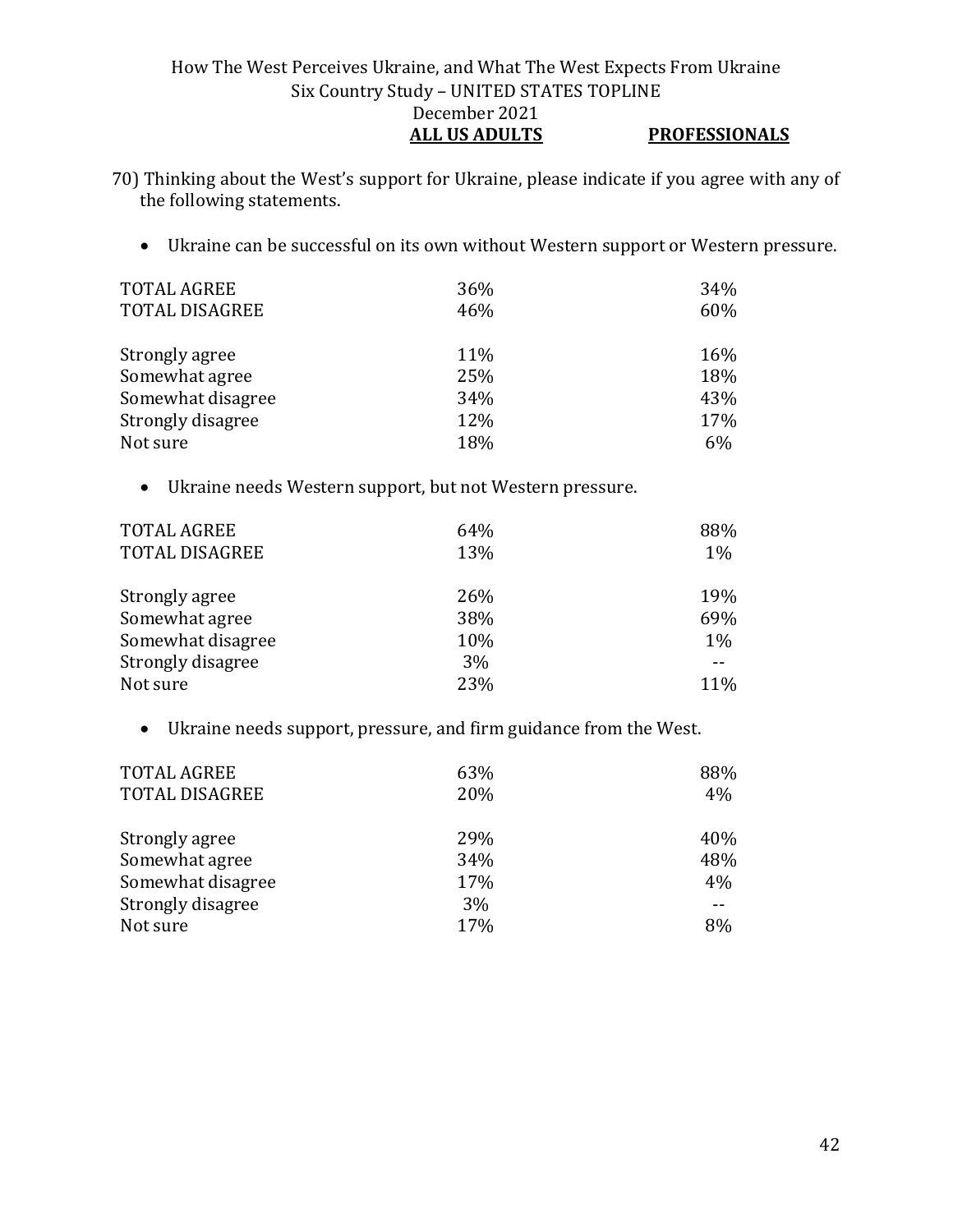How The West Perceives Ukraine, and What The West Expects From Ukraine Six Country Study – UNITED STATES TOPLINE December 2021 **ALL US ADULTS PROFESSIONALS**

• Now is a great moment to strengthen support for Ukraine.

| <b>TOTAL AGREE</b><br><b>TOTAL DISAGREE</b> | 58%<br>20% | 91%<br>9% |
|---------------------------------------------|------------|-----------|
| Strongly agree                              | 29%        | 25%       |
| Somewhat agree                              | 29%        | 66%       |
| Somewhat disagree                           | 16%        | 6%        |
| Strongly disagree                           | 4%         | $3\%$     |
| Not sure                                    | 22%        |           |

• Ukraine must first get their act together, then support can be given.

| TOTAL AGREE           | 63% | 73%   |
|-----------------------|-----|-------|
| <b>TOTAL DISAGREE</b> | 23% | 19%   |
|                       |     |       |
| Strongly agree        | 13% | 22\%  |
| Somewhat agree        | 50% | 51%   |
| Somewhat disagree     | 18% | 18%   |
| Strongly disagree     | 5%  | $1\%$ |
| Not sure              | 14% | 8%    |

• Western efforts to support and pressure Ukraine will be unsuccessful and a waste of resources.

| <b>TOTAL AGREE</b><br><b>TOTAL DISAGREE</b> | 42%<br>26% | 34%<br>24% |
|---------------------------------------------|------------|------------|
| Strongly agree                              | 17%        | 28%        |
| Somewhat agree                              | 25%        | 6%         |
| Somewhat disagree                           | 17%        | 16%        |
| Strongly disagree                           | 9%         | 8%         |
| Not sure                                    | 32%        | 42%        |

71)Compared to 5 or 10 years ago, are Ukraine's efforts to defend its territorial integrity and freedom to choose its own way more or less important to you today?

| More important    | 29% | 58% |
|-------------------|-----|-----|
| Equally important | 44% | 32% |
| Less important    | 9%  | 3%  |
| Not sure          | 18% | 7%  |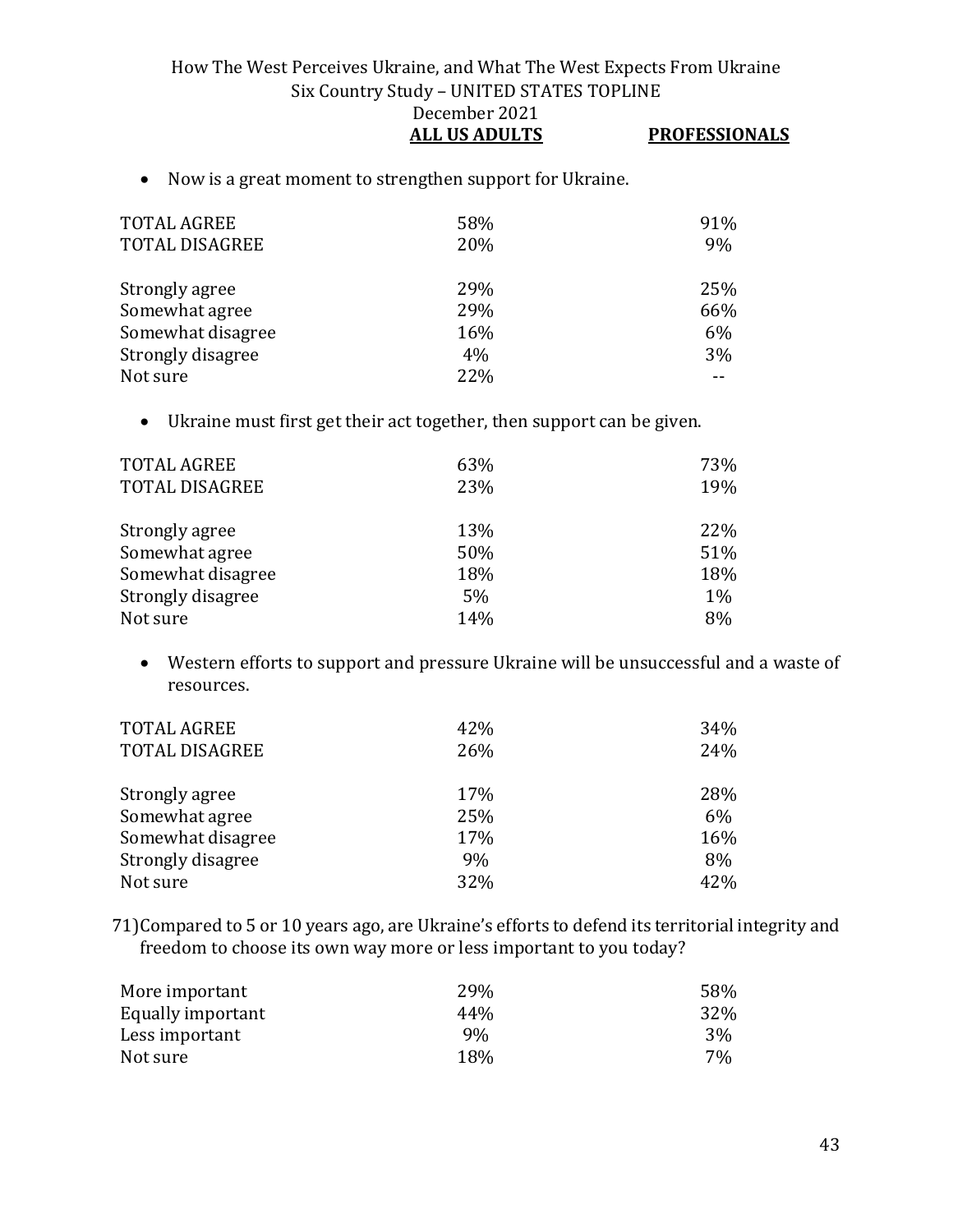**ALL US ADULTS PROFESSIONALS**

72)Compared to 10 years ago, are you more or less optimistic that Ukraine will be a successful democracy relatively soon?

| TOTAL MORE OPTIMISTIC    | 44% | 58% |
|--------------------------|-----|-----|
| TOTAL LESS OPTIMISTIC    | 29% | 33% |
|                          |     |     |
| Much more optimistic     | 17% | 24% |
| Somewhat more optimistic | 27% | 34% |
| Somewhat less optimistic | 20% | 23% |
| Much less optimistic     | 9%  | 10% |
| Not sure                 | 27% | 9%  |

73)Who is the key force for good in Ukraine, pushing in the direction you think is best for the country?

| Ukraine's Leadership     | 23% | 39% |
|--------------------------|-----|-----|
| Western partners pushing | 23% | 11% |
| Ukraine                  |     |     |
| Civil society            | 16% | 5%  |
| <b>Business</b>          | 7%  | 12% |
| Russia                   | 3%  | 4%  |
| Not sure                 | 28% | 29% |

74)Do you agree or disagree that Ukraine can be a successful market economy without Europe?

| <b>TOTAL AGREE</b><br><b>TOTAL DISAGREE</b> | 44%<br>26% | 47%<br>33% |
|---------------------------------------------|------------|------------|
| Strongly agree                              | 13%        | 14%        |
| Somewhat agree                              | 31%        | 33%        |
| Somewhat disagree                           | 18%        | 28%        |
| Strongly disagree                           | 8%         | 5%         |
| Not sure                                    | 30%        | 20%        |

75)Do you think that Russia has too much, too little, or the right amount of influence over Ukraine's future today?

| Too much influence   | 51%         | 75% |
|----------------------|-------------|-----|
| Too little influence | 15%         | 13% |
| The right amount     | 14%<br>- of | 2%  |
| influence            |             |     |
| Not sure             | 20\%        | 10% |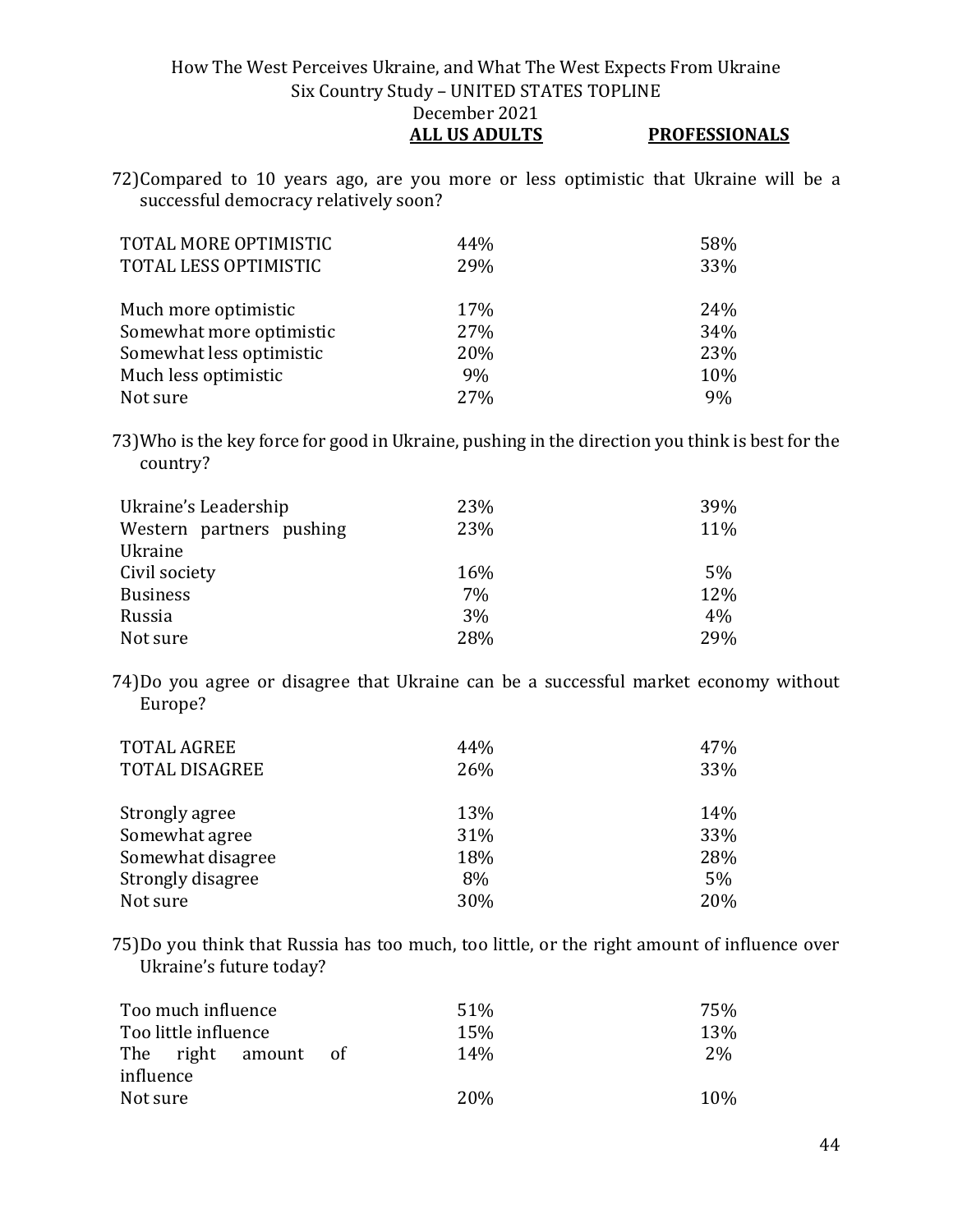#### **2014 Invasion of Ukraine & Relations with Russia**

**INTRO**: Beginning in February 2014, Russian forces and Russian-backed militias invaded Ukraine. The Russian forces proceed to annex Crimea, while the Russian-backed militias took control of the eastern Ukraine region of Donbas.

Following these actions, sanctions were imposed by the West against individuals, financial institutions, energy companies, other businesses, and officials from Russia. These sanctions also prevent some Russian officials and politicians from traveling to Canada, the United States, and the European Union, and also freeze their assets in Western countries.

At the same time, the United States and other Western countries began providing military aid and weapons to Ukraine to counter Russian forces and the Russian-backed militias.

# **ALL US ADULTS PROFESSIONALS**

76)In your view, which of the following best describes the sanctions and pressure that the West put on Russia after the Russian invasion of Ukraine in 2014?

| The sanctions and pressure | 35% | 53% |
|----------------------------|-----|-----|
| were not enough            |     |     |
| The sanctions and pressure | 28% | 16% |
| were the right amount      |     |     |
| The sanctions and pressure | 11% | 9%  |
| were too much              |     |     |
| Not sure                   | 26% | 22% |

77)Which of the following do you believe should happen with the Russian-controlled territory in Ukraine?

| Russia should return the<br>eastern region of Donbas | 41%   | 39% |
|------------------------------------------------------|-------|-----|
| and Crimea to Ukraine                                |       |     |
| Russia should return the                             | 19%   | 17% |
| eastern region of Donbas to                          |       |     |
| Ukraine                                              |       |     |
| Russia should return Crimea                          | 13%   | 20% |
| to Ukraine                                           |       |     |
| Russia should not return                             | $2\%$ | 6%  |
| territory to Ukraine                                 |       |     |
| Not sure                                             | 25%   | 18% |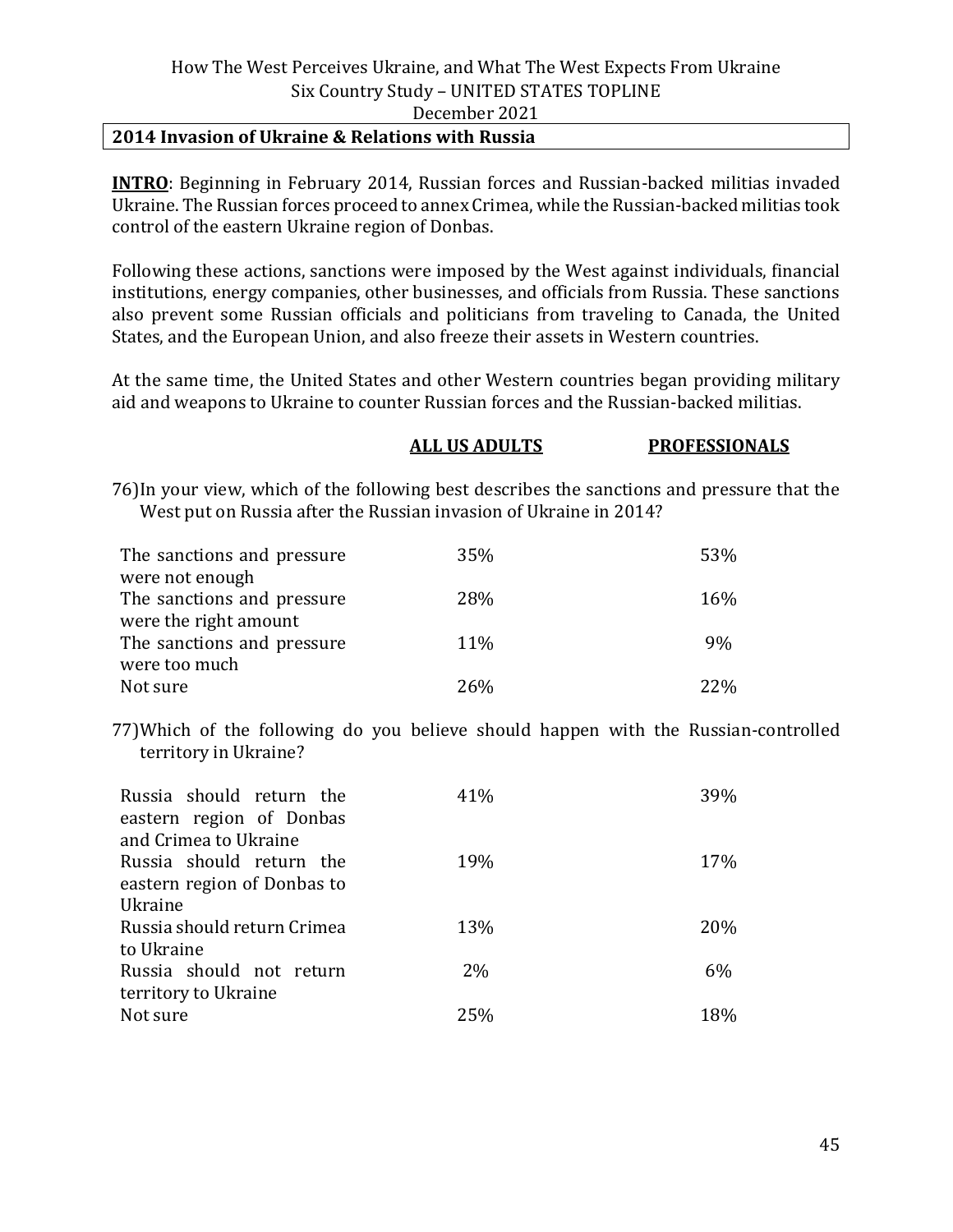# **ALL US ADULTS PROFESSIONALS**

78)How likely do you believe it is that Russia would invade Ukraine again?

| <b>TOTAL LIKELY</b><br><b>TOTAL NOT LIKELY</b> | 65%<br>14% | 81%<br>7% |
|------------------------------------------------|------------|-----------|
| Very likely                                    | 31%        | 58%       |
| Somewhat likely                                | 34%        | 23%       |
| Not very likely                                | 11%        | 7%        |
| Not likely at all                              | 3%         |           |
| Not sure                                       | 21%        | 12%       |

79)What, if any, international actions or approaches do you think could influence or change Russian policy toward Ukraine?

| Nothing, Russia will not bow to Western | 20% | 17%  |
|-----------------------------------------|-----|------|
| pressure                                |     |      |
| <b>Additional sanctions</b>             | 17% | 22\% |
| Excluding Russia from international     | 15% | 24%  |
| trade                                   |     |      |
| Providing powerful military equipment   | 11% | 10%  |
| to Ukraine                              |     |      |
| An alliance between the West and China  | 8%  | 3%   |
| Broader respect from the West for       | 6%  | 4%   |
| Russia and their legitimate security    |     |      |
| interests                               |     |      |
| New Russian leadership                  | 5%  | 10%  |
| Not sure                                | 18% | 10%  |

80)In your view, what should be done to end the war in Ukraine?

| Ukraine should use diplomatic and legal<br>means but no military force to regain its<br>territory | 38%  | 52%   |
|---------------------------------------------------------------------------------------------------|------|-------|
|                                                                                                   |      |       |
| Ukraine should use military force to                                                              | 21\% | 31%   |
| regain its territory                                                                              |      |       |
| Ukraine should make peace with Russia                                                             | 12%  | $6\%$ |
| diplomatically and allow Russia its                                                               |      |       |
| territory                                                                                         |      |       |
| Not sure                                                                                          | 29%  | 11%   |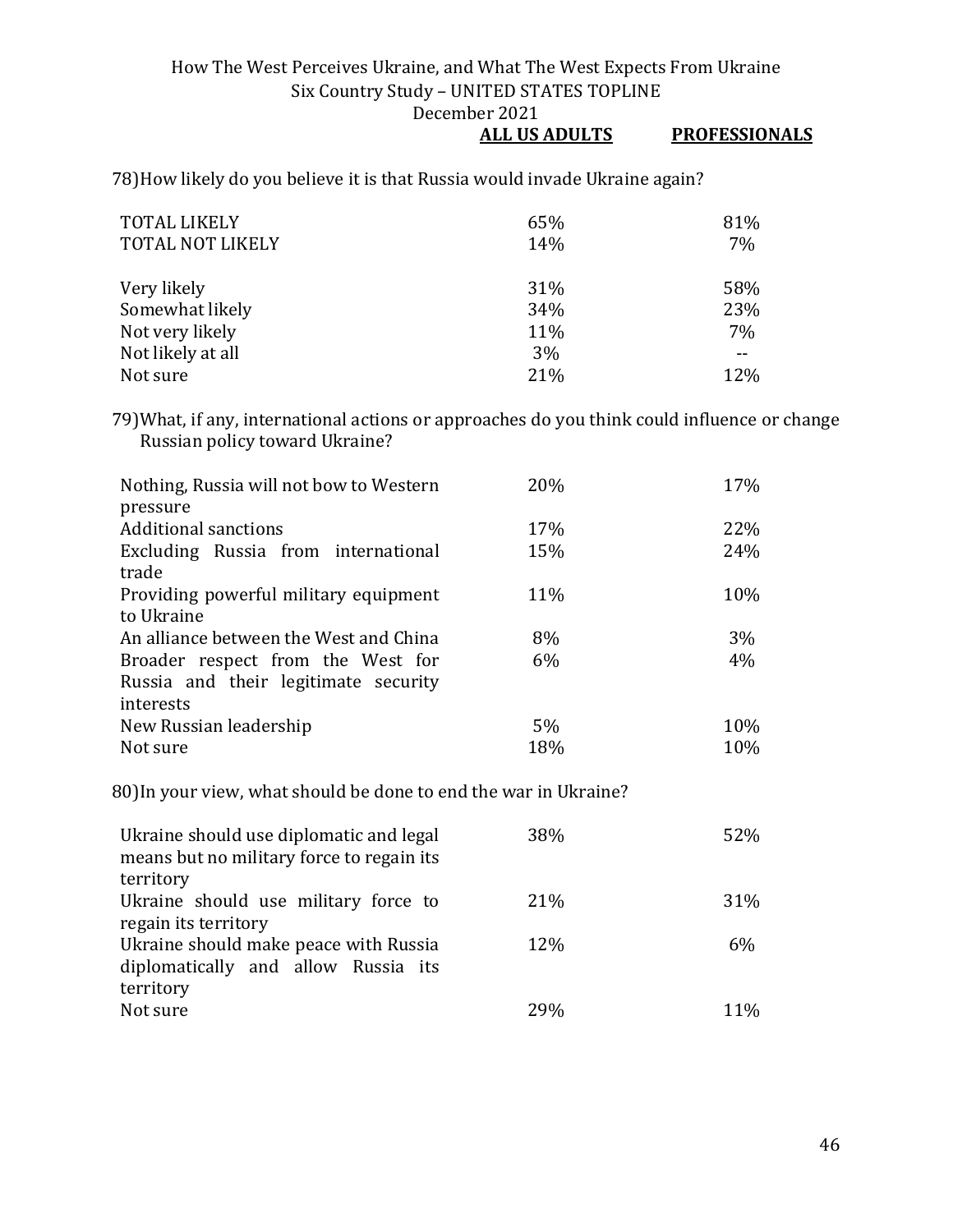- **ALL US ADULTS PROFESSIONALS**
- 81)Which of the following outcomes do you believe that Western support and strong relations with Ukraine would have? (select all that apply)

| Deter Russia in the region and thus      | 38% | 54% |
|------------------------------------------|-----|-----|
| strengthen the West and democracy        |     |     |
| Be seen as an aggressive sign by Russia  | 24% | 31% |
| and thus endanger stability              |     |     |
| Weaken China in the region               | 12% | 7%  |
| Be beneficial for everyone and no        | 9%  | 18% |
| problem for Russia or anyone else        |     |     |
| Be a waste of time for everyone, Ukraine | 5%  | 6%  |
| should play no role for the West         |     |     |
| Not sure                                 | 27% | 13% |

82)Do agree or disagree that by defending itself against Russian pressure and attacks, Ukraine is also defending Europe and the West?

| <b>TOTAL AGREE</b><br><b>TOTAL DISAGREE</b> | 60%<br>14% | 75%<br>11% |
|---------------------------------------------|------------|------------|
| Strongly agree                              | 17%        | 24%        |
| Somewhat agree                              | 43%        | 51%        |
| Somewhat disagree                           | 11%        | 7%         |
| Strongly disagree                           | 3%         | 4%         |
| Not sure                                    | 26%        | 14%        |

83)Do you favor or oppose The United States selling weapons to Ukraine?

| Yes, so Ukraine can gain back Crimea      | 22% | 32%   |
|-------------------------------------------|-----|-------|
| and Donbas with a strong military         |     |       |
| Yes, but only defensive weapons           | 21% | 18%   |
| Yes, but only in case that Russia invades | 16% | 19%   |
| again Ukraine                             |     |       |
| No, neither my country nor anyone else    | 12% | 16%   |
| from the West should under any            |     |       |
| circumstances sell weapons to Ukraine     |     |       |
| The United States should not sell         | 11% | $6\%$ |
| weapons to Ukraine, but other Western     |     |       |
| countries should                          |     |       |
| Not sure                                  | 18% | 9%    |
|                                           |     |       |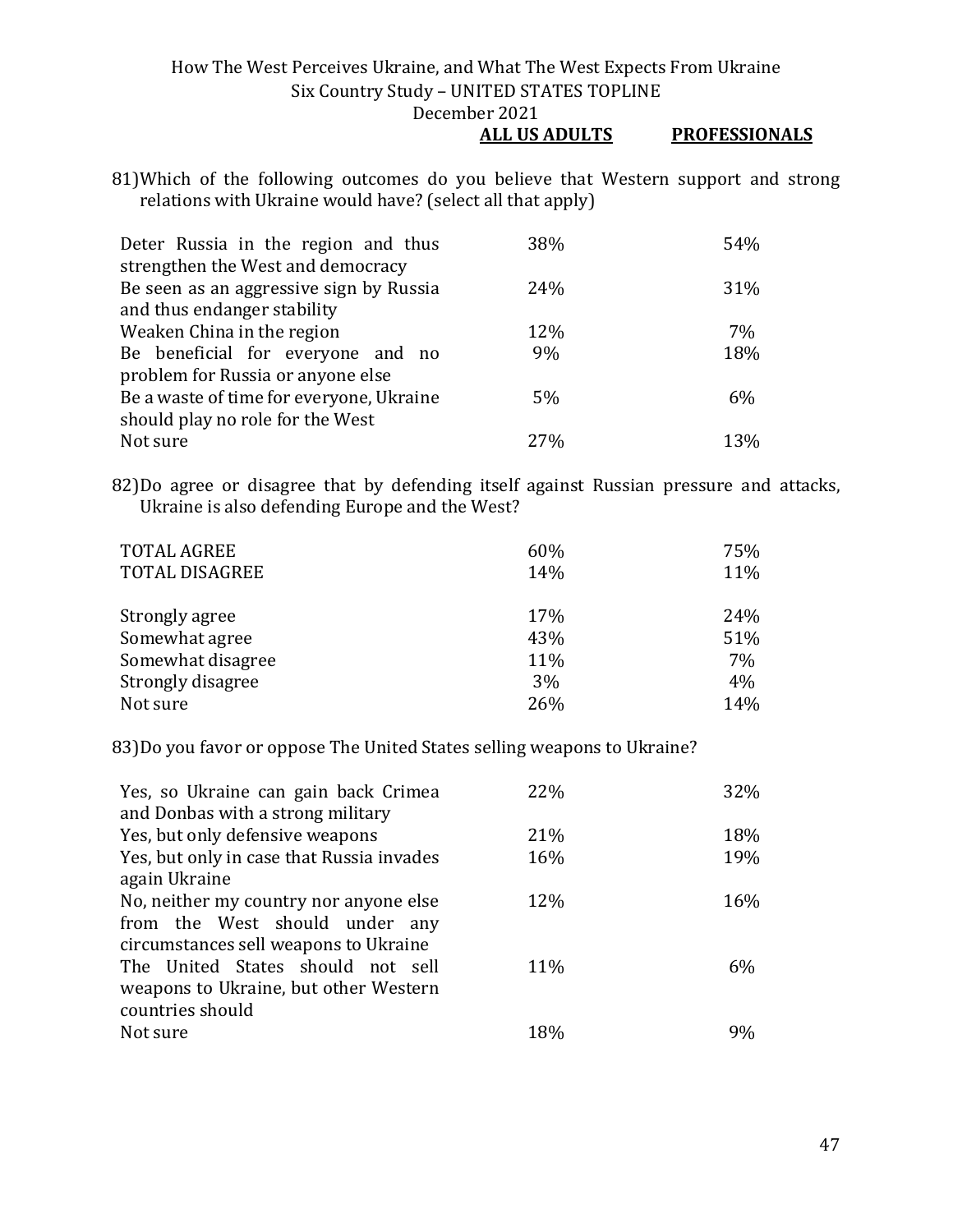## **ALL US ADULTS PROFESSIONALS**

84) Would you favor or oppose NATO deploying soldiers into Ukraine now as a deterrent to Russian aggression against Ukraine?

| <b>TOTAL FAVOR</b>  | 47% | 69% |
|---------------------|-----|-----|
| <b>TOTAL OPPOSE</b> | 28% | 18% |
|                     |     |     |
| Strongly favor      | 20% | 15% |
| Somewhat favor      | 27% | 54% |
| Somewhat oppose     | 17% | 11% |
| Strongly oppose     | 11% | 7%  |
| Not sure            | 25% | 13% |

85)If Russia would invade Ukraine, would you favor or oppose NATO helping defend Ukraine by sending soldiers?

| <b>TOTAL FAVOR</b><br><b>TOTAL OPPOSE</b> | 60%<br>16% | 69%<br>15% |
|-------------------------------------------|------------|------------|
| Strongly favor                            | 23%        | 15%        |
| Somewhat favor                            | 37%        | 54%        |
| Somewhat oppose                           | 12%        | 9%         |
| Strongly oppose                           | 4%         | 6%         |
| Not sure                                  | 24%        | 16%        |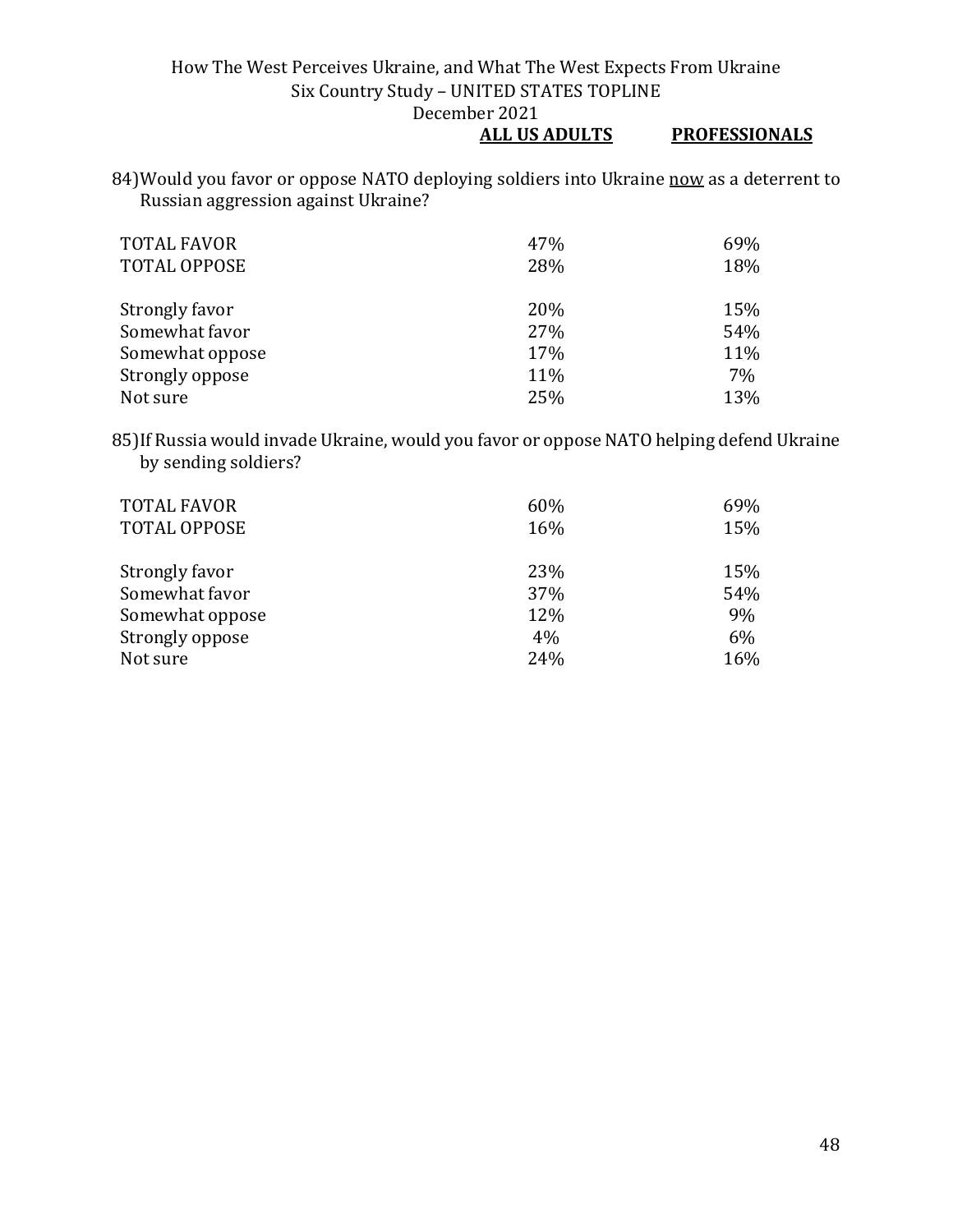#### **Analysis of Nord Stream 2**

**INTRO**: Next, we will ask some questions about a project called Nord Stream 2, which is a system of offshore natural gas pipelines in Europe.

The Russian-owned Nord Stream 2 Pipeline is designed to transport natural gas from Russia under the Baltic Sea to Germany. From Germany, the natural gas is then transported to other the European Union countries.

This pipeline would be the first time that Russia supplies gas to Europe without going over land through Ukraine. By moving away from Ukraine and going under the Baltic Sea, critics say this will hurt Ukraine's economy and destabilize Ukraine because Ukraine will no longer be needed for business with Europe and Russia will be the primary gas provider.

#### **ALL US ADULTS PROFESSIONALS**

86)From what you know, do you favor or oppose Germany opening the transportation of natural gas from Russia via Nord Stream 2?

| <b>TOTAL FAVOR</b>  | 33% | 44% |
|---------------------|-----|-----|
| <b>TOTAL OPPOSE</b> | 38% | 41% |
| Strongly favor      | 13% | 13% |
| Somewhat favor      | 20% | 31% |
| Somewhat oppose     | 22% | 32% |
| Strongly oppose     | 16% | 9%  |
| Not sure            | 29% | 15% |

87)From what you know, please indicate if you agree or disagree with each of the following statements.

• By allowing and building Nord Stream 2, Germany made itself and Europe more vulnerable to blackmail by Russia than before.

| 62% |
|-----|
| 26% |
| 25% |
| 37% |
| 15% |
| 11% |
| 12% |
|     |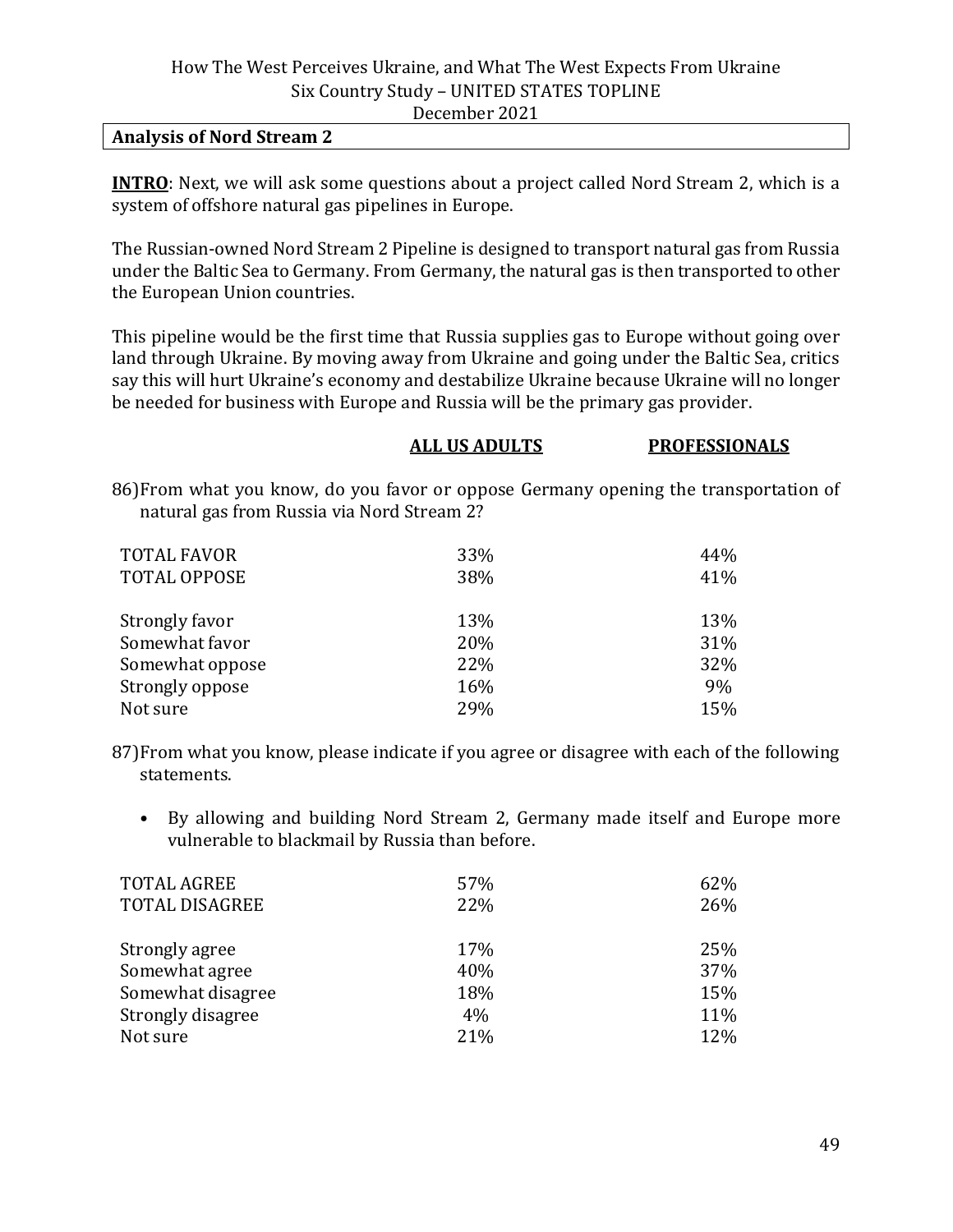How The West Perceives Ukraine, and What The West Expects From Ukraine Six Country Study – UNITED STATES TOPLINE December 2021 **ALL US ADULTS PROFESSIONALS**

• By allowing and building Nord Stream 2, Germany put Ukraine at risk.

| <b>TOTAL AGREE</b><br><b>TOTAL DISAGREE</b> | 56%<br>16% | 69%<br>10% |
|---------------------------------------------|------------|------------|
| Strongly agree                              | 22%        | <b>37%</b> |
| Somewhat agree                              | 34%        | 32%        |
| Somewhat disagree                           | 12%        | 10%        |
| Strongly disagree                           | 4%         |            |
| Not sure                                    | 28%        | 21%        |

• By allowing and building Nord Stream 2, Germany created an overall helpful long term bridge of economic cooperation between countries in the European Union and Russia.

| <b>TOTAL AGREE</b>    | 46% | 72% |
|-----------------------|-----|-----|
| <b>TOTAL DISAGREE</b> | 33% | 18% |
| Strongly agree        | 19% | 17% |
| Somewhat agree        | 27% | 55% |
| Somewhat disagree     | 23% | 8%  |
| Strongly disagree     | 10% | 10% |
| Not sure              | 21% | 10% |

• It is dangerous to be dependent on supplies of oil and gas from Russia.

| <b>TOTAL AGREE</b>    | 69% | 94%   |
|-----------------------|-----|-------|
| <b>TOTAL DISAGREE</b> | 14% | 5%    |
|                       |     |       |
| Strongly agree        | 43% | 58%   |
| Somewhat agree        | 26% | 36%   |
| Somewhat disagree     | 9%  | 5%    |
| Strongly disagree     | 5%  | --    |
| Not sure              | 17% | $1\%$ |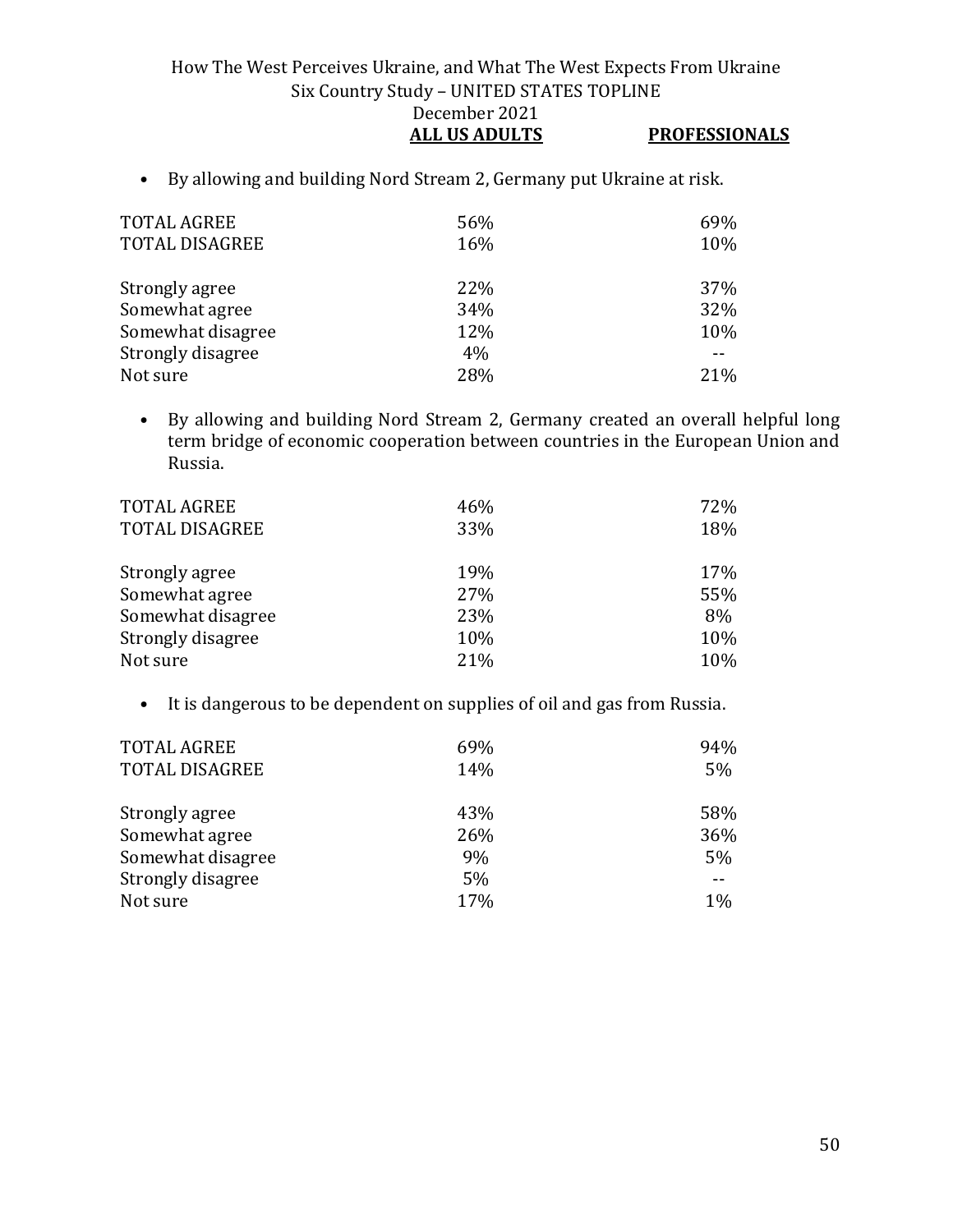| DECEMBEL 2021        |                      |
|----------------------|----------------------|
| <b>ALL US ADULTS</b> | <b>PROFESSIONALS</b> |

• Russia is a reliable supplier of oil and gas to the world.

| <b>TOTAL AGREE</b>    | 40% | 54% |
|-----------------------|-----|-----|
| <b>TOTAL DISAGREE</b> | 35% | 37% |
|                       |     |     |
| Strongly agree        | 14% | 28% |
| Somewhat agree        | 26% | 26% |
| Somewhat disagree     | 22% | 32% |
| Strongly disagree     | 13% | 5%  |
| Not sure              | 25% | 9%  |

88)Would you favor or oppose Germany and its allies retaliating with sanctions if Russia uses Nord Stream 2 to blackmail Europe?

| <b>TOTAL FAVOR</b>  | 50% | 71%   |
|---------------------|-----|-------|
| <b>TOTAL OPPOSE</b> | 23% | 8%    |
|                     |     |       |
| Strongly favor      | 23% | 29%   |
| Somewhat favor      | 27% | 42%   |
| Somewhat oppose     | 13% | 7%    |
| Strongly oppose     | 10% | $1\%$ |
| Not sure            | 27% | 21%   |

89) Germany and the US have stated that if Russia uses Nord Stream 2 as an instrument to exert pressure, they will take strong countermeasures.

Do you believe that these statements are credible?

| Yes, Germany and the US<br>will take strong steps to | 37% | 32% |
|------------------------------------------------------|-----|-----|
| push back against Russia in                          |     |     |
| this case                                            |     |     |
| No, this is only words,                              | 26% | 51% |
| nothing will really happen if                        |     |     |
| Russia uses Nord Stream 2                            |     |     |
| to blackmail Europe and the                          |     |     |
| West                                                 |     |     |
| The US may do something                              | 17% | 5%  |
| serious, Germany will do                             |     |     |
| nothing                                              |     |     |
| Not sure                                             | 20% | 12% |
|                                                      |     |     |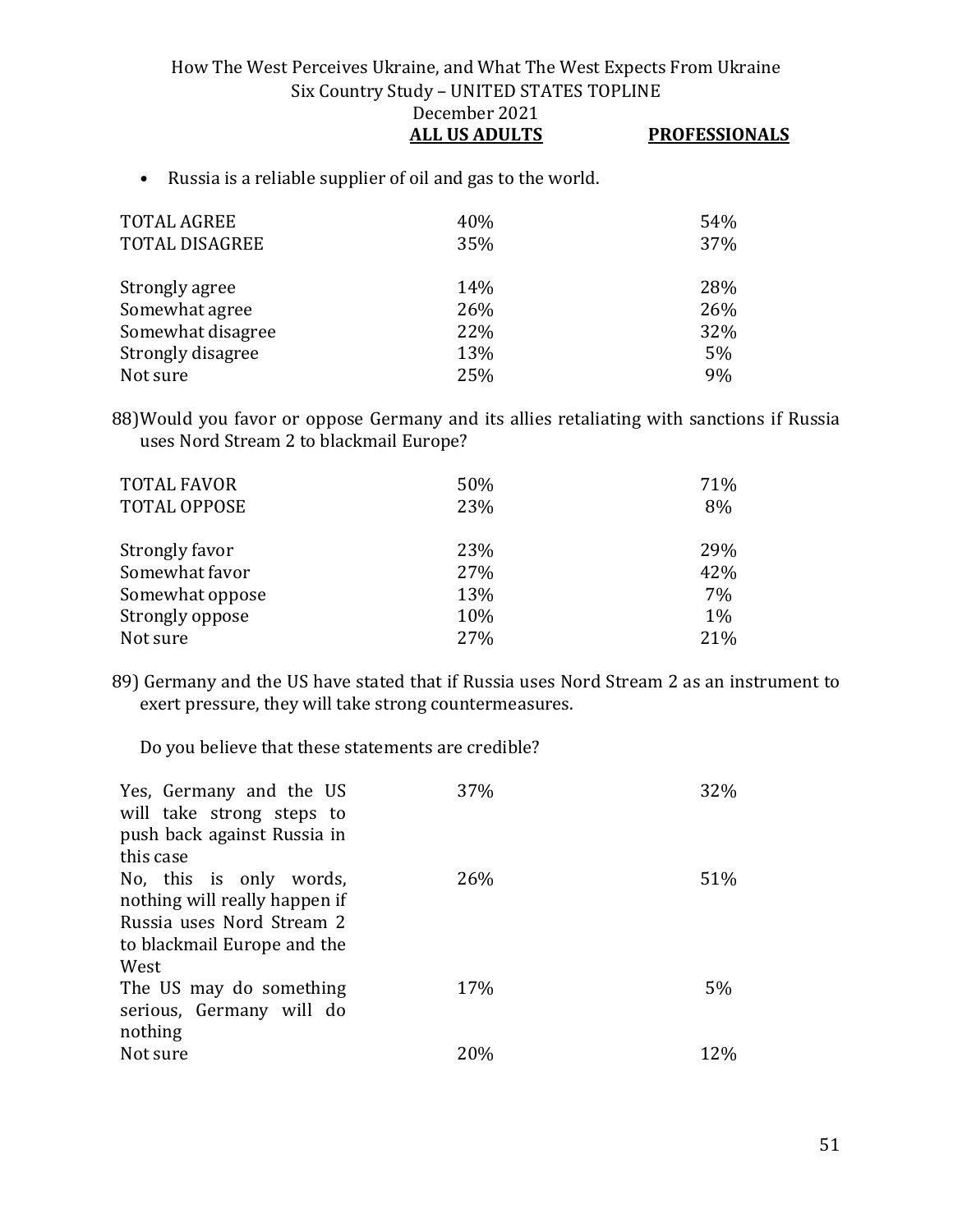## How The West Perceives Ukraine, and What The West Expects From Ukraine Six Country Study – UNITED STATES TOPLINE December 2021<br>ALL US ADULTS **PROFESSIONALS**

90)If Russian were to invade Ukraine at any point in the coming years, should Germany close Nord Stream 2 immediately?

| Yes            | 45% | 72% |
|----------------|-----|-----|
| N <sub>0</sub> | 17% | 5%  |
| Not sure       | 38% | 23% |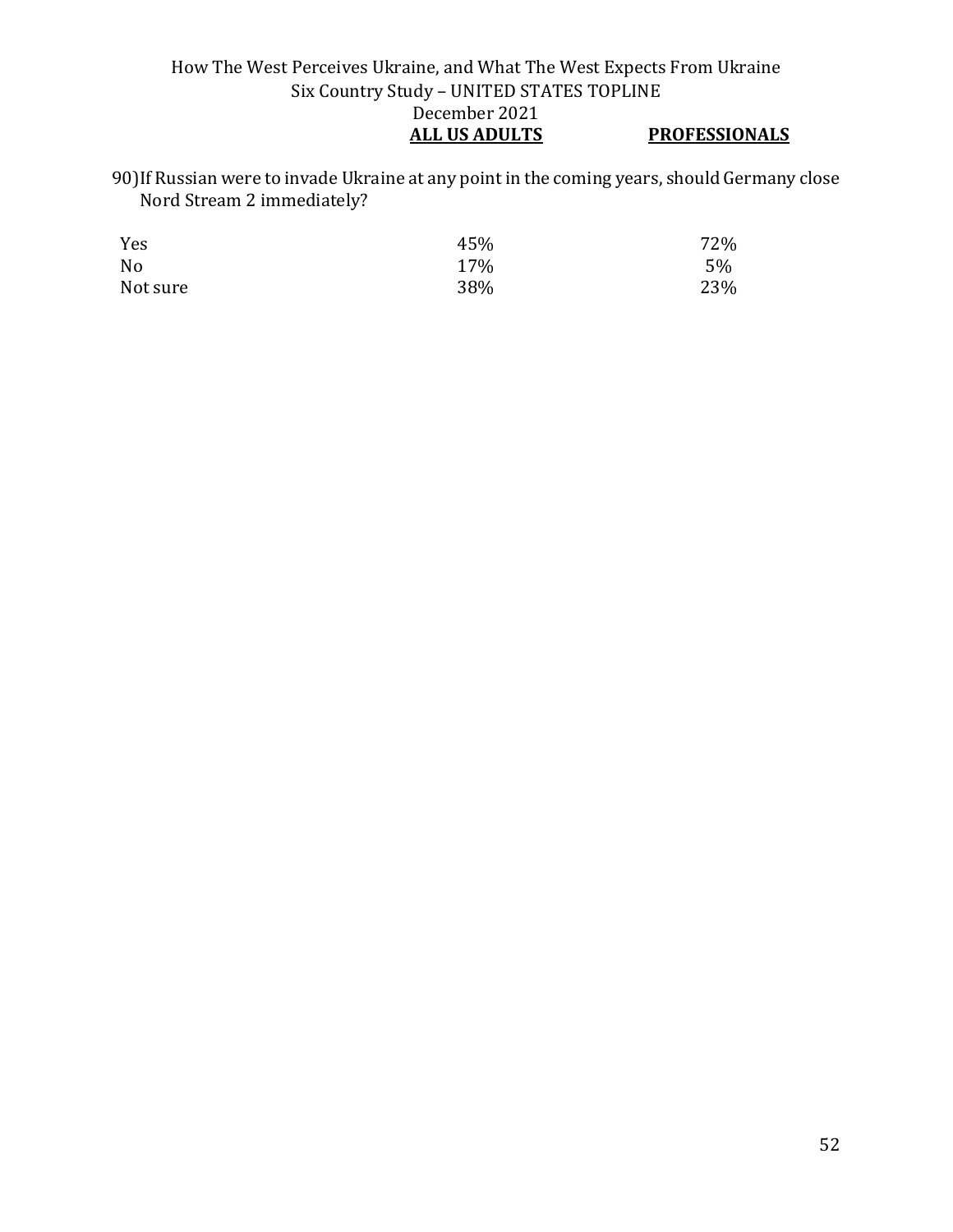December 2021

# **Personal Feelings & Demographics**

**INTRO**: We're almost finished! We will conclude with some standard questions about your personal views, demographics, and habits.

|                                                            | <b>ALL US ADULTS</b> | <b>PROFESSIONALS</b> |
|------------------------------------------------------------|----------------------|----------------------|
| 91) How important are each of the following values to you? |                      |                      |
| Religion<br>$\bullet$                                      |                      |                      |
| TOTAL IMPORTANT                                            | 74%                  | 67%                  |
| TOTAL NOT IMPORTANT                                        | 20%                  | 32%                  |
| Very important                                             | 49%                  | 38%                  |
| Somewhat important                                         | 25%                  | 29%                  |
| Not very important                                         | 11%                  | 17%                  |
| Not important at all                                       | 9%                   | 15%                  |
| Not sure                                                   | 6%                   | $1\%$                |
| Freedom                                                    |                      |                      |
| TOTAL IMPORTANT                                            | 88%                  | 97%                  |
| TOTAL NOT IMPORTANT                                        | 7%                   | 2%                   |
| Very important                                             | 74%                  | 88%                  |
| Somewhat important                                         | 14%                  | 9%                   |
| Not very important                                         | 5%                   | 2%                   |
| Not important at all                                       | 2%                   | $\sim$ $-$           |
| Not sure                                                   | 5%                   | 1%                   |
| Solidarity                                                 |                      |                      |
| TOTAL IMPORTANT                                            | 82%                  | 93%                  |
| TOTAL NOT IMPORTANT                                        | 9%                   | 5%                   |
| Very important                                             | 48%                  | 50%                  |
| Somewhat important                                         | 34%                  | 43%                  |
| Not very important                                         | 6%                   | 3%                   |
| Not important at all                                       | 3%                   | 2%                   |
| Not sure                                                   | 9%                   | 2%                   |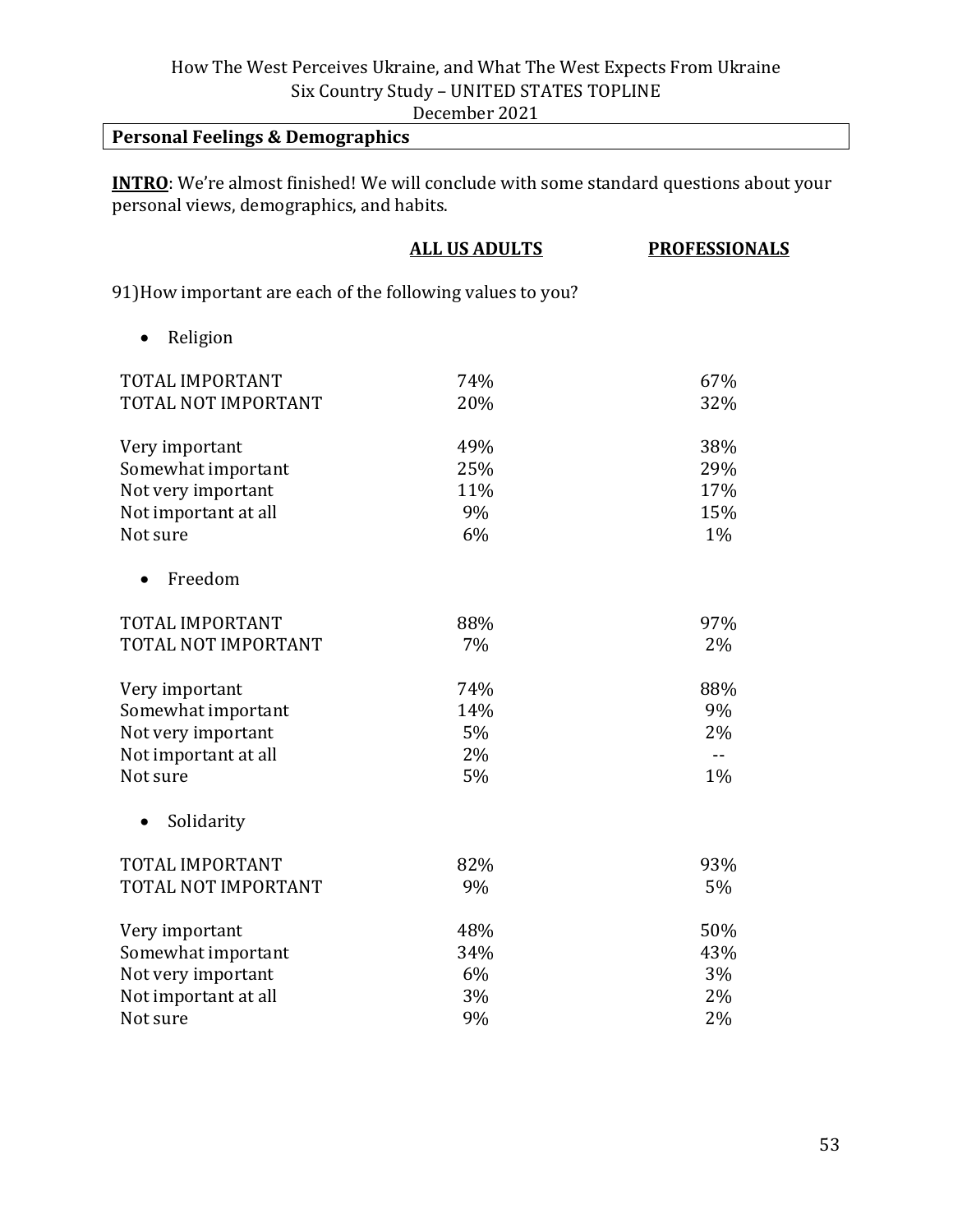|                              | December 2021<br><b>ALL US ADULTS</b> | <b>PROFESSIONALS</b> |
|------------------------------|---------------------------------------|----------------------|
| Environmental sustainability |                                       |                      |
| TOTAL IMPORTANT              | 81%                                   | 87%                  |
| TOTAL NOT IMPORTANT          | 12%                                   | 12%                  |
| Very important               | 52%                                   | 57%                  |
| Somewhat important           | 29%                                   | 30%                  |
| Not very important           | 9%                                    | 11%                  |
| Not important at all         | 3%                                    | $1\%$                |
| Not sure                     | 7%                                    | 1%                   |
| Fairness                     |                                       |                      |
| TOTAL IMPORTANT              | 85%                                   | 98%                  |
| TOTAL NOT IMPORTANT          | 8%                                    | 1%                   |
| Very important               | 67%                                   | 79%                  |
| Somewhat important           | 18%                                   | 19%                  |
| Not very important           | 6%                                    | 1%                   |
| Not important at all         | 2%                                    | $-$                  |
| Not sure                     | 7%                                    | $1\%$                |
| My country                   |                                       |                      |
| TOTAL IMPORTANT              | 86%                                   | 95%                  |
| TOTAL NOT IMPORTANT          | 7%                                    | 3%                   |
| Very important               | 64%                                   | 77%                  |
| Somewhat important           | 22%                                   | 18%                  |
| Not very important           | 5%                                    | 3%                   |
| Not important at all         | 2%                                    | $\overline{a}$       |
| Not sure                     | 7%                                    | 2%                   |
| Human rights                 |                                       |                      |
| <b>TOTAL IMPORTANT</b>       | 87%                                   | 97%                  |
| TOTAL NOT IMPORTANT          | 7%                                    | 2%                   |
| Very important               | 68%                                   | 82%                  |
| Somewhat important           | 19%                                   | 15%                  |
| Not very important           | 6%                                    | 1%                   |
| Not important at all         | $1\%$                                 | 1%                   |
| Not sure                     | 6%                                    | 1%                   |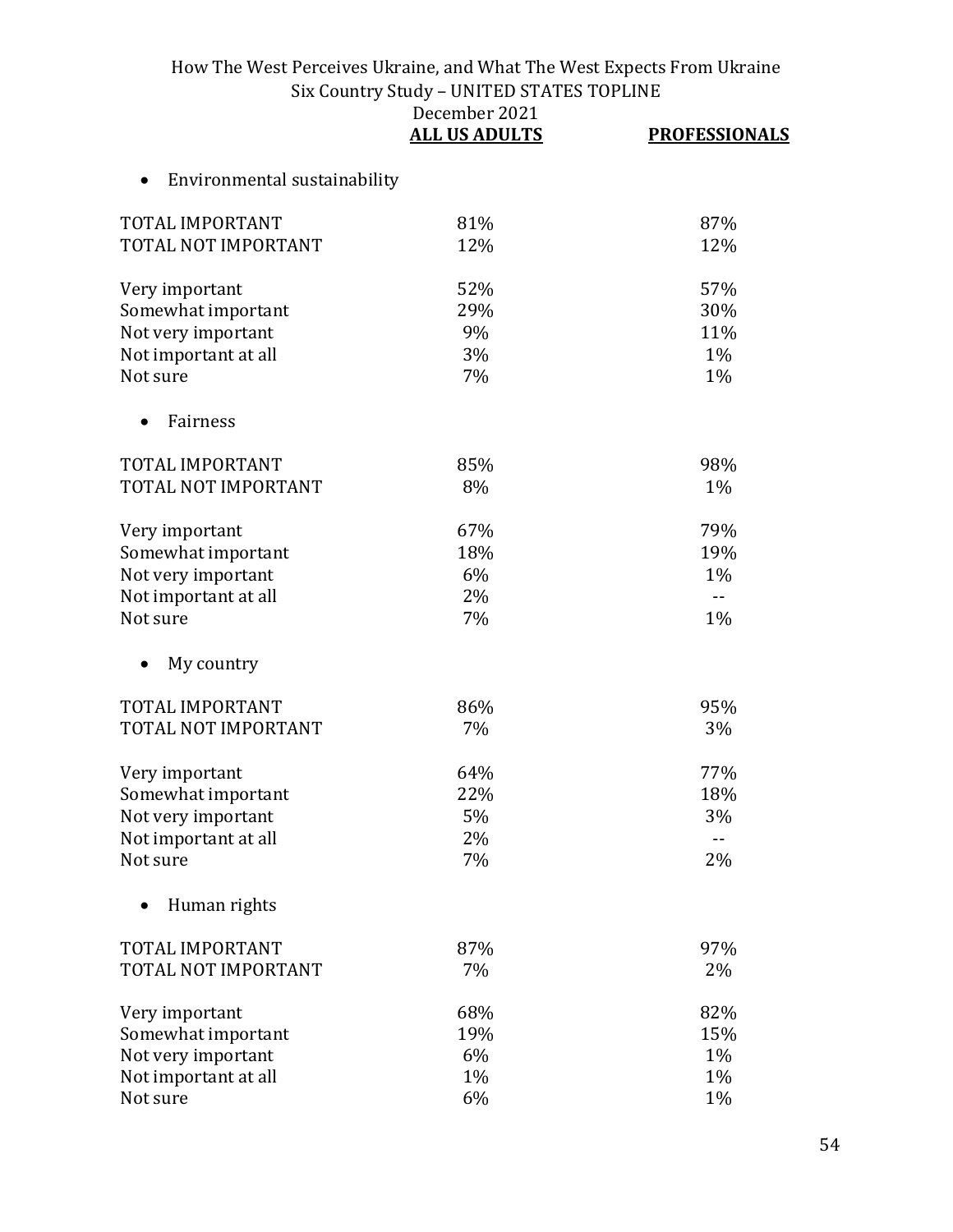#### **ALL US ADULTS PROFESSIONALS**

92)In Europe and the West, personal and family identities have changed in recent decades. Which of the following best describes your views on these changes?

| We need to fight for full equality for women,  | 34% | 52% |
|------------------------------------------------|-----|-----|
| LGBTQ people, and people of color              |     |     |
| Traditional personal and family values are     | 29% | 24% |
| under attack now by liberation movements and   |     |     |
| I would like to see them protected             |     |     |
| It is good that much has been achieved for     | 19% | 19% |
| women, LGBTQ people, and people of color, but  |     |     |
| it is enough for now and there are more urgent |     |     |
| tasks                                          |     |     |
| Not sure                                       | 18% | 5%  |

93)Thinking about some of the biggest challenges facing the world, with which group of people do you feel the greatest empathy and wish to help? (Select up to 3)

| The poor in my own country                    | 36%   | 51% |
|-----------------------------------------------|-------|-----|
| Those dying of hunger and diseases worldwide  | 33%   | 42% |
| Simple hardworking people who are given no    | 29%   | 28% |
| chance by a system run by PROFESSIONALS       |       |     |
| Activists fighting climate change             | 17%   | 16% |
| Religious movements and ethnic minorities     | 15%   | 15% |
| suppressed in China                           |       |     |
| Women suffering repression                    | 13%   | 28% |
| Afghan citizens under the new Taliban regime  | 13%   | 18% |
| Central American migrants trying to gain      | 11%   | 13% |
| asylum in the US                              |       |     |
| Refugees trying to cross the Mediterranean to | 10%   | 9%  |
| get to Europe                                 |       |     |
| Ukrainian soldiers defending their country    | $7\%$ | 16% |
| Other (Please specify)                        | $1\%$ | 3%  |
| Not sure                                      | 16%   | 5%  |
| 94) What is your gender?                      |       |     |
| Male                                          | 49%   | 63% |
| Female                                        | 49%   | 37% |
| <b>Other</b>                                  | 2%    |     |
| Don't want to disclose                        |       |     |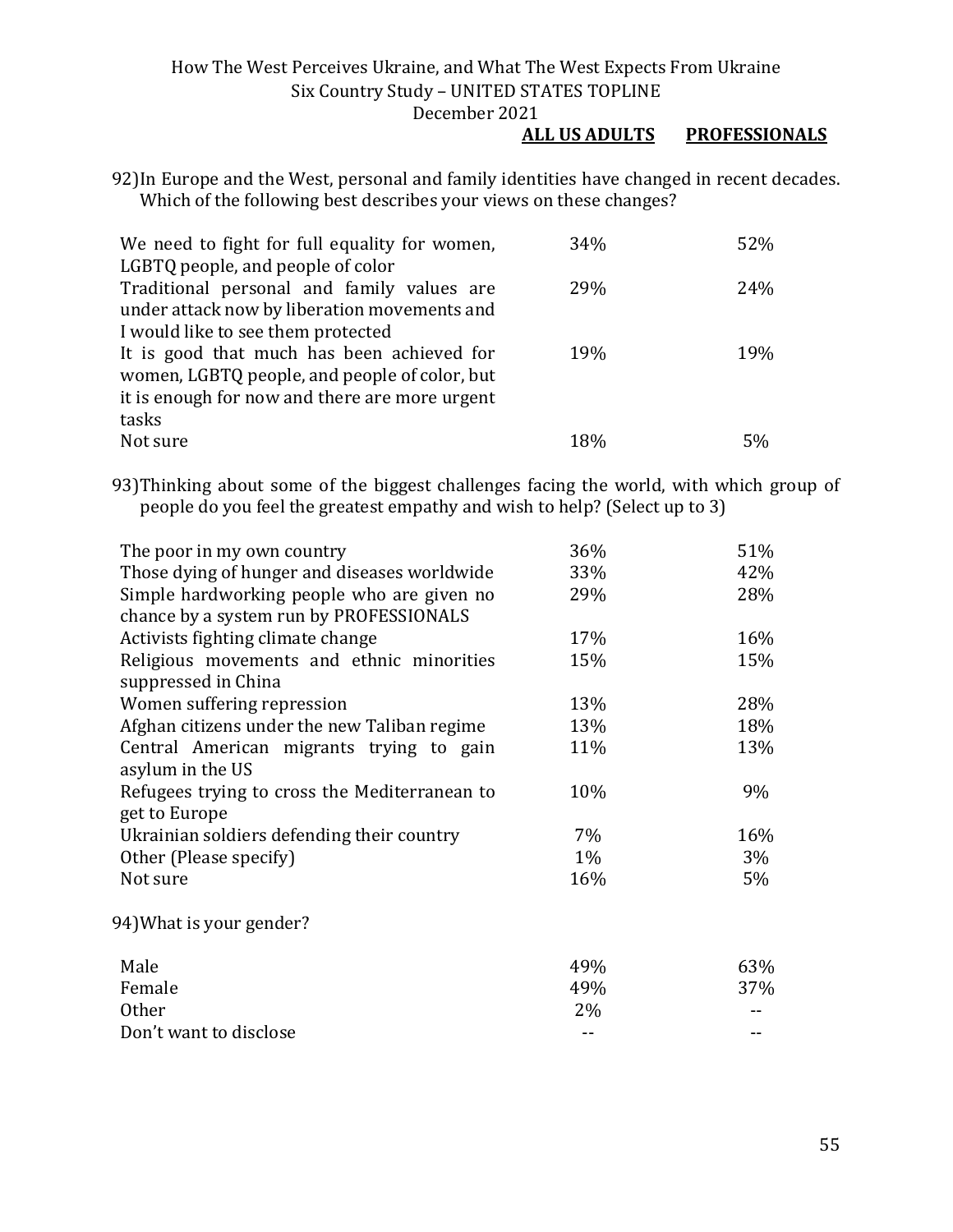|                                                                   | December 2021<br><b>ALL US ADULTS</b> | <b>PROFESSIONALS</b> |
|-------------------------------------------------------------------|---------------------------------------|----------------------|
| 95) What is your religion?                                        |                                       |                      |
| Catholic                                                          | 34%                                   | 36%                  |
| Protestant                                                        | 22%                                   | 26%                  |
| Evangelical Christian                                             | 8%                                    | 7%                   |
| Atheist/Agnostic                                                  | 5%                                    | 6%                   |
| Jewish                                                            | 2%                                    | 5%                   |
| Muslim                                                            | $1\%$                                 | 4%                   |
| Hindu                                                             | 1%                                    | 2%                   |
| <b>Buddhist</b>                                                   | 1%                                    | $ -$                 |
| <b>Other</b>                                                      | 8%                                    | 3%                   |
| None                                                              | 13%                                   | 10%                  |
| Not sure                                                          | 5%                                    | $1\%$                |
| 96) Which of the following best describes your ideology?          |                                       |                      |
| Liberal                                                           | 23%                                   | 32%                  |
| Moderate                                                          | 35%                                   | 33%                  |
| Conservative                                                      | 31%                                   | 31%                  |
| Not sure                                                          | 11%                                   | 4%                   |
| 97) What is your ethnicity?                                       |                                       |                      |
| White or Caucasian                                                | 65%                                   | 85%                  |
| <b>Black or African-American</b>                                  | 13%                                   | 3%                   |
| Hispanic or Latino                                                | 16%                                   | 3%                   |
| Asian                                                             | 6%                                    | 7%                   |
| <b>Other</b>                                                      |                                       | 2%                   |
| Prefer not to answer                                              | --                                    | $-$                  |
| 98) Which of the following best describes your employment status? |                                       |                      |
| Employed full-time                                                | 39%                                   | 62%                  |
| Employed part-time                                                | 11%                                   | 4%                   |
| Unemployed                                                        | 10%                                   | 4%                   |
| Retired                                                           | 29%                                   | 30%                  |
| Student                                                           | 3%                                    |                      |
| Homemaker                                                         | 6%                                    |                      |
| Not sure                                                          | 2%                                    | --                   |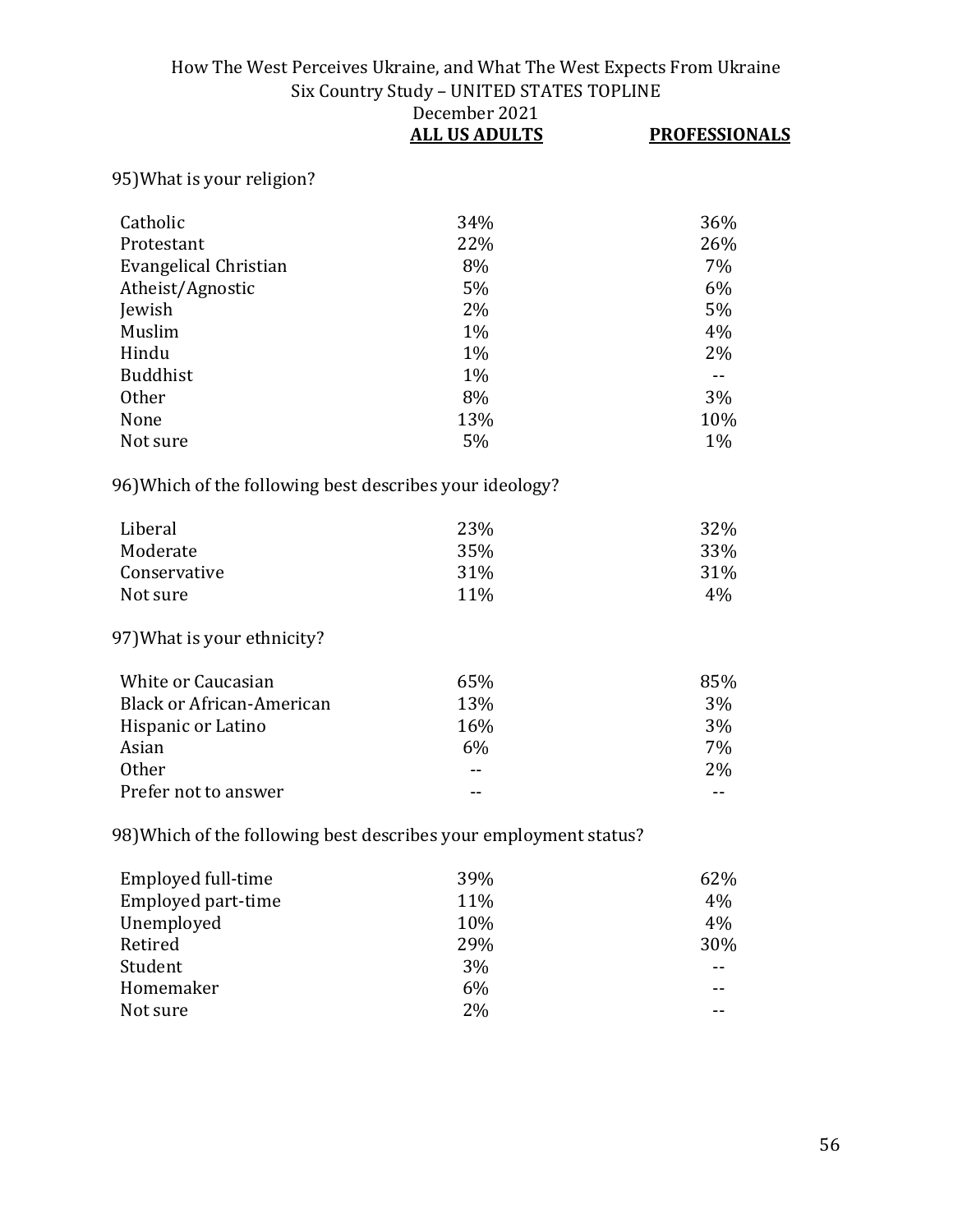#### How The West Perceives Ukraine, and What The West Expects From Ukraine Six Country Study – UNITED STATES TOPLINE December 2021 **ALL US ADULTS PROFESSIONALS**

### 99)**[IF FULL TIME OR PART TIME]** In which of the following industries do you work?

| Tech                         | 7%    | 32%   |
|------------------------------|-------|-------|
| Business services/consulting | 4%    | 11%   |
| Finance                      | 5%    | 14%   |
| Government                   | 5%    | 4%    |
| Healthcare                   | 13%   | 21%   |
| Academia                     | 3%    | 7%    |
| Law                          | $1\%$ | 6%    |
| Marketing/Advertising/Public | 3%    | $1\%$ |
| Relations                    |       |       |
| Media                        | $1\%$ |       |
| Entertainment                | 3%    | 2%    |
| Philanthropy                 | $1\%$ | $1\%$ |
| <b>Other</b>                 | 45%   | $1\%$ |
| Not sure                     | 9%    |       |
|                              |       |       |

100) Is the area in which you live…?

| Urban    | 34% | 44% |
|----------|-----|-----|
| Suburban | 48% | 48% |
| Rural    | 18% | 8%  |

## 101) Where do you typically get your daily news? [select all that apply]

| News on TV                   | 59% | 75%   |
|------------------------------|-----|-------|
| Social media                 | 35% | 51%   |
| (online)<br>Newspapers<br>or | 32% | 60%   |
| print)                       |     |       |
| Radio                        | 20% | 32%   |
| Word of mouth (friends,      | 13% | 22%   |
| family, or colleagues)       |     |       |
| Podcasts                     | 12% | 20%   |
| Other [SPECIFY]              | 3%  | $2\%$ |
| Not sure                     | 7%  |       |

102) Do you watch Russian TV or follow Russian new outlets?

| Very often | 8%  | 13% |
|------------|-----|-----|
| Sometimes  | 15% | 8%  |
| Rarely     | 16% | 14% |
| Never      | 61% | 65% |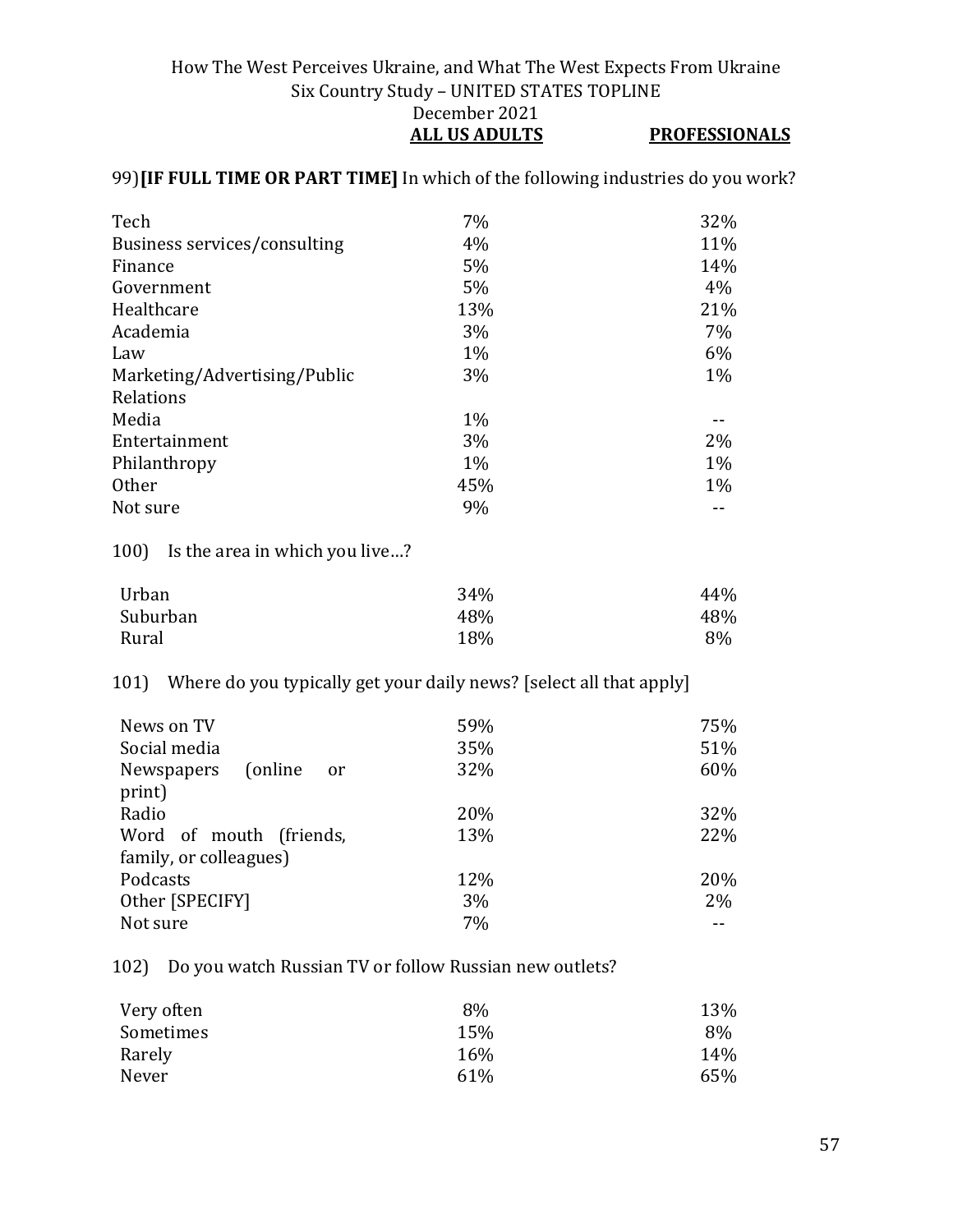#### How The West Perceives Ukraine, and What The West Expects From Ukraine Six Country Study – UNITED STATES TOPLINE December 2021 **ALL US ADULTS PROFESSIONALS**

103) Russia's media presence around the world has been criticized as disinformation, do you agree?

| Yes                                                          | 31% | 42%   |
|--------------------------------------------------------------|-----|-------|
| Somewhat, but it is good to<br>get also a different point of | 26% | 34%   |
| view                                                         |     |       |
| No, Russian media are often                                  | 9%  | $4\%$ |
| more credible than Western                                   |     |       |
| mainstream media                                             |     |       |
| Not sure                                                     | 34% | 20%   |

104) How much time do you spend on social media (Facebook, WhatsApp, YouTube, etc.) on average during the week?

| 0-5 hours          | 43%             | 35%   |
|--------------------|-----------------|-------|
| 6-10 hours         | 24 <sub>%</sub> | 32%   |
| $11-15$ hours      | 15%             | $9\%$ |
| $16-20$ hours      | 8%              | 15%   |
| More than 20 hours | 10 <sub>%</sub> | 9%    |

105) What is the highest level of education you have completed?

| 4%  |       |
|-----|-------|
| 24% |       |
| 23% |       |
| 28% | 46%   |
|     |       |
|     |       |
| 3%  | $9\%$ |
|     |       |
|     |       |
| 14% | 45%   |
|     |       |
|     |       |
| 4%  |       |
|     |       |